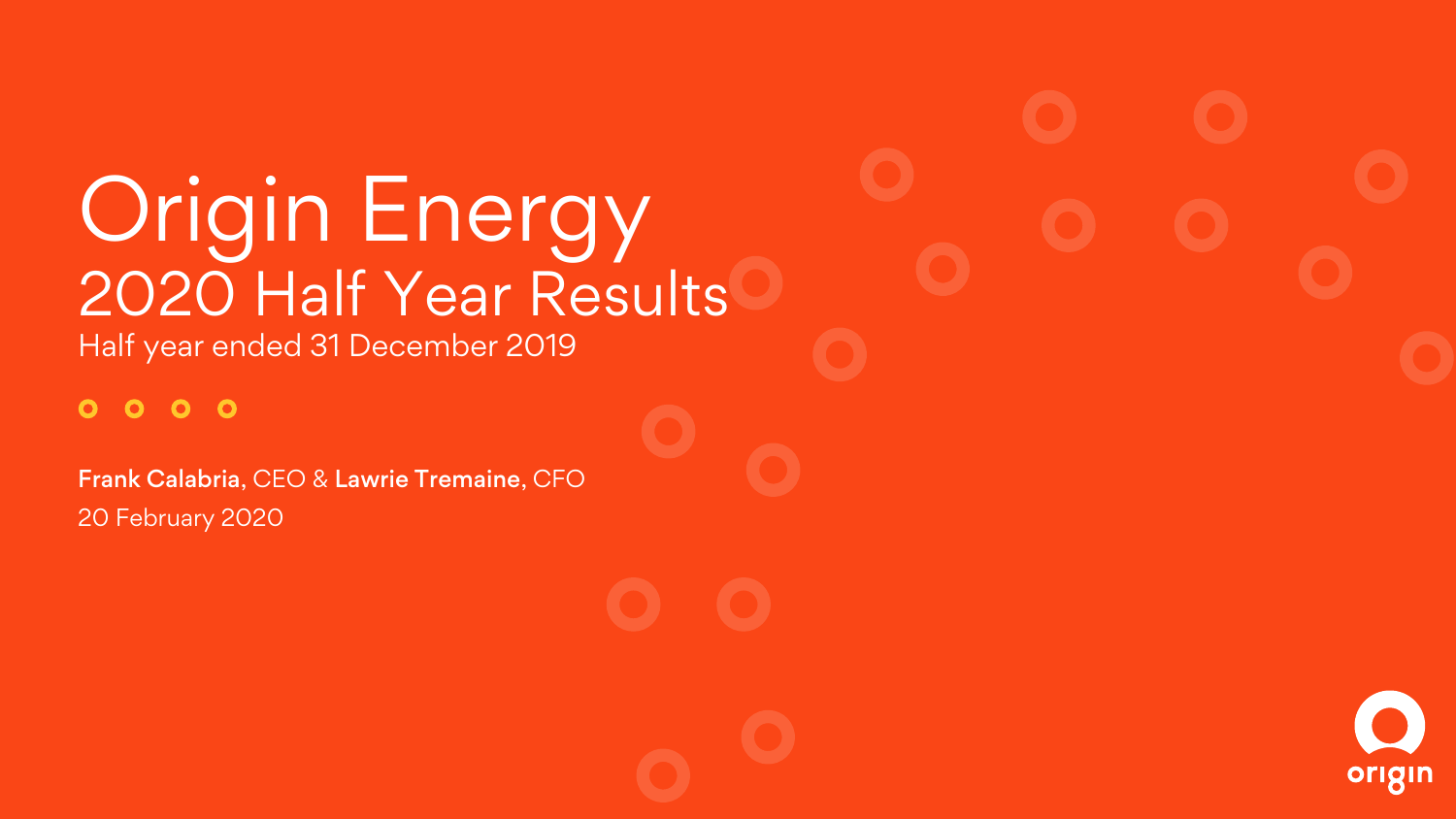## **Outline**

- 1. Performance Highlights - Frank Calabria
- 2. Financial Review - Lawrie Tremaine
- 3. Operational Review - Frank Calabria
- 4. Outlook
	- Frank Calabria

 $\bullet$  $\bullet$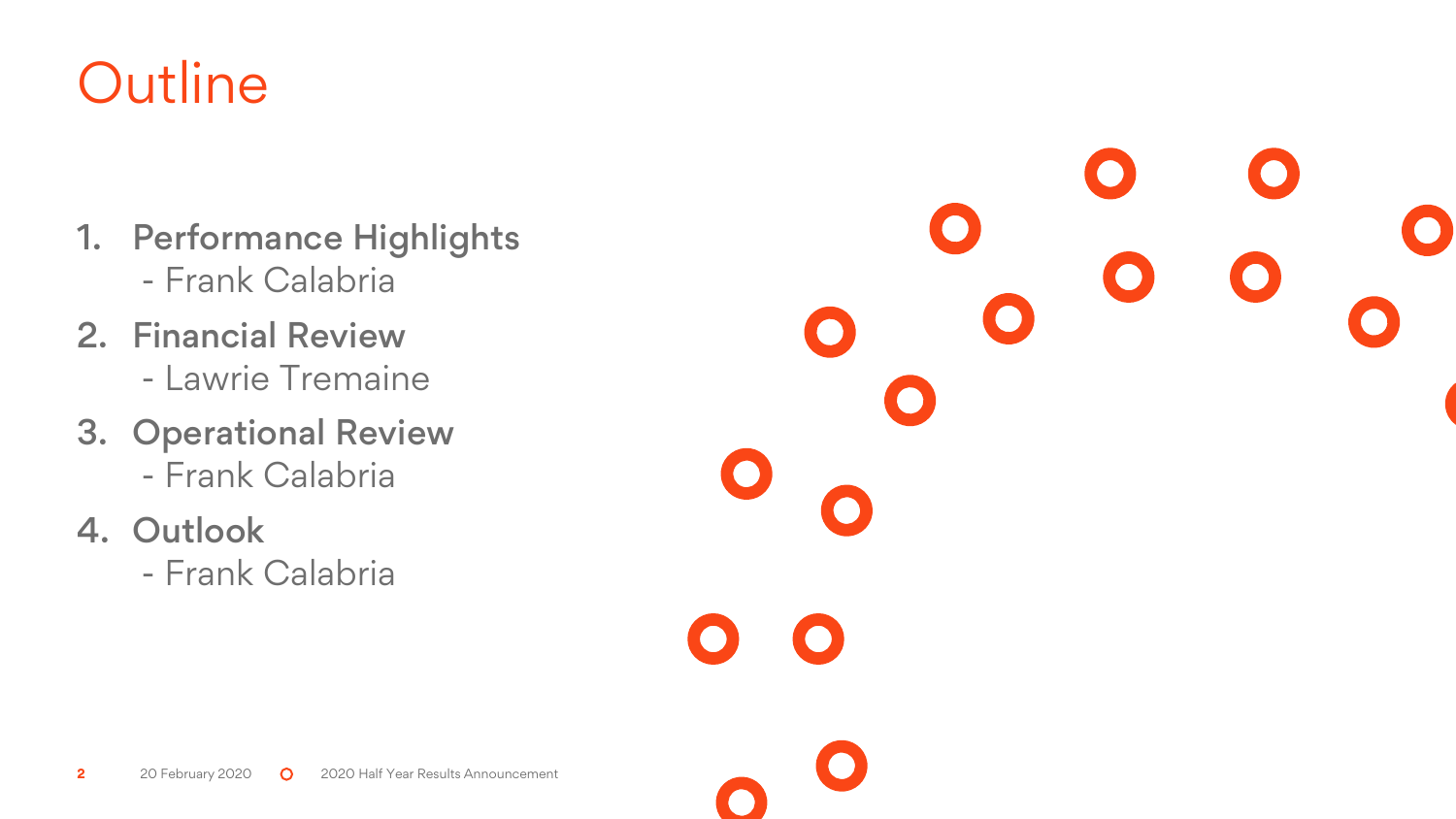# Performance **Highlights** Frank Calabria, CEO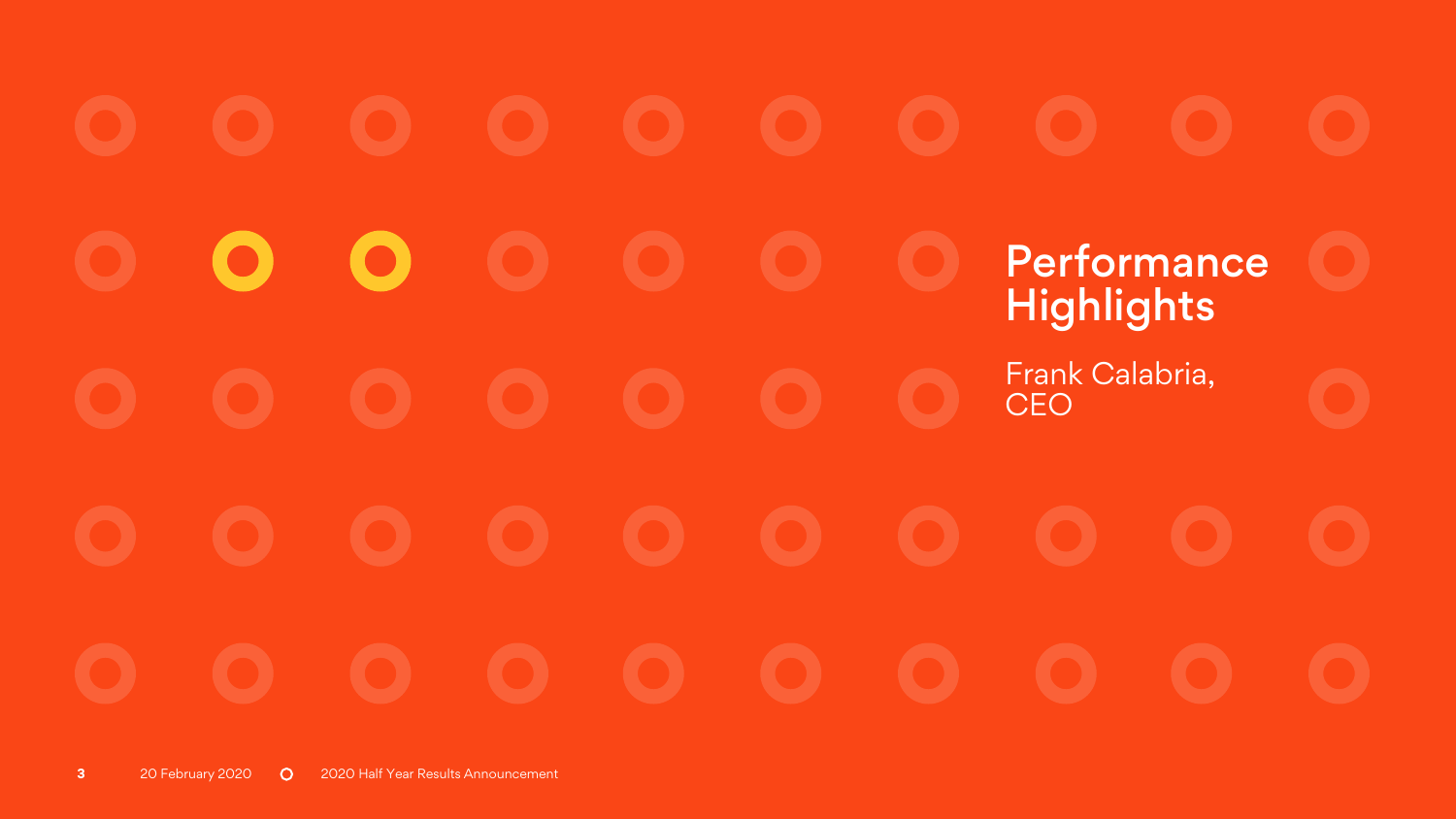## HY2020 financial highlights





All comparisons relate to HY2019 unless stated otherwise.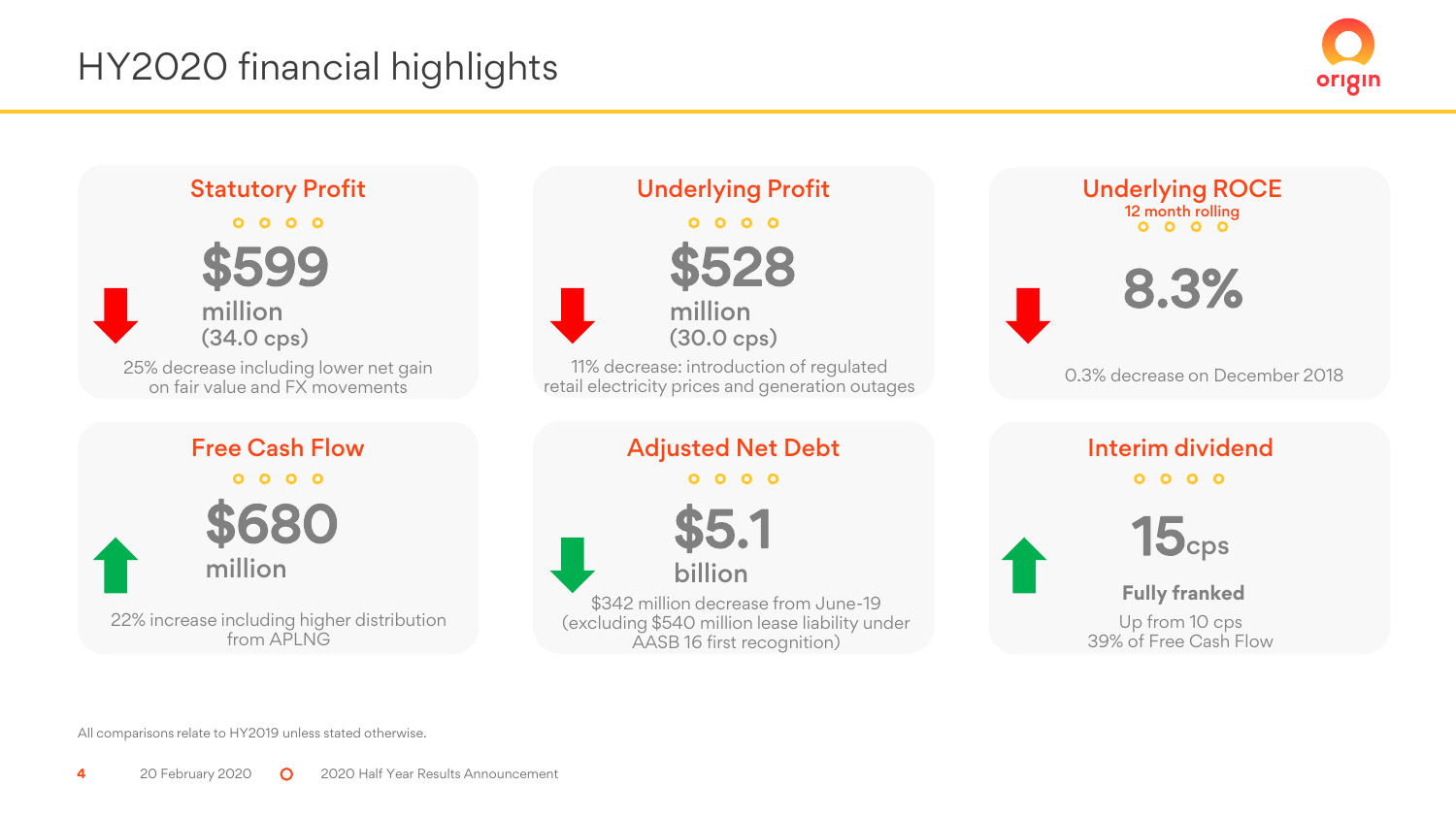

- Record half year production improved upstream field and facility performance
- ERIC pipeline brought online, improving utilisation of processing capacity
- Gas processing facility reliability of 99.6%<sup>1</sup>
- APLNG unit production costs<sup>2</sup> reduced to \$3.5/GJ, down 13% from HY2019



APLNG production (PJ)

## Integrated Gas **Energy Markets**

- Unplanned generation outages detracted from an otherwise strong operational performance
- Mortlake generation unit returned to service in December 2019 and portfolio performing reliably during summer peaks
- Disciplined approach to managing for customer lifetime value
- Gas portfolio benefiting from lower wholesale gas prices
- Further \$28 million reduction in cost to serve
- Retail digital transformation on track with online sales, e-billing and digital interactions continuing to increase

1) Average monthly electric gas processing facility reliability (excludes legacy gas fired processing facilities) measured as operating time divided by the sum of operating time + unplanned down time.<br>2) Includes capex + o Includes capex + operating cash costs, excluding Ironbark acquisition costs and purchases, and reflecting royalties payable at the breakeven oil price. Royalties payable increases as oil price increases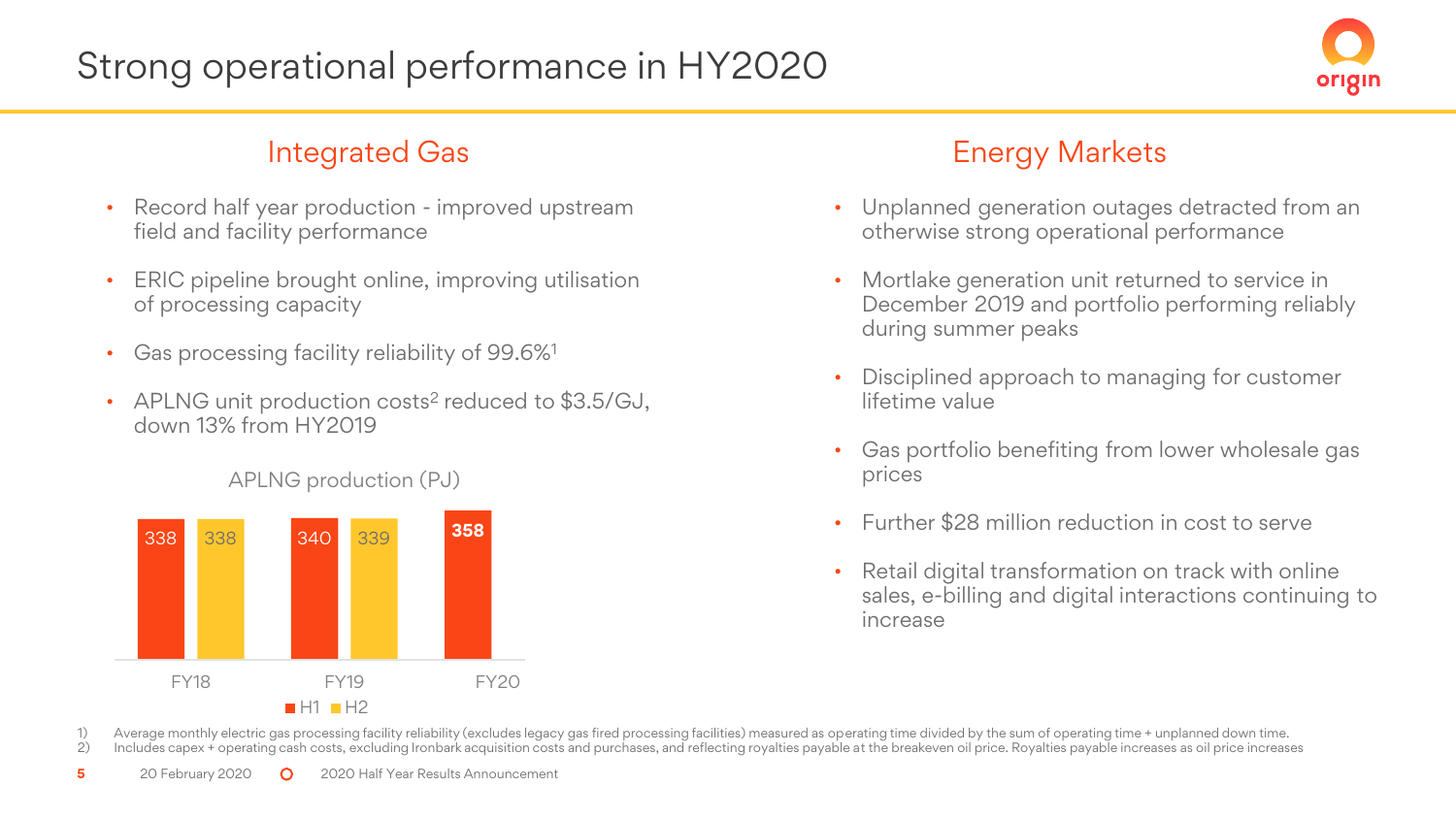## We are committed to delivering for our stakeholders



3.5

Transforming customer<br>experience<br>experience **Committed to safety and** Transforming customer  $\bullet$ diversity **Regional procurement spend as a TRIFR – rolling 12 months Strategic NPS % of total spend** 4.5 Jun-19 Dec-19 **14%** 4 15% **12%** (2)  $(1)$ 10% 2 (4) 5% (6) 0% (6) Jun-19 Dec-19 FY19 HY20 (8) **Renewable + storage as % of total owned Women in senior roles Customer interaction NPS<sup>1</sup> and contracted generation capacity**  40% 25%  $~1.6\%$ 30% 31% 30.0 26.6 **SYH** 20% 30% 25.0 21.3 15% 20.0 20% 10% 19% 19% 15.0 5% 10%  $10.0<sub>1</sub>$ 0% 5.0 0% Jun-19 Dec-19 SYH: Stockyard Hill 530 MW windfarm Jun-19 Dec-19Jun-19 Dec-19 completion expected by end of CY2020

NPS: Net Promoter Score

TRIFR: Total recordable Injury Frequency Rate

1) Interaction NPS includes both LiveChat and voice interactions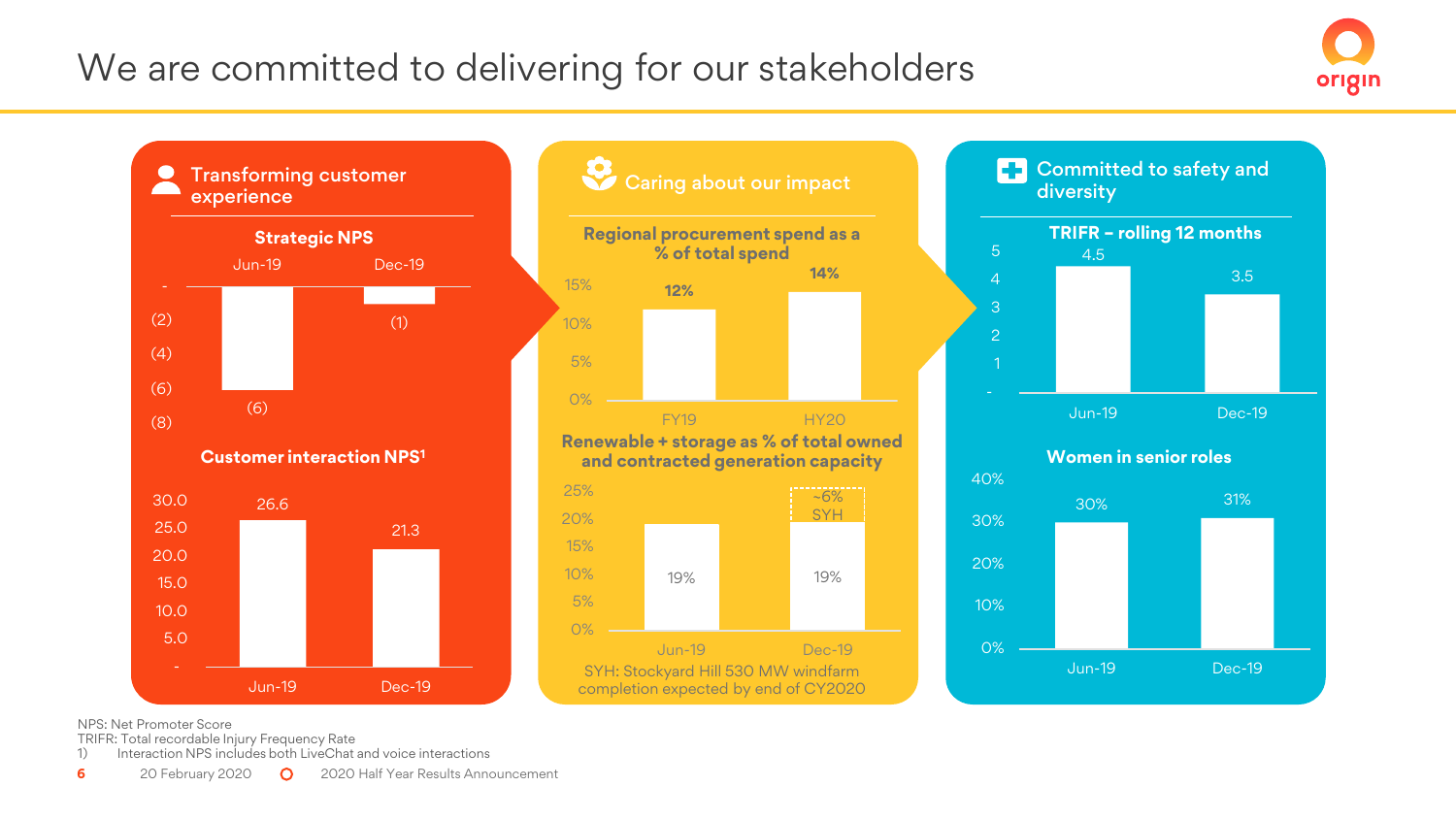

#### … for our Customers

- Moving to a simpler, digitised customer experience
- VDO extended beyond regulatory requirements from 1 January 2020
- Assisting customers facing hardship, including \$4 million set aside for bushfire relief package
- APLNG supporting domestic manufacturers with an additional 16 PJ sales agreed

#### … for our Communities

- >\$200 million direct and indirect regional spend in HY2020
- >\$870,000 donated to drought and bushfire relief and recovery
- Origin Foundation celebrating 10 years, donated >\$25 million to good causes in education and addressing disadvantage over that time

#### … for the Planet

- 1.5°C scenario analysis published for wholesale electricity portfolio
- Support national goal of net zero emissions in the electricity sector by 2050 or earlier
- On track for >25% of owned and contracted generation capacity from renewables + storage by the end of calendar year 2020
- Pursuing opportunities in new low carbon fuels and products

#### Delivering on our Purpose creates value for all our stakeholders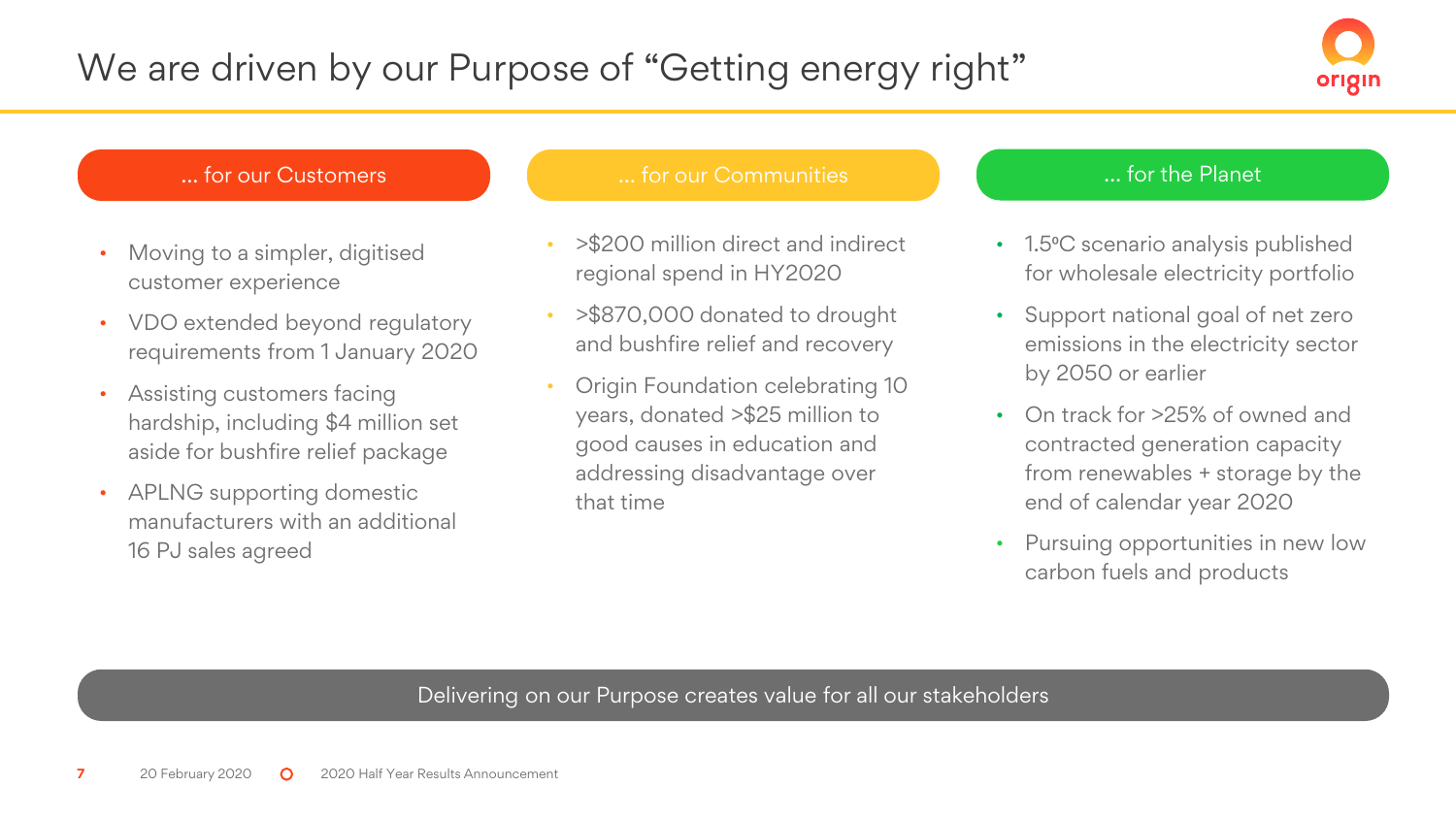## We operate in a rapidly changing energy market





Source: AEMO

#### Gas prices declining (A\$/GJ)



Source: AEMO/Bloomberg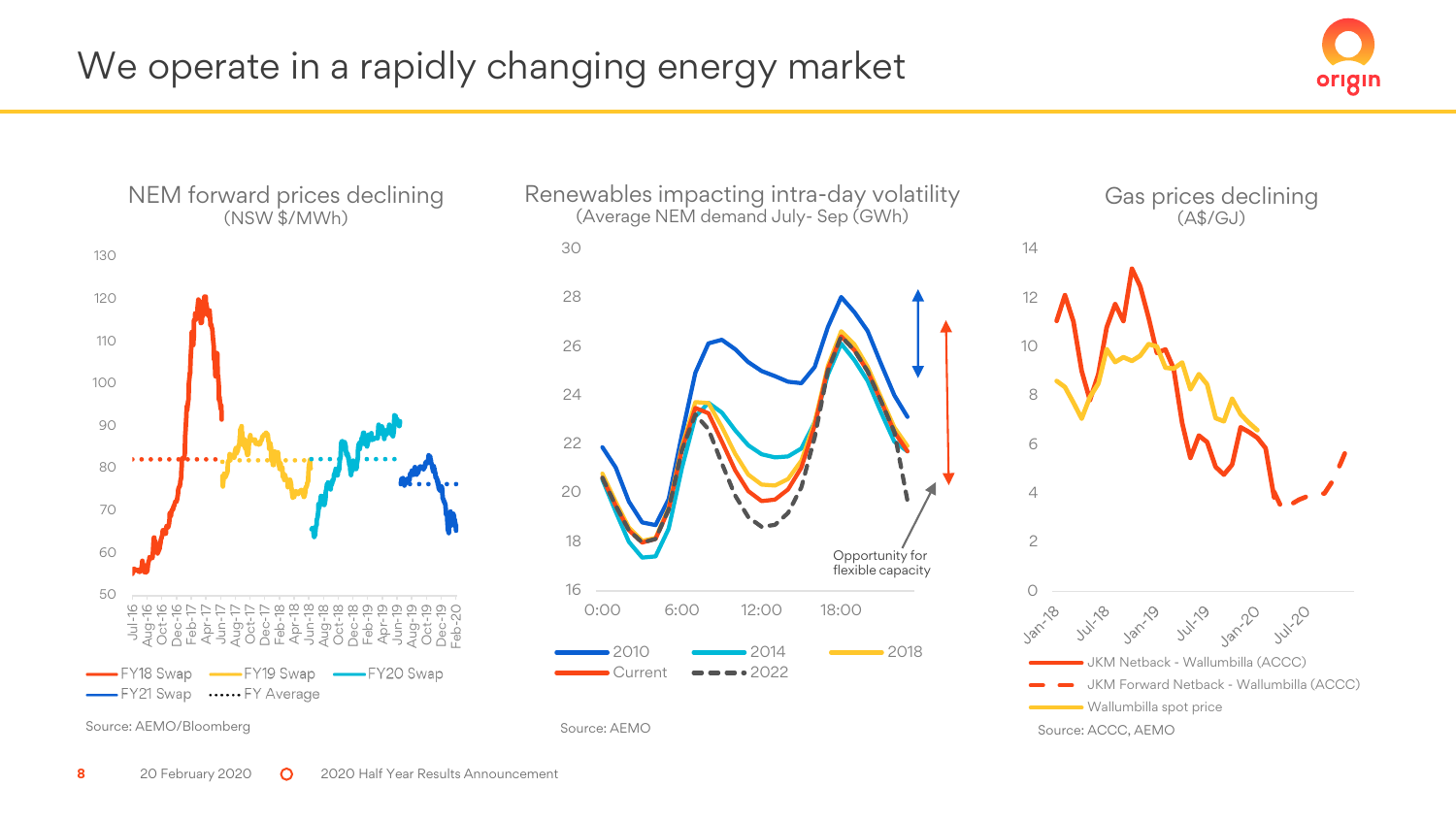## Executing our strategy to deliver value in a changing energy market



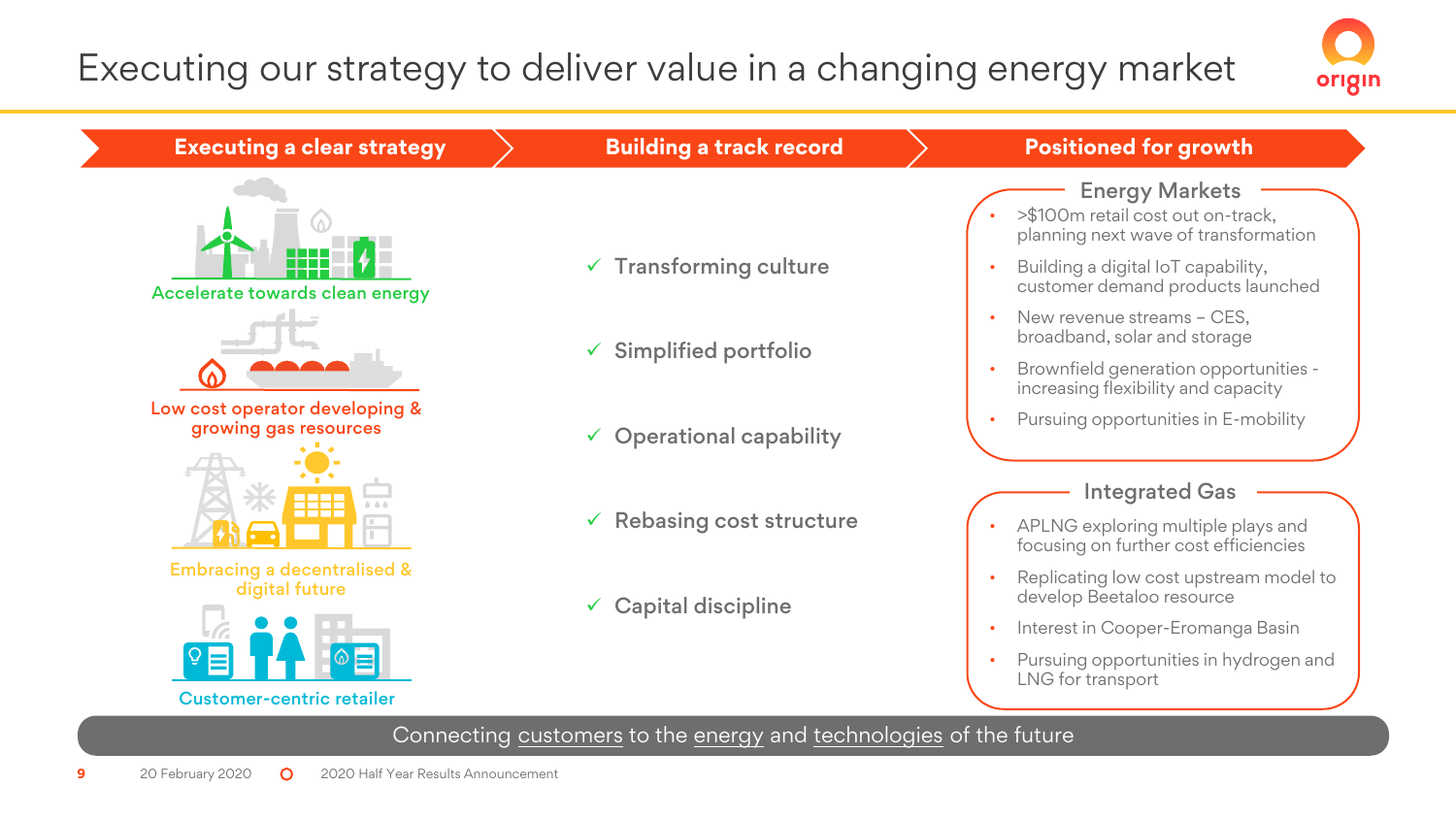

- ✓ APLNG targeting in FY2020:
	- Improved production at upper end of 690-710 PJ range
	- Lower distribution breakeven at US\$29-US\$32<sup>1</sup>/boe, including ~US\$8/boe project finance principal repayment
	- ‒ Higher cash distributions to Origin of \$1.1-1.3 billion
- ✓ Expect improved generation performance in H2 FY2020
- ✓ Continue to target \$150 million company-wide cost out by FY2021
	- ‒ >\$100 million from Energy Markets cost to serve (\$43 million realised to HY2020)

## Capital management

- ✓ 15 cps fully franked dividend determined up from 10 cps HY2019
- $\checkmark$  Disciplined approach to capital management

#### **Operational** performance driving strong free cash flow

<sup>1)</sup> FX rate: 0.70 AUD/USD, excludes Ironbark acquisition costs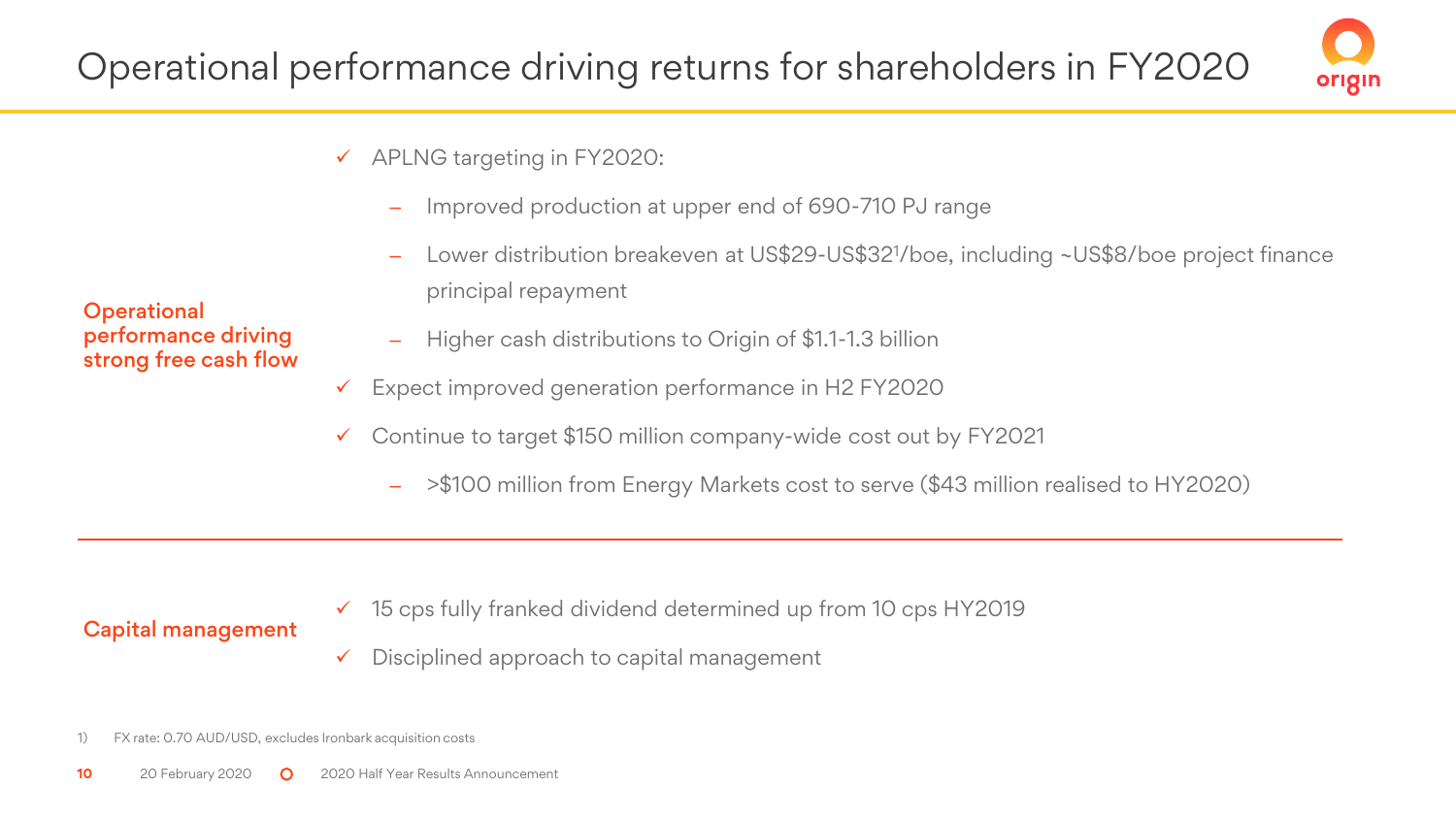Financial Review Lawrie Tremaine, CFO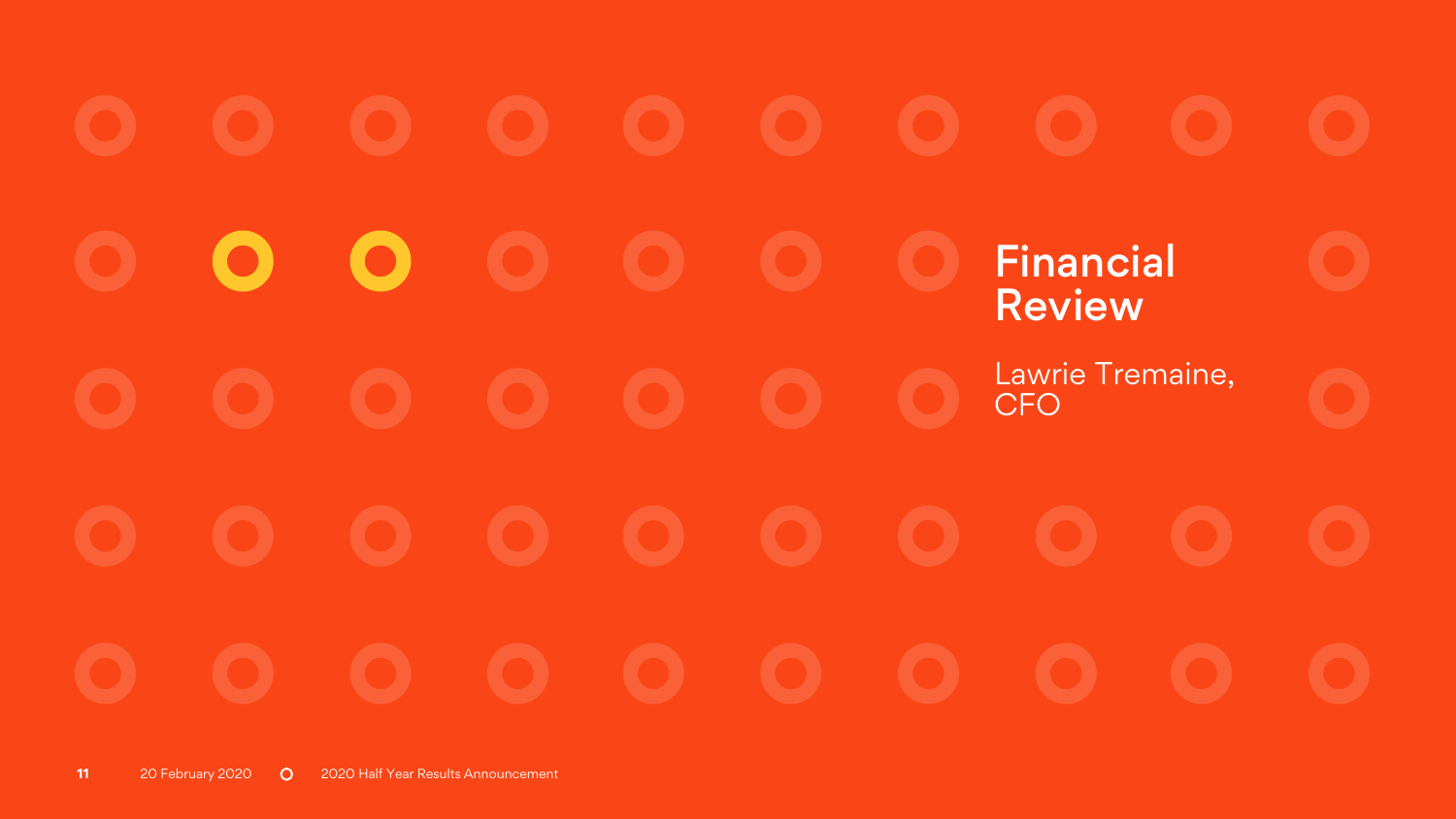## HY2020 financial highlights

origin



**Lease liability under AASB 16** (first recognition)

**\$540M**

1) Free Cash Flow is defined as cash from operating activities and investing activities (excluding major growth projects), less interest paid.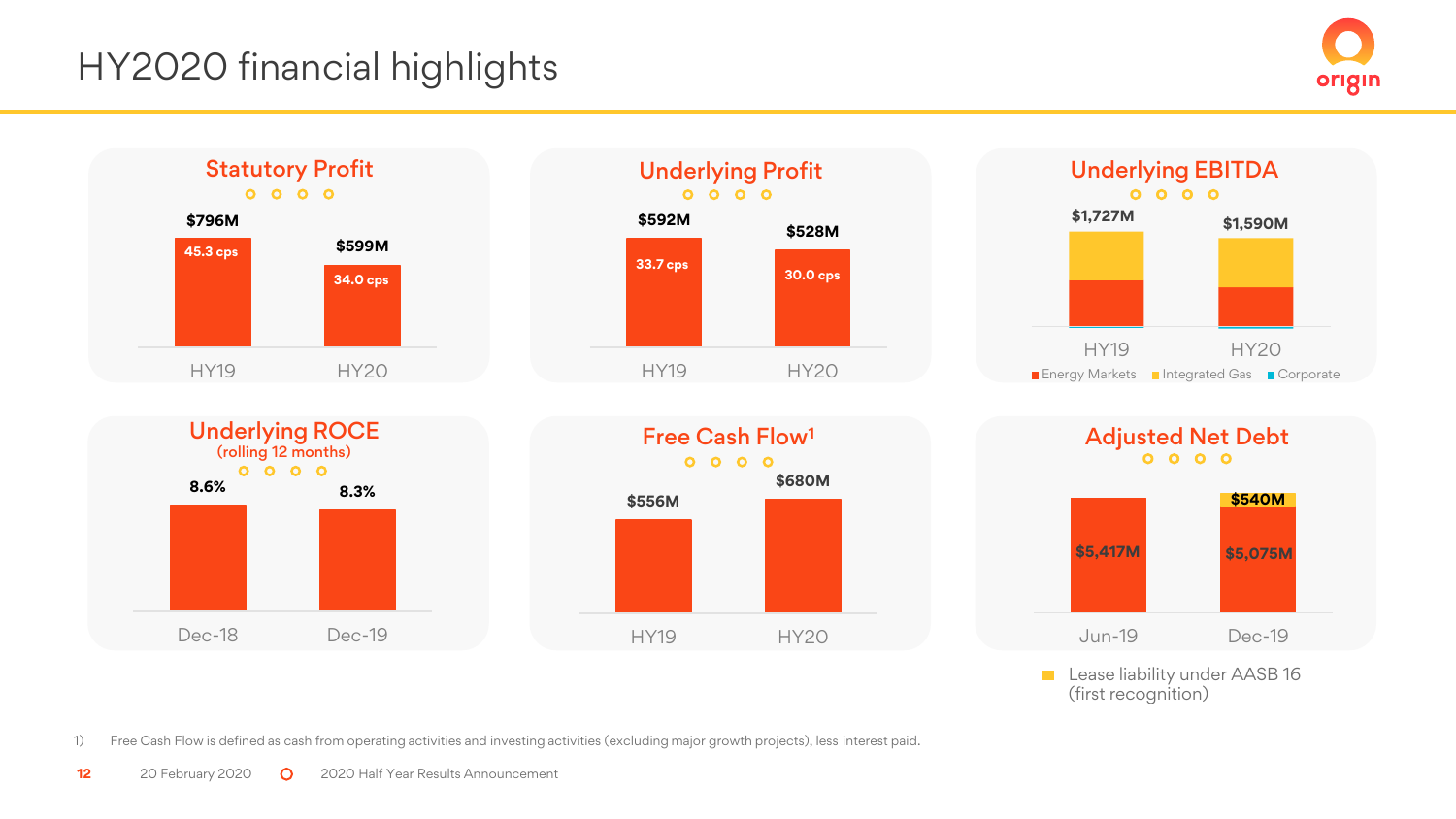## Accounting changes adopted from 1 July 2019



#### AASB 16 Leases

- Adopted from 1 July 2019, prospectively
- Lease liability and corresponding right-of-use asset recognised
- Lease expense in EBITDA replaced by depreciation and interest expense
- Lease payments and interest recognised as financing cash flow, no change to net cash

| <b>Impact to Underlying Profit</b> | Sm   |
|------------------------------------|------|
| <b>Energy Markets</b>              | 30   |
| Integrated Gas - Share of APLNG    | 2    |
| Integrated Gas - Other             | 5    |
| Corporate                          | 5    |
| <b>EBITDA</b>                      | 42   |
| Depreciation and amortisation      | (41) |
| Share of ITDA from API NG          | (3)  |
| Net financing costs                | (9)  |
| Income tax expense                 | 3    |
| <b>Net impact</b>                  | (8)  |

#### APLNG dewatering and workover costs:

- Change in treatment from 1 July 2019, prospectively
- Previously capitalised
- Now expensed as incurred as, following a period of embedding steady state operations, these costs are considered ongoing and operational in nature going forward
- Recognised within operating cash flow, no change to net cash

| <b>Impact to Underlying Profit</b>         |      |
|--------------------------------------------|------|
| Integrated Gas - EBITDA                    | (56) |
| Depreciation and amortisation <sup>1</sup> | 66   |
| Income tax expense <sup>1</sup>            | (3)  |
| Net impact                                 |      |

1) Included within Origin Share of ITDA.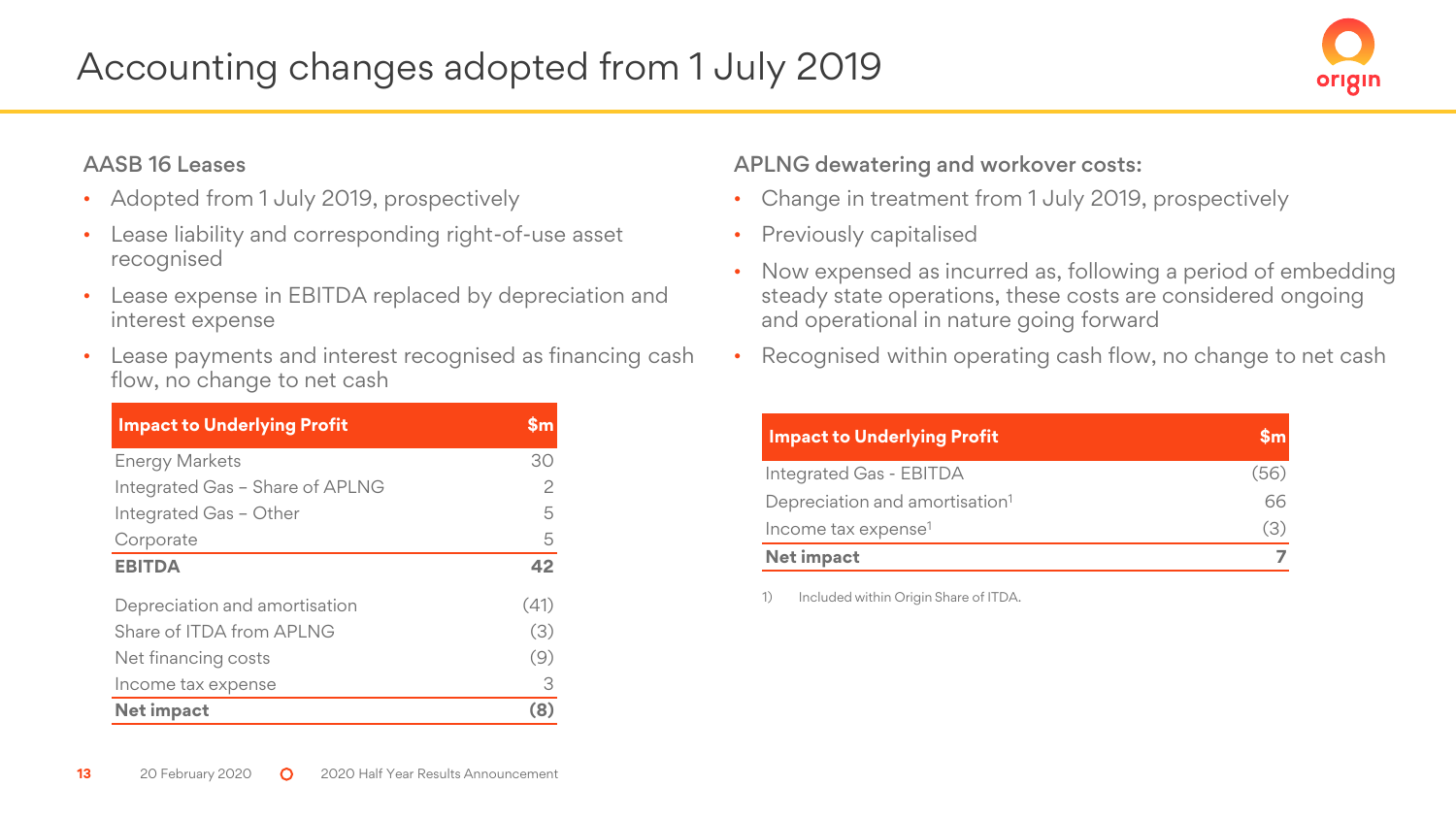



Movements in Underlying Profit (\$m)

NCI: Non-controlling interest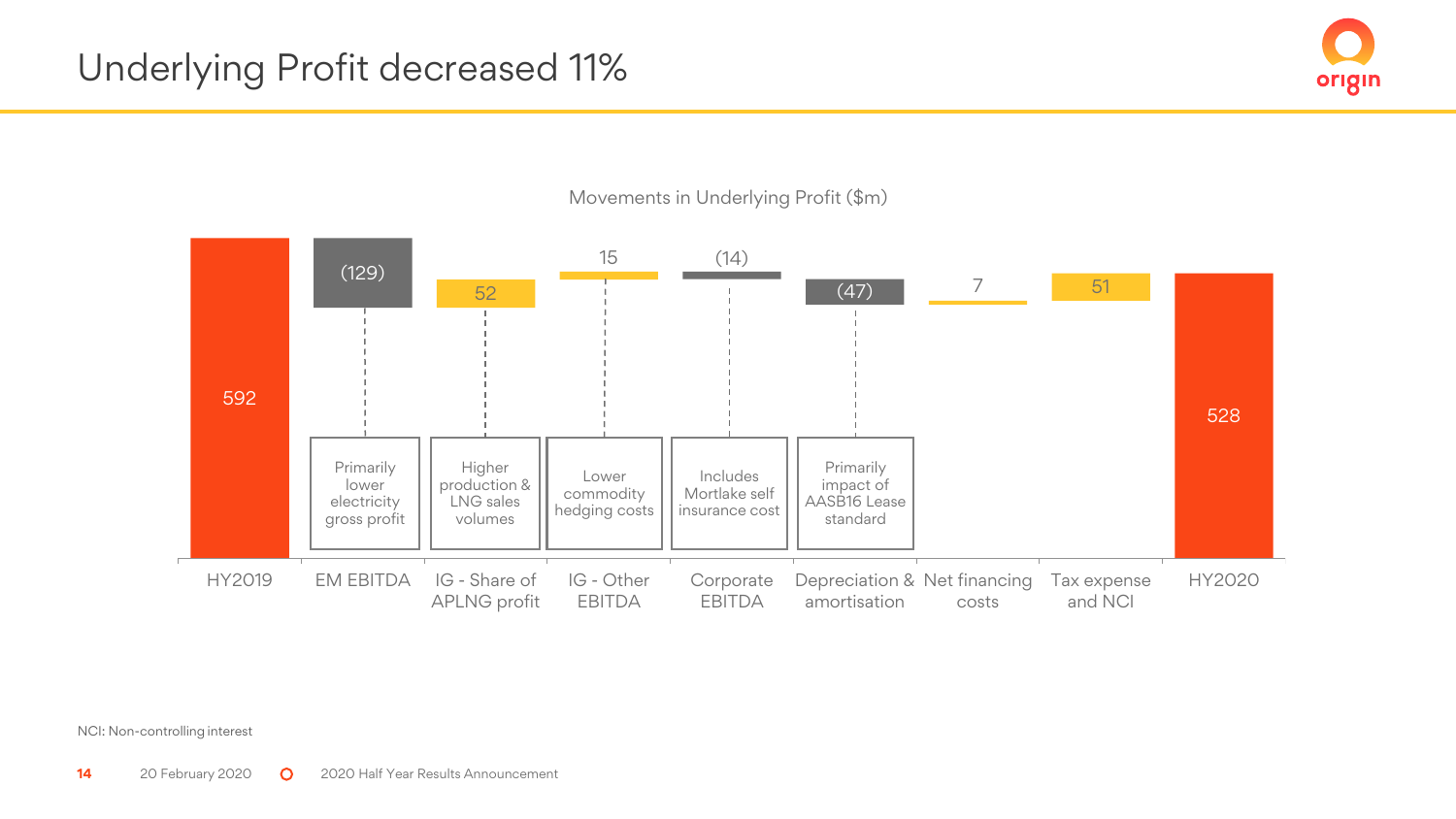

**HY20 HY19 Change Underlying EBITDA (\$m) 723 852 (129) Electricity** Volumes sold (TWh) 17.0 18.2 (1.2) **Gross profit (\$m) 549 719 (170)** Gross Profit (\$/MWh) 32.3 39.6 (7.3) **Gas** External volumes sold (PJ) 104.6 125.5 (20.8) **Gross profit (\$m) 383 398 (15)** Gross Profit (\$/GJ) 3.7 3.2 0.5 852 723 (170) (15) 40 16 HY2019 Electricity Gas Cost to serve Other HY2020

Movements in Underlying EBITDA (\$m)

Electricity gross profit down \$170 million or 24% to \$549 million:

- Regulation: VDO/DMO price impact (-\$55 million)
- One off unplanned outages: Mortlake and Eraring (-\$44 million), Mortlake costs expected to be recovered through insurance
- Lower volumes (-\$46 million):
	- − expiration of Business contracts (-\$15 million)
	- lower usage from solar uptake and efficiency (-\$14 million); and
	- − changes in customer numbers and mix (-\$17 million)

#### Gas gross profit down \$15 million or 4% to \$383 million:

- Lower supply costs & repricing of Business contracts in late 2018 (+\$51 million)
- Lower volumes: Roll-off of short-term wholesale contracts (-\$66 million)

#### Cost to serve down \$40 million or 13% to \$267 million:

- Benefit from adoption of AASB 16 Leases (\$12 million)
- Lower labour and other variable costs (\$28 million)

Other (+\$16 million): Primarily impact of adopting AASB 16 Leases in other divisions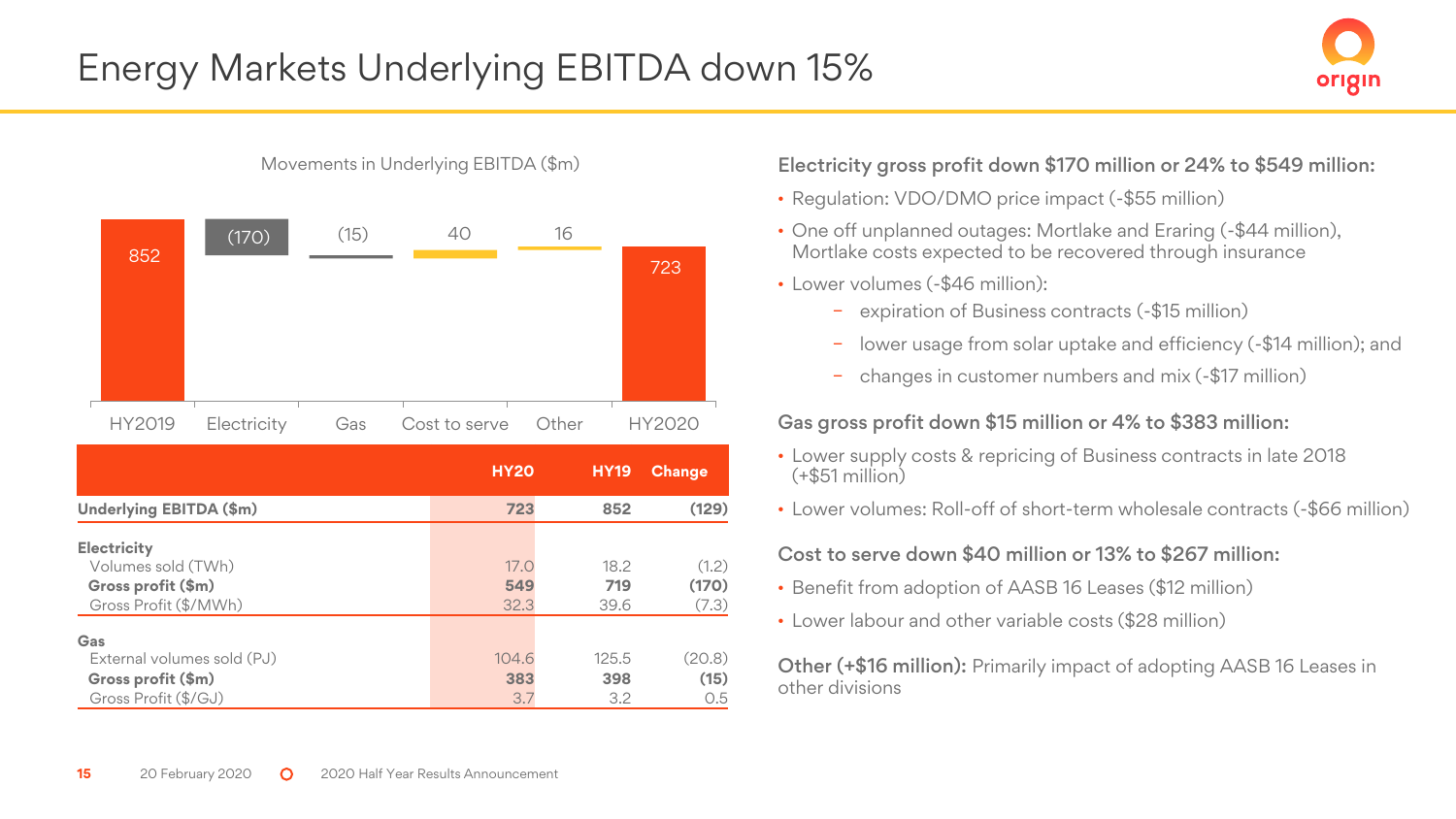## Integrated Gas Underlying EBITDA up 7%, excl. accounting change



|                              | <b>HY20</b> | <b>HY19</b> | Change |
|------------------------------|-------------|-------------|--------|
| - Share of APLNG (\$m)       | 1.033       | 1.042       | (9)    |
| - Integrated Gas Other (\$m) | (127)       | (142)       | 15     |
| Underlying EBITDA (\$m)      | 906         | 900         | 6      |
|                              |             |             |        |

| <b>APLNG 100%</b>       |       |       |        |
|-------------------------|-------|-------|--------|
| Sales volumes (PJ)      |       |       |        |
| - Domestic Gas          | 88    | 104   | (16)   |
| $-LNG$                  | 255   | 236   | 19     |
| Realised price (A\$/GJ) |       |       |        |
| - Natural Gas           | 4.42  | 5.20  | (0.78) |
| $-LNG$                  | 13.18 | 13.28 | (0.10) |

#### Share of APLNG EBITDA down \$9 million to \$1,033 million:

• Impact of change in accounting treatment (-\$56 million), more than offset in ITDA

origin

• Higher proportion of contracted LNG due to customer nominations, and lower purchases (+\$47 million)

#### Integrated Gas (Other) costs reduced by \$15 million to \$127 million:

- Lower oil and LNG hedging and trading costs (+\$43 million)
- Agreement to reduce share of overriding royalty in the Beetaloo (-\$15 million)
- Other costs net of APLNG recoveries (-\$13 million)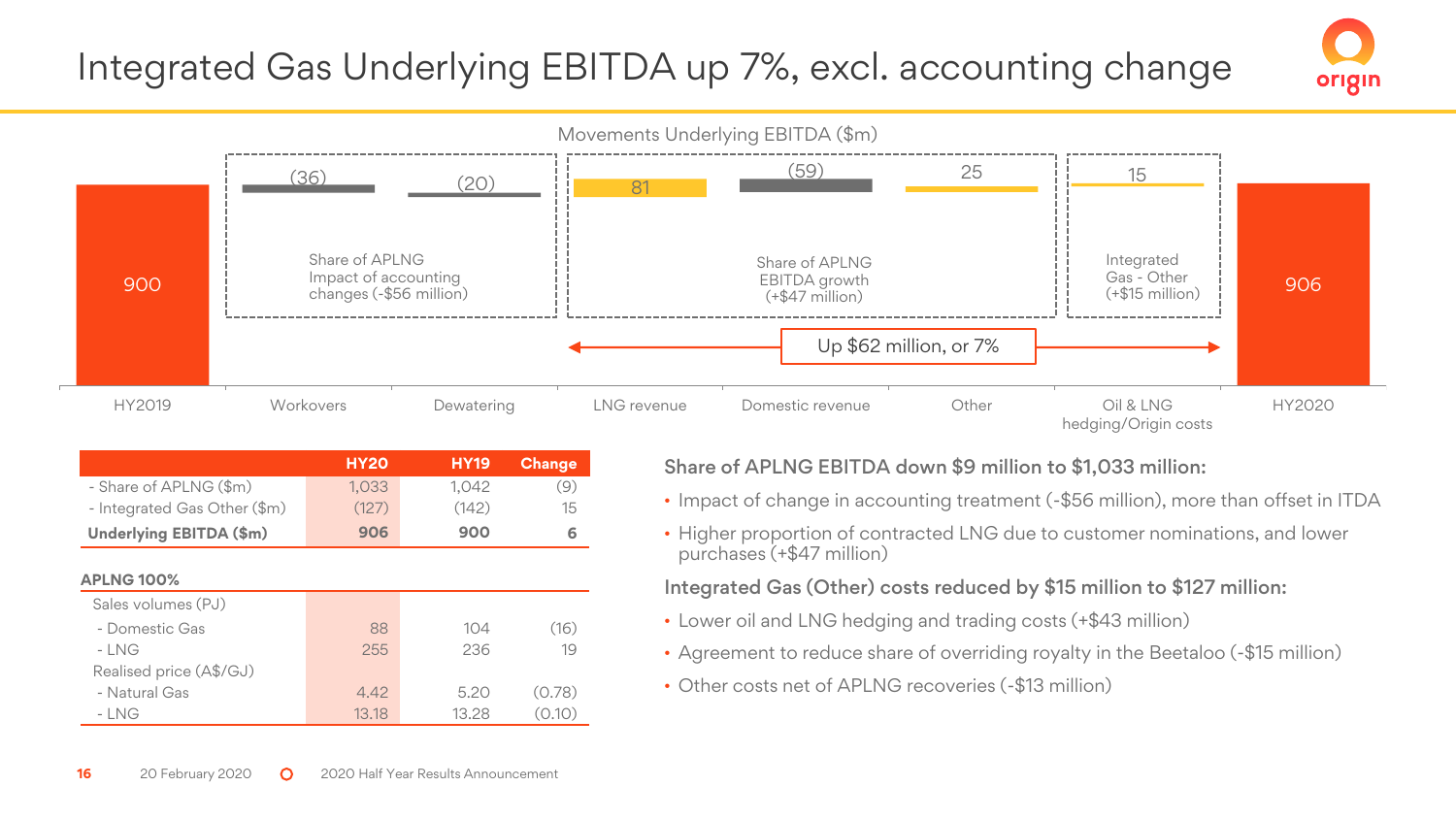## Free cash flow up 22% on APLNG performance



| $(\$m)$                               | <b>HY20</b> | <b>HY19</b> | Change |
|---------------------------------------|-------------|-------------|--------|
| <b>Cash from operating activities</b> | 351         | 553         | (202)  |
| Distributions from API NG             | 520         | 393         | 127    |
| Capital expenditure                   | (258)       | (189)       | (69)   |
| (Acquisitions)/disposals              | 225         | (4)         | 229    |
| Net interest paid                     | (159)       | (198)       | 39     |
| Free cash flow                        | 680         | 556         | 124    |



- Operating cashflow down 37% to \$351 million
	- Underlying EBITDA (-\$137 million)
	- Tax payments (-\$115 million)
- Distributions from APLNG up 32% to \$520 million
- Capital expenditure higher driven by generation maintenance and Beetaloo appraisal
- Proceeds from the sale of Ironbark (\$231 million)

Ability to allocate more Free Cash Flow to shareholder distributions or growth going forward

- 1) Free Cash Flow is defined as cash from operating activities and investing activities (excluding major growth projects), less interest paid.
- 2) Includes on market purchase of shares, operator cash calls, and close out of FX contracts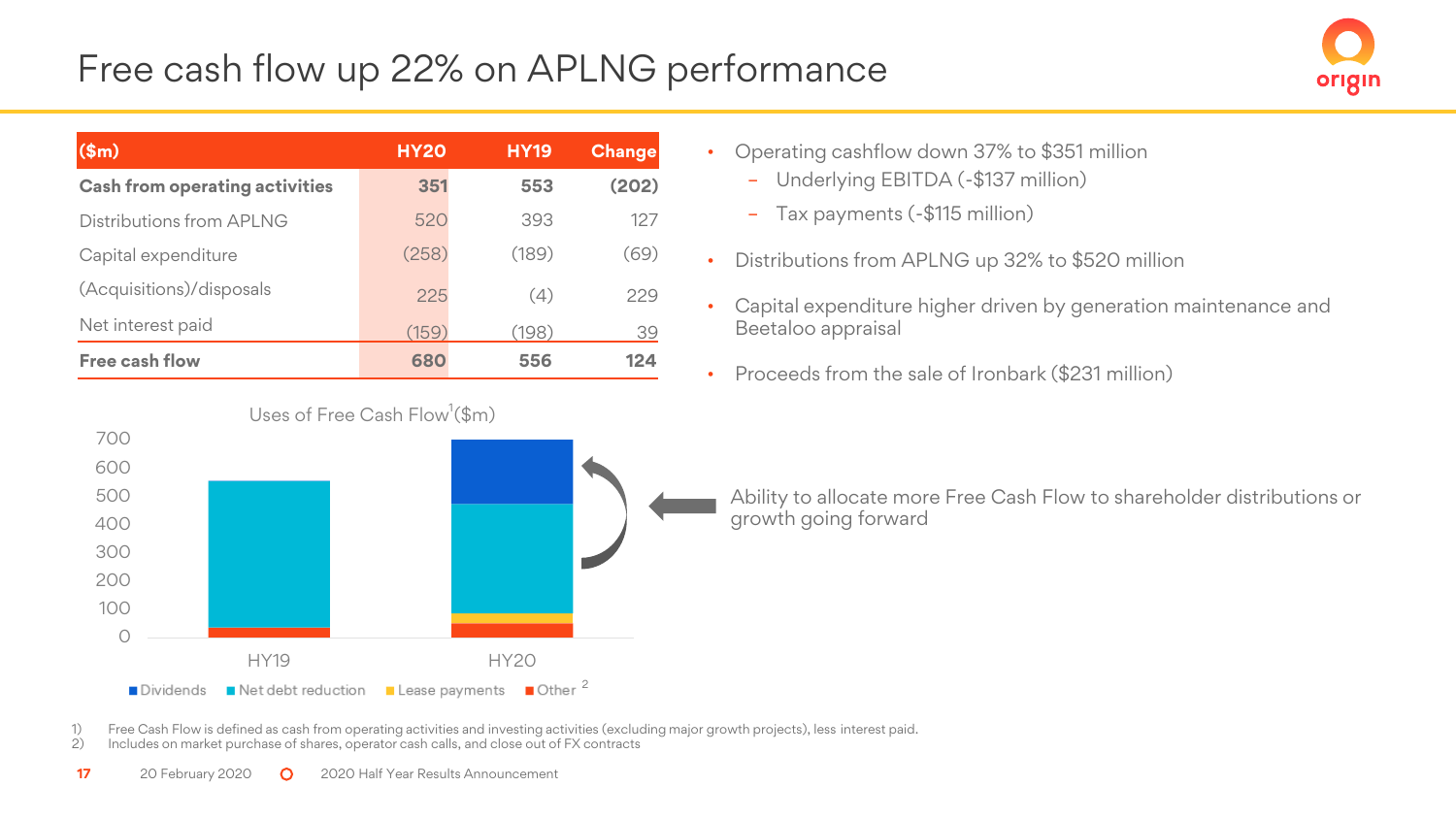



- Majority of FY2020 generation sustain spend occurred in HY2020 (Mortlake repairs, Eraring maintenance, major overhaul at Uranquinty)
- Other sustain weighted to H2 FY2020 (LPG capex, ERP system and spend associated with regulatory market reforms)
- Productivity & Growth includes generation upgrades, investment in retail capability, CES and solar
- **E&A** primarily relates to Beetaloo Stage 2 appraisal and preparation for Stage 3, weighted to H2 FY2020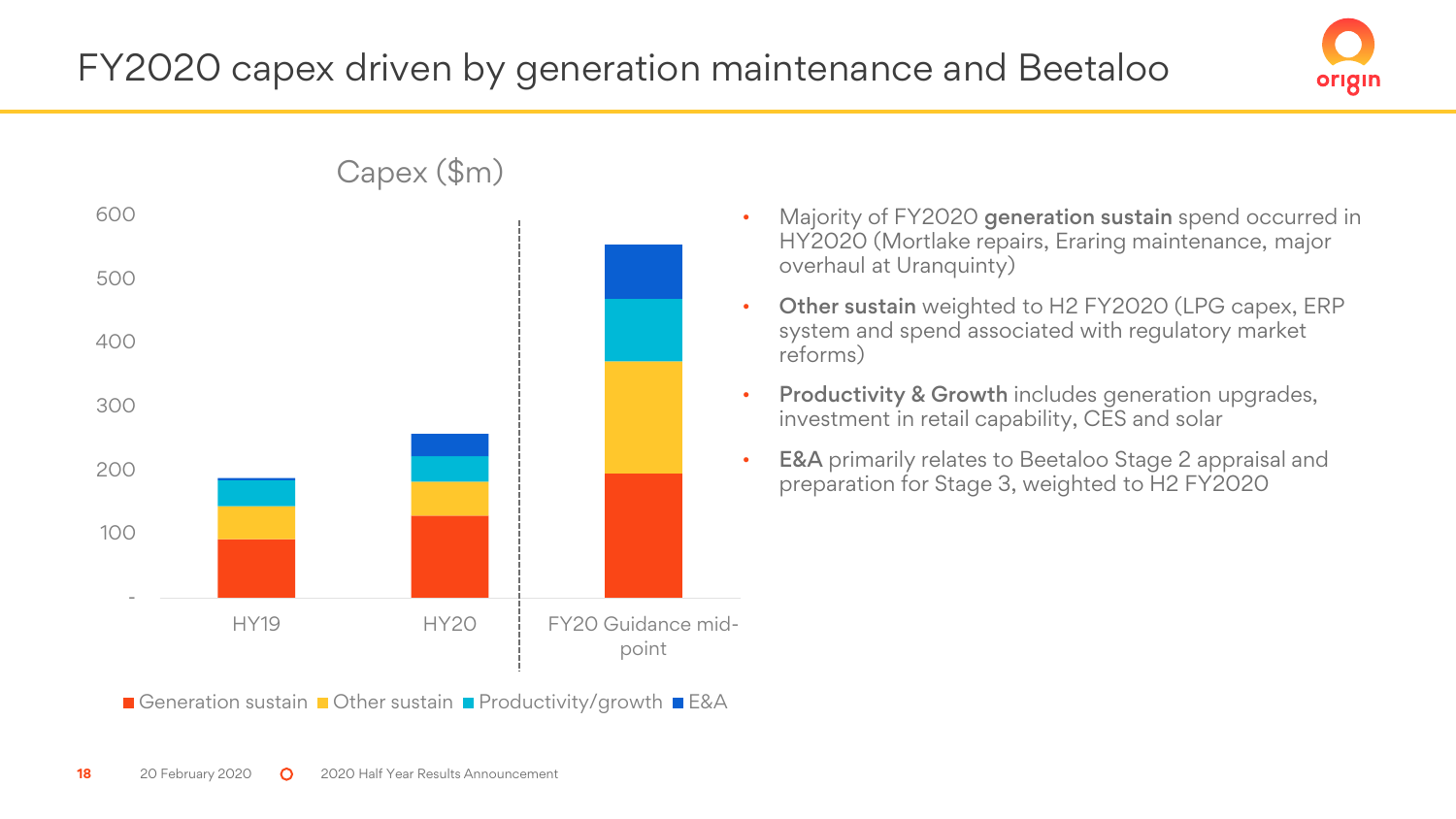APLNG estimated distribution and Origin oil/LNG hedging and trading (A\$m)



<sup>■</sup> APLNG distribution ■ Oil/LNG hedging and trading (Origin) & Estimated range

1) Estimated FY2020 effective oil price of US\$68/bbl and AUD/USD of 0.68, based on actual pricing and FX to 29 January 2020 and forward prices thereafter

- Estimated FY2020 APLNG cash distribution to Origin of \$1.1 - \$1.3 billion
	- Assumes performance is consistent with production & breakeven guidance
	- As at 29 January 2020, 93% of APLNG JCC oil exposure has been priced at US\$68/bbl
- Estimated net loss on oil and LNG hedging and trading in FY2020 of \$102 million (as previously guided)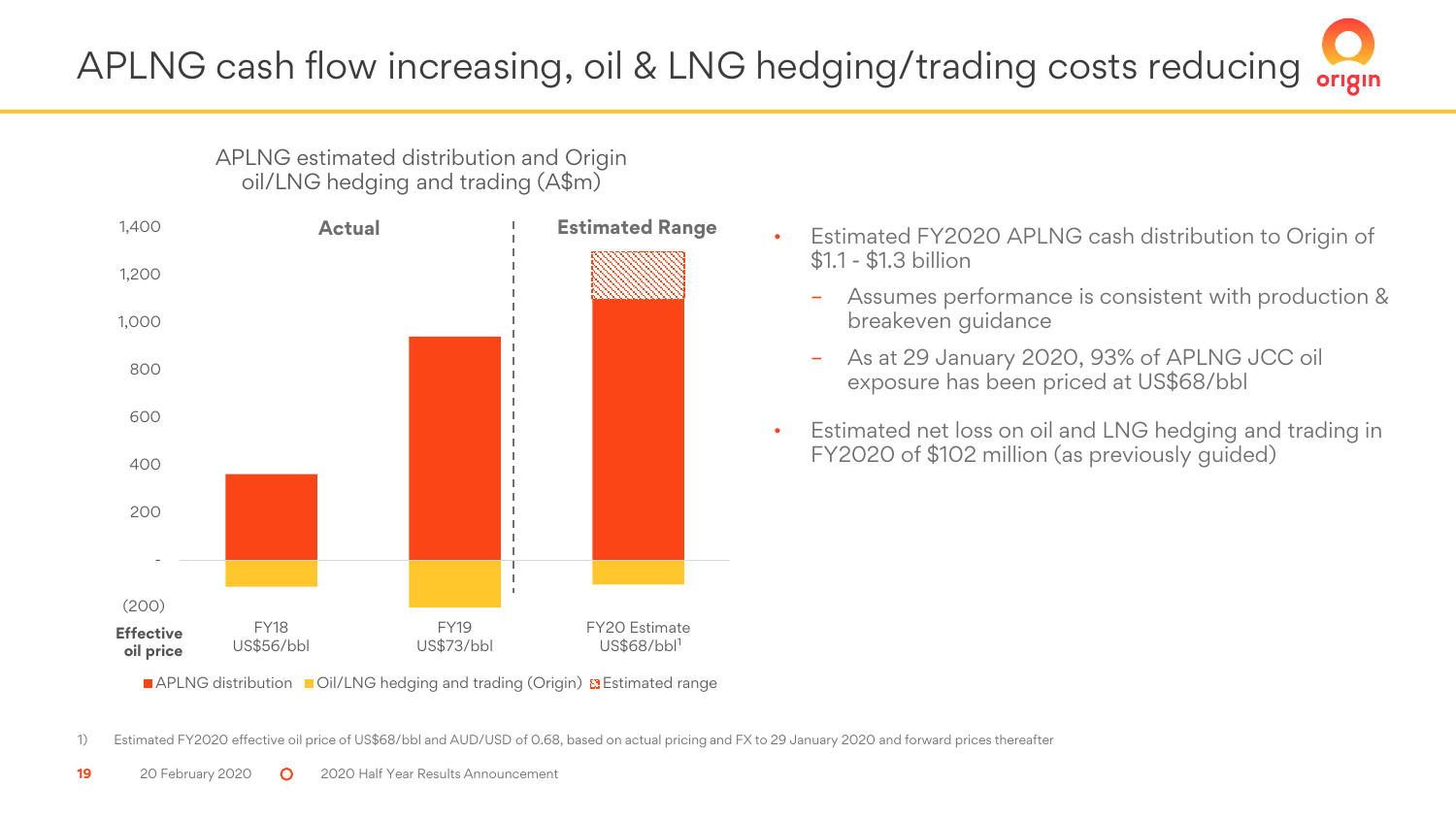



- Proportionate free cash flow stable, reflecting lower Energy Markets and higher tax paid, offset by Ironbark sale proceeds
- Energy Markets and Origin ROCE impacted by lower electricity gross profit
- Sustained improvement in Integrated Gas returns underpinned by business performance, stable A\$ commodity price environment and reduced oil and LNG hedging costs

1) Proportionate Free Cash Flow is prepared on the basis of proportional consolidation of APLNG. Proportionate Free Cash Flow Yield is based on 30 day VWAP as at 18 February 2020 (\$8.01 per share).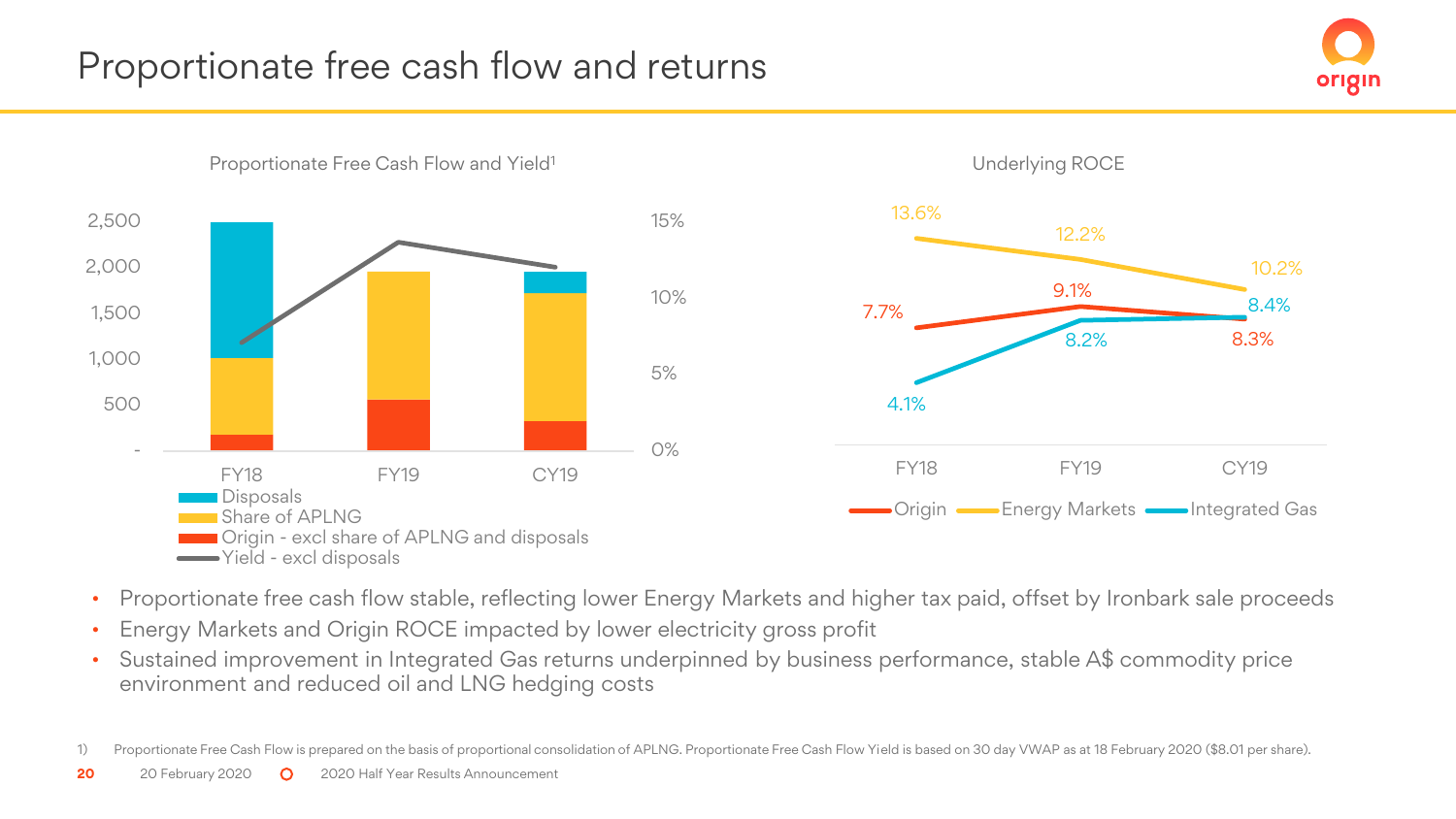



- Adjusted Net Debt / Adjusted Underlying EBITDA 2.7x (2.5x excluding impact of lease accounting change)
- Active refinancing during HY2020 to lower interest rates and increase tenor:
	- Average term to maturity of 4.1 years, up from 3.0 years at 30 June 2019
	- HY2020 average interest rate of 5.6%, down from 5.9% at FY2019. Full year estimate in low 5% range
- ~\$80 million reduction in net financing costs expected in FY2020 (including impact of leasing standard)
- Undrawn liquidity reduced but maintained at high level to fund FY2021/FY2022 maturities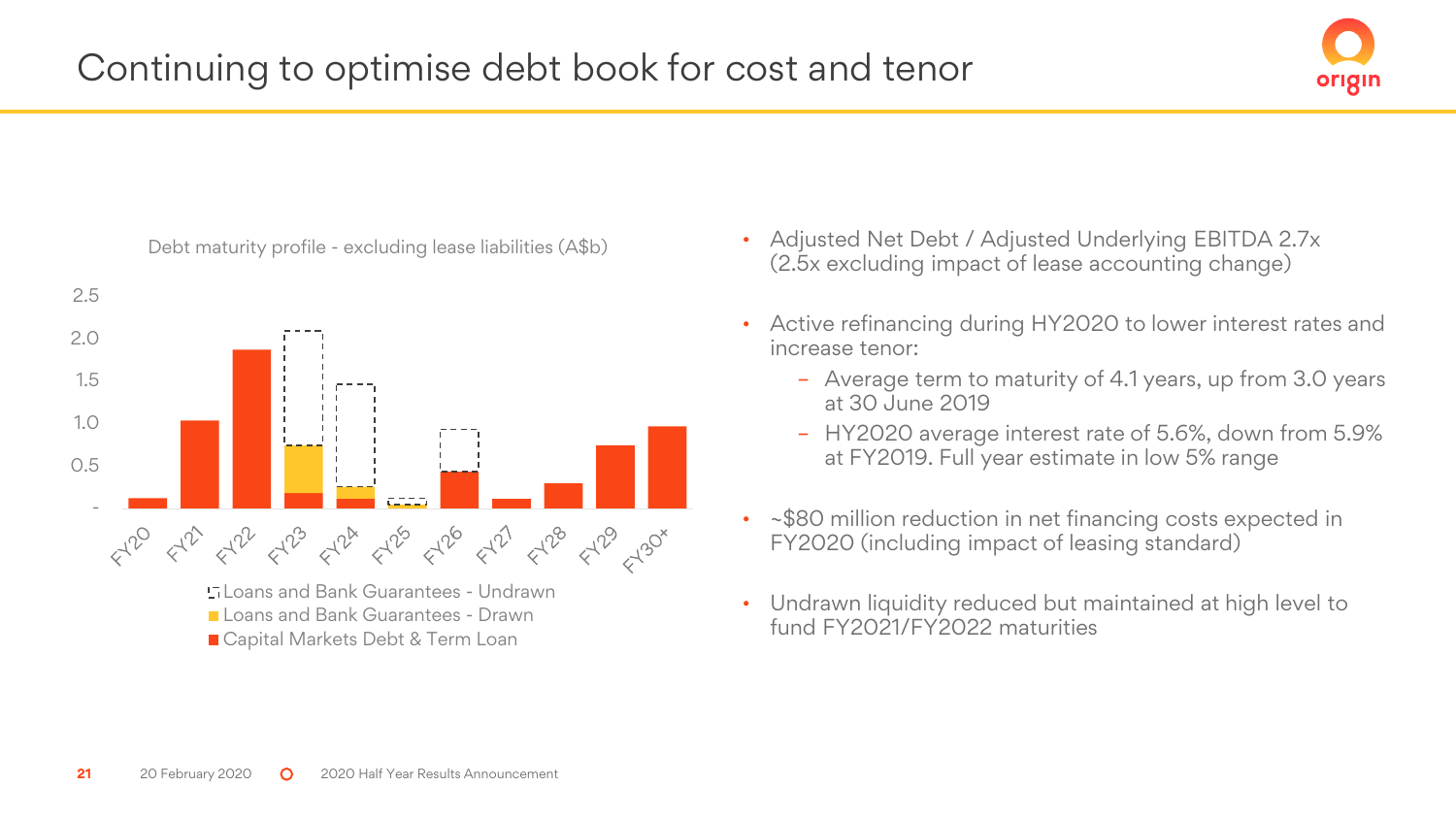# **Operational** Review Frank Calabria, CEO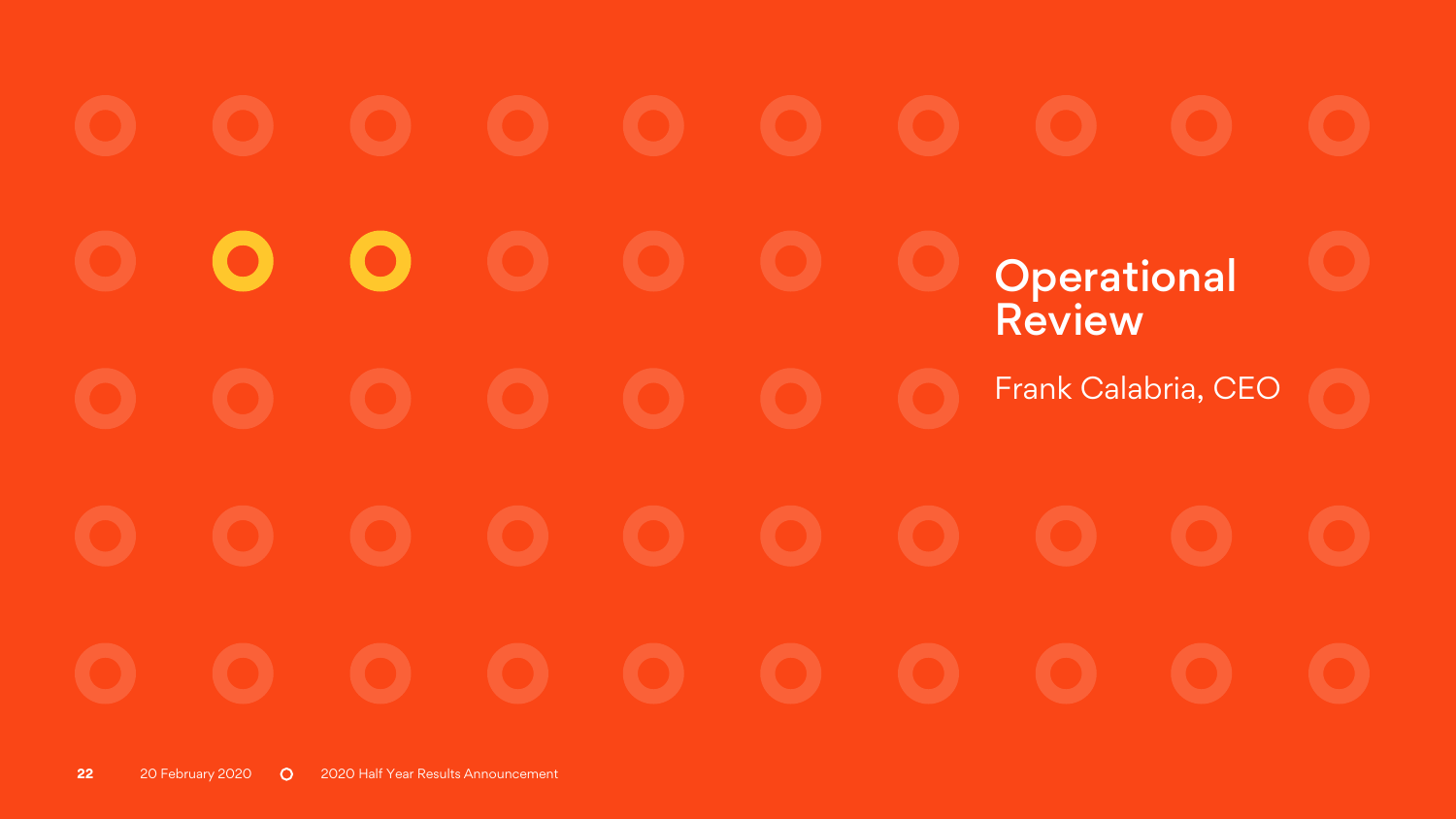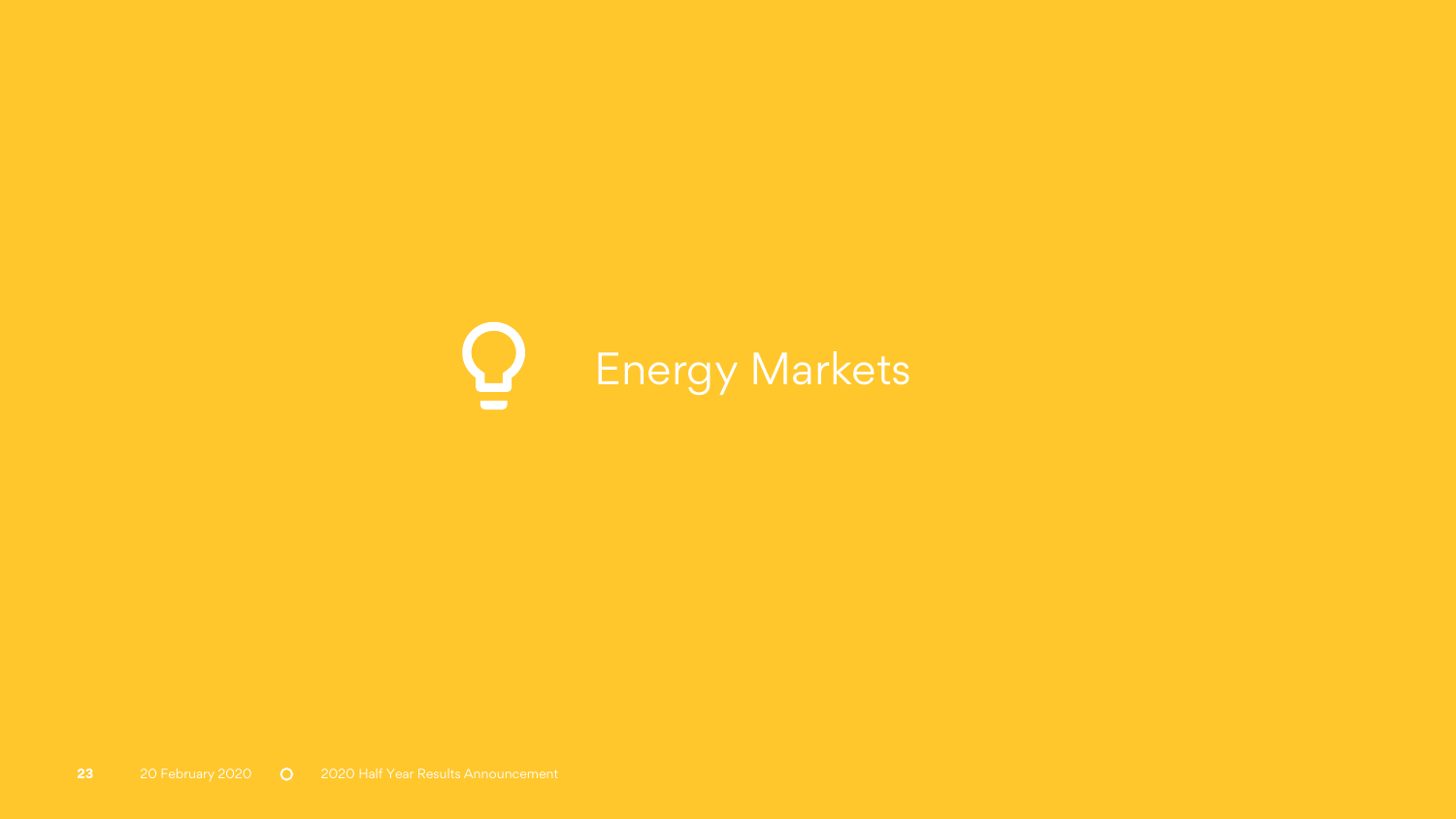## Lower sales volume, stable generation





Electricity sources and uses (TWh)

Natural Gas sales (PJ)



- Volumes down 7% due to expiry of Business contracts and changes in Retail usage (solar and efficiency), customer numbers and mix
- Owned and contracted generation remained stable
	- Lower output at Eraring due to planned and unplanned outages offset by increased utilisation of gas fleet
- Volumes down 9% due to roll-off of short term wholesale trading contracts in Queensland, partially offset by higher Retail and internal generation volumes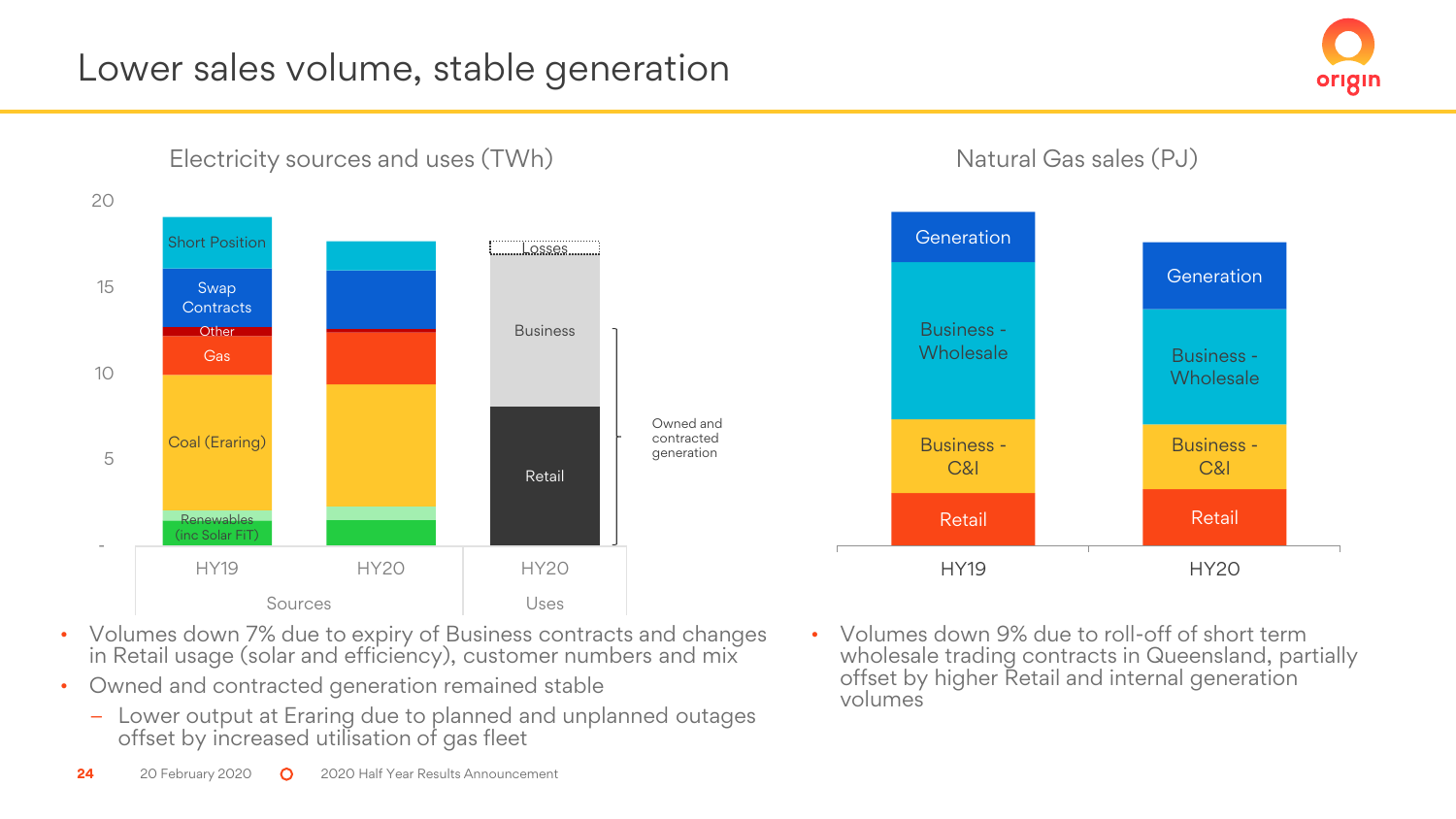## Mortlake back in service, peak capacity improvements installed





Old rotor being removed at Mortlake



Replacement rotor unloaded at Avalon airport, and Final stages of commissioningtransported to site

New stator on-site at Mortlake



#### **Unit outage**

- One of the two units at Mortlake was damaged by an electrical fault on 8 July 2019 and was repaired and returned to service on 24 December 2019
- Improvements made to increase capacity by up to 20 MW per unit in hot weather
- Costs associated with the repairs and business interruption are expected to be recovered through insurance

#### **Brownfield growth opportunity**

- Assessing the potential to expand capacity in response to tightening market in Victoria
- Option for additional fast start gas turbines and adjacent grid scale battery (~200 MW total)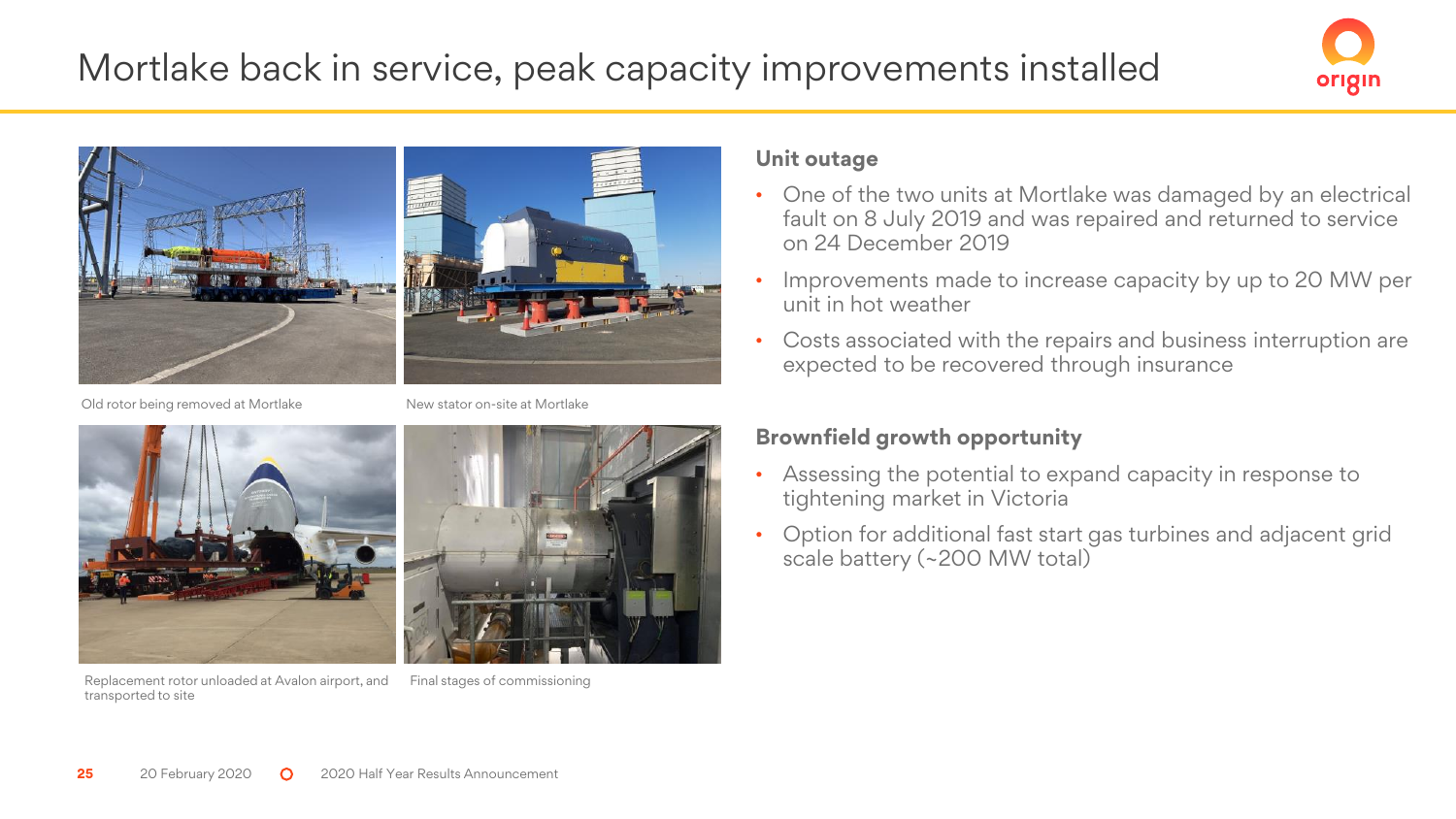## Strong gas supply position benefiting from lower market prices



origin

- Portfolio well supplied medium term, with pipeline and storage flexibility enabling us to direct gas to where it is most needed
- East coast market well supplied with prices declining due to suppressed Asia region LNG pricing and expanded domestic supply
- ~70 PJ to undergo price reviews over FY2021-22 which typically have regard to standard terms of comparable long term wholesale contracts (e.g. volume, term and capability of sellers' facilities)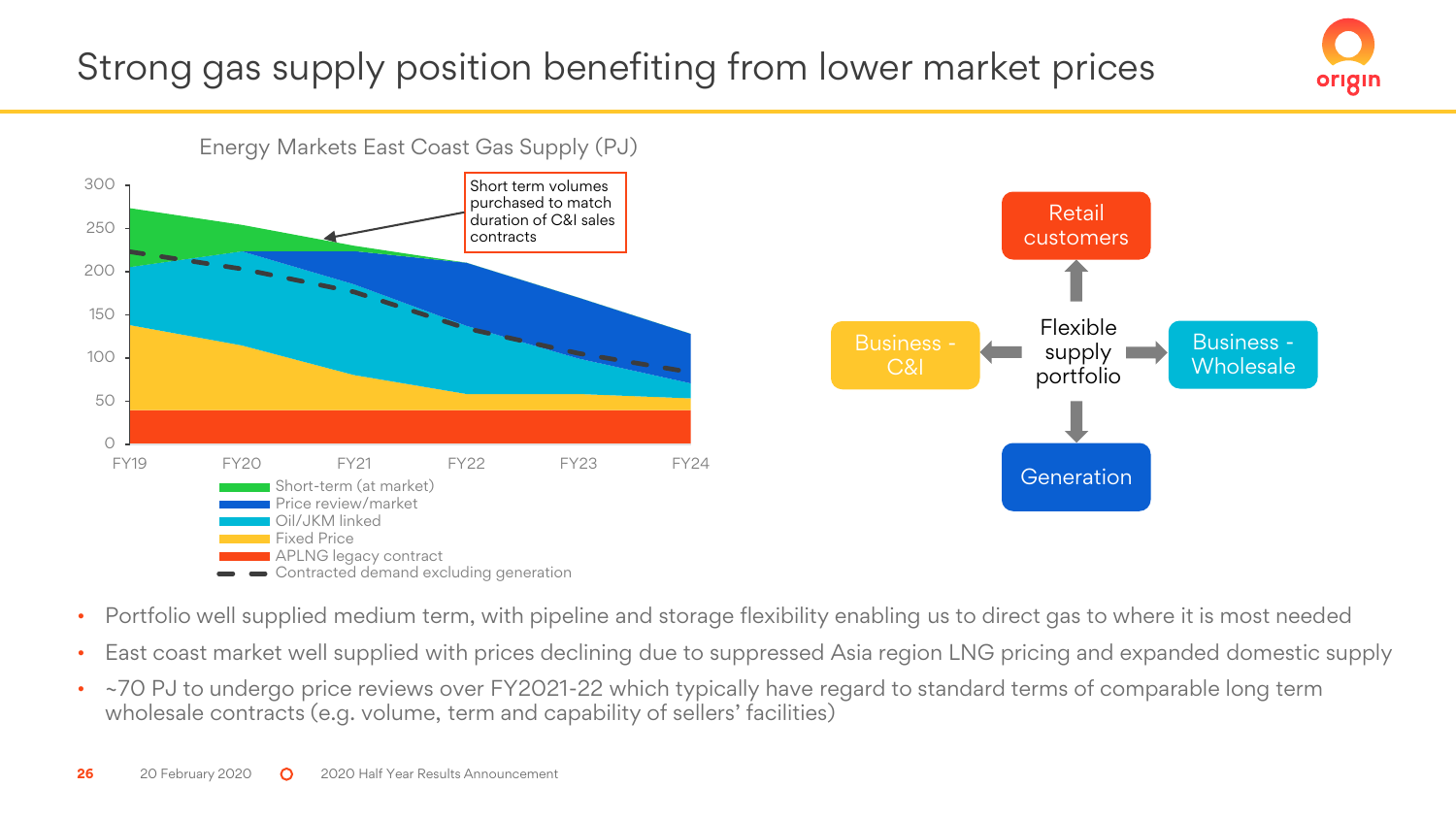## Disciplined approach to managing for Customer Lifetime Value





- Customer activity reducing with lower in situ churn increasing the importance of moves and new connections
- Net loss of 19,000 electricity customers with continued heightened competition, including large tenders; and a gain of 9,000 natural gas customers primarily in NSW during HY2020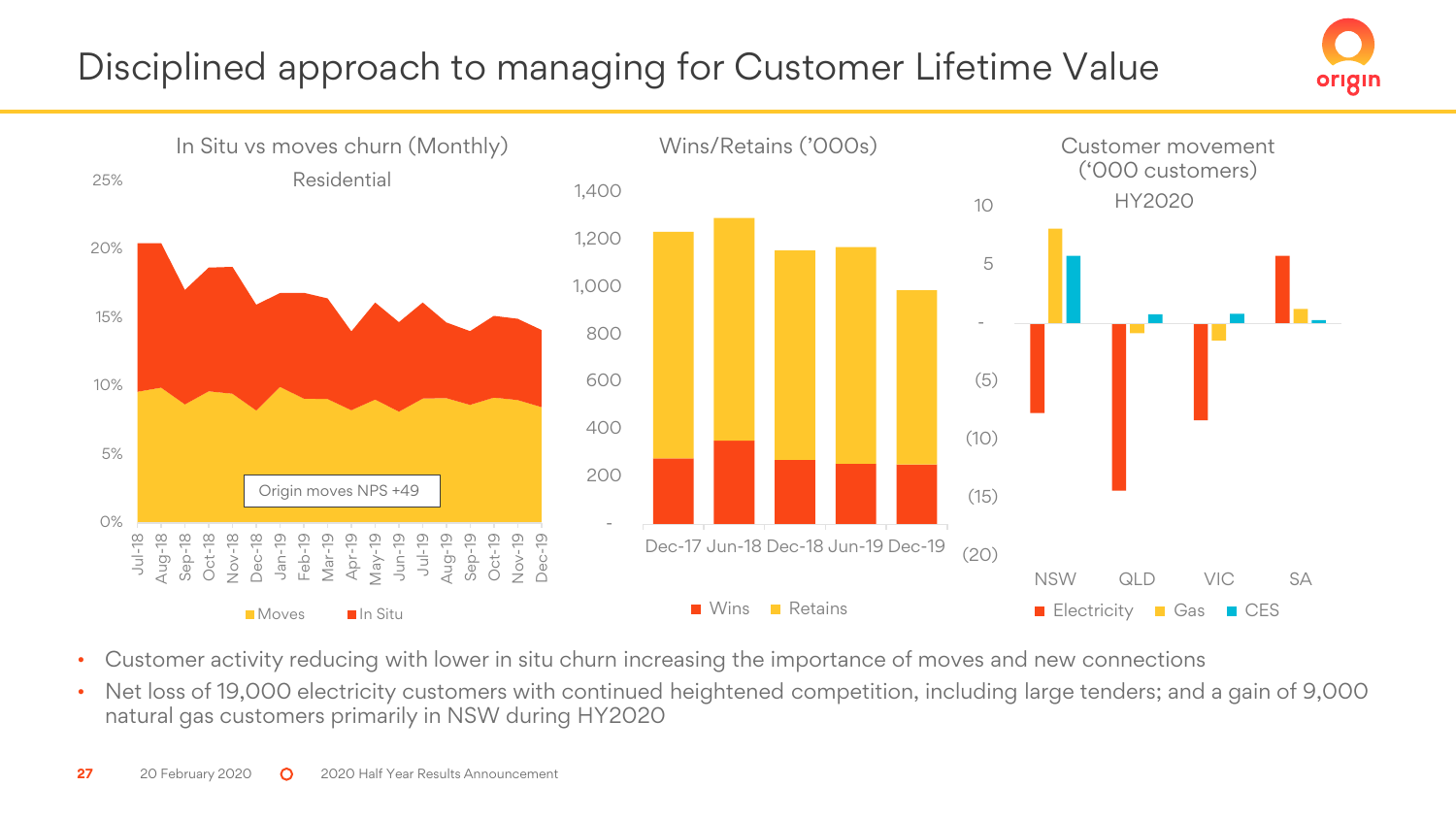

origin

- On track to achieve >\$100 million reduction in cost to serve on FY2018 baseline by FY2021
- Customer activity reduced, however regulatory reforms temporarily adding to workload and cost
- Planning underway for next wave of transformation on customer experience and cost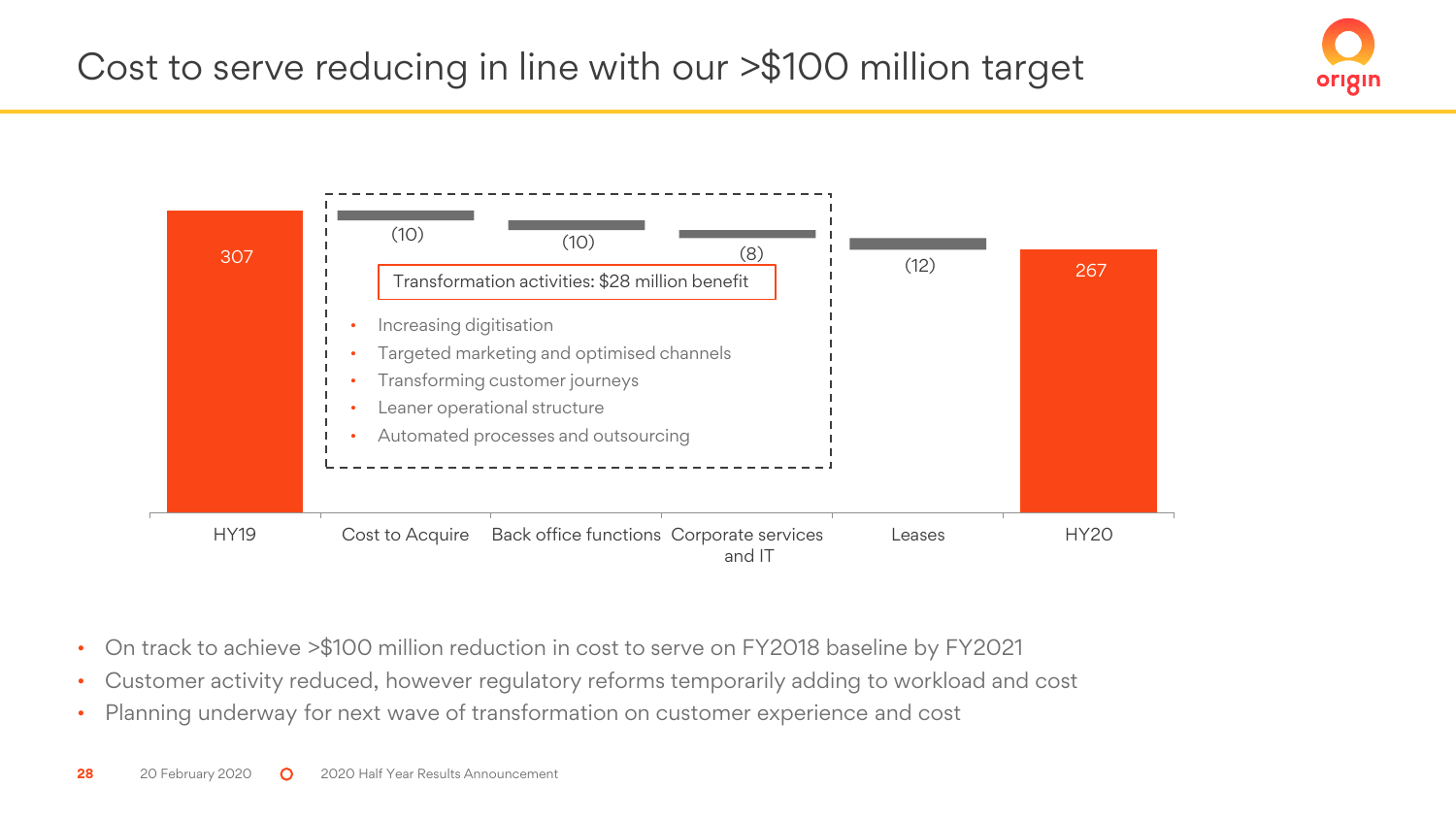## Focused on customers, cost and growth





- Simple products and customer journeys
- Origin iOS/Android apps rated #1 of energy retailers (Feb 2020)
- Moves NPS +49, Renewals NPS +27
- \$43 million cost-to-serve savings realised since FY2018
- E-billing customers 65% (up from 63% at Jun-19)
- Increasing automation and offshore capability
- Broadband customers up 6K to 14K customers as at Dec-19
- Residential solar installs up from 17 MW in HY2019 to 19 MW in HY2020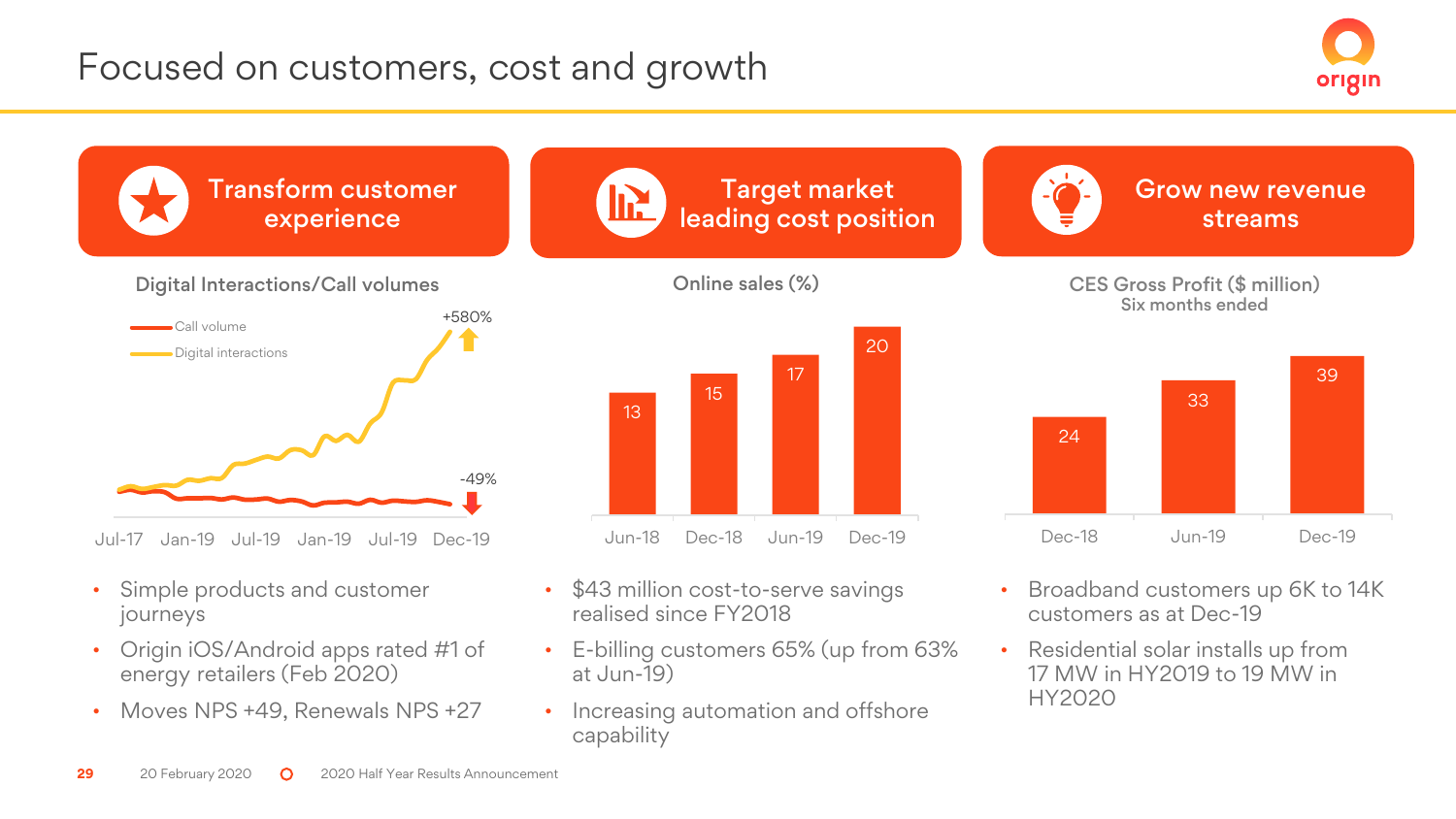

| <b>Key Drivers</b>                  | Market context                                                                                                                                                                                                                 | Origin context                                                                                                                                                                  |
|-------------------------------------|--------------------------------------------------------------------------------------------------------------------------------------------------------------------------------------------------------------------------------|---------------------------------------------------------------------------------------------------------------------------------------------------------------------------------|
| Wholesale prices                    | • Forward electricity and LGC prices trending<br>down                                                                                                                                                                          | Relatively fixed cost generation position on 15-20 TWh of supply<br>Fixed cost PPA position on ~3 million certificates p.a.<br>(prior to including Stockyard Hill)              |
| <b>Fuel costs</b><br>(coal and gas) | Spot coal and gas prices have both declined year<br>on year                                                                                                                                                                    | Coal: ~4 mtpa contracted to 2022 out of ~7 mtpa current usage<br>Gas: Lower prices benefit our supply position                                                                  |
| Firming capacity                    | Higher levels of intra-day volatility requires<br>flexible fast-start generation                                                                                                                                               | Covered for peak demand<br>$\bullet$<br>Flexible portfolio: Ability to generate more in higher price periods<br>and be short in lower price periods                             |
| Volume demand                       | We estimate flat grid demand - customer growth<br>offset by usage (solar penetration, efficiency)<br>Demand can also fluctuate with market and<br>$\bullet$ .<br>weather conditions and changes in customer<br>numbers and mix | More leveraged to solar due to incumbency in areas where<br>penetration rates are lower and properties are well suited to solar<br>Disciplined customer lifetime value approach |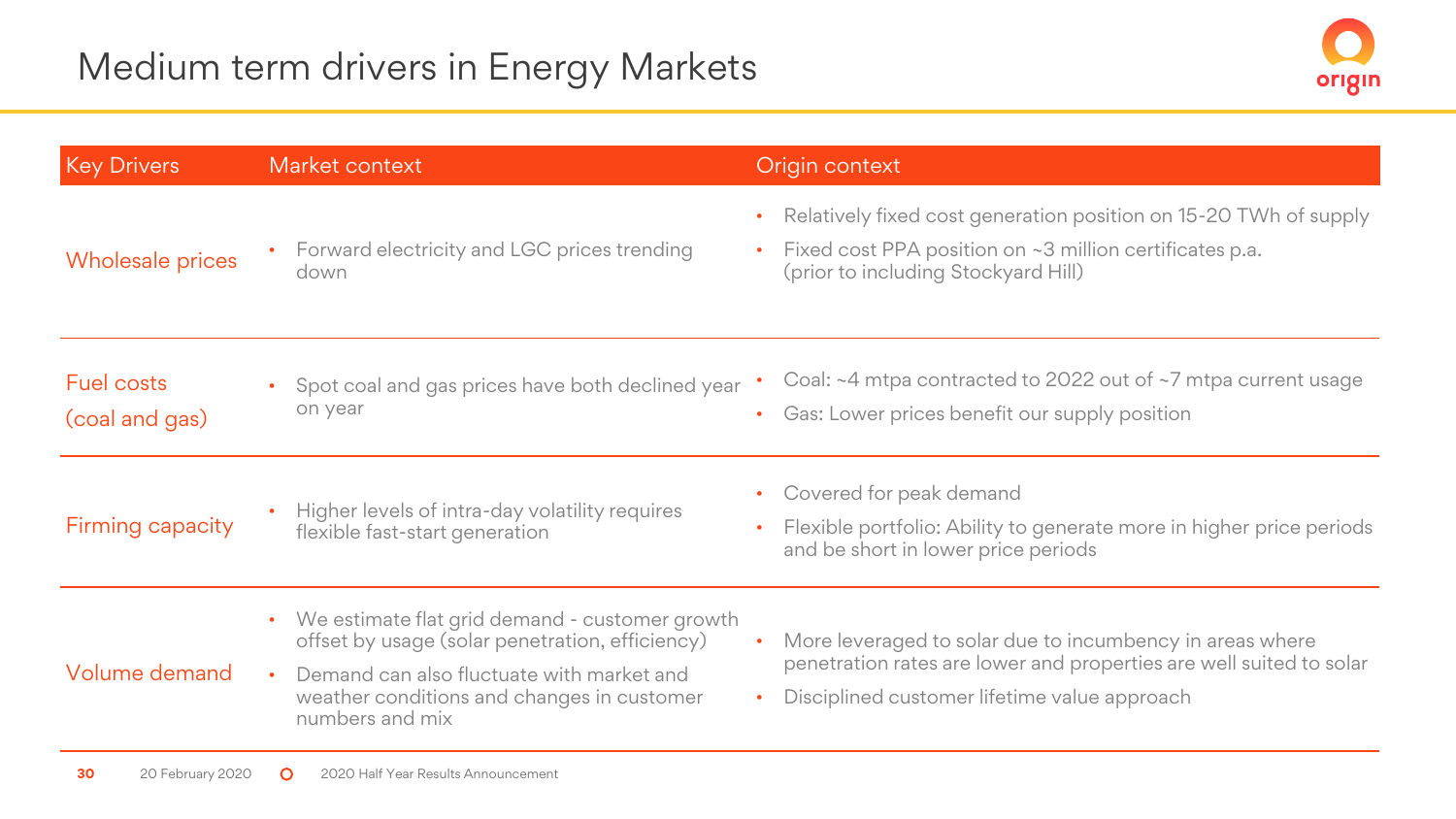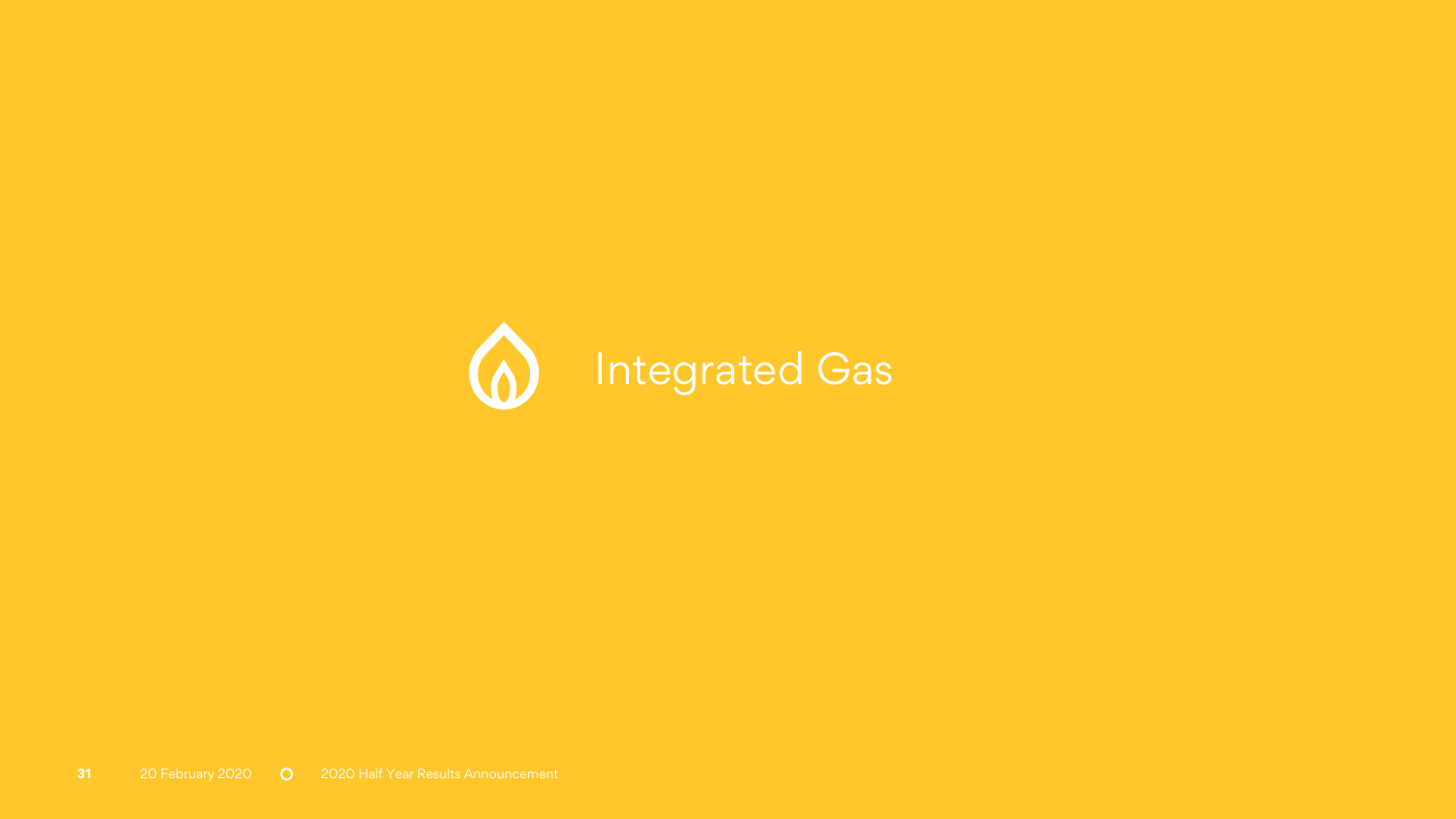



- Record production of 358 PJ in HY2020, up 5% from HY2019:
	- Record operated daily production rate of 1,612 TJ/day achieved on 3 December 2019
- Higher production due to:
	- Improved performance across operated and nonoperated fields driven by higher well availability and facility reliability
	- Commissioning of the ERIC pipeline improved utilisation of processing capacity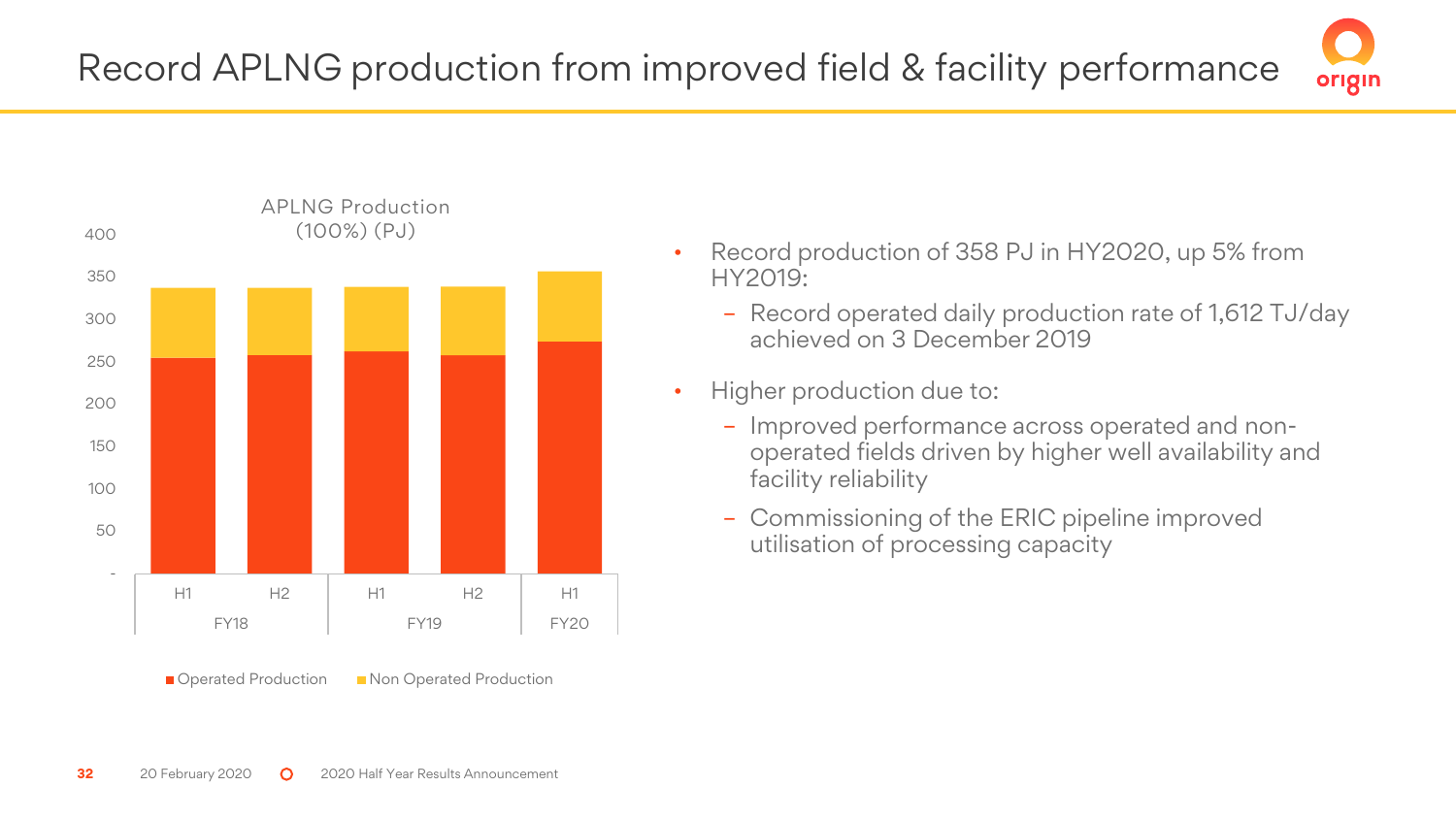

- Unit costs reduced to \$3.5/GJ, down 13% from HY2019
- Lower costs due to:
	- operated cost per well<sup>2</sup> down from \$1.7 million to \$1.2 million
	- operated costs<sup>3</sup> down from \$1.1/GJ to \$1.0/GJ
	- lower non-operated spend due to lower level of development activity

origin

- \$50 million claim settlement in respect of initial project construction work
- Focusing on further cost efficiencies
- Operating costs stable other than reclassification of workover costs

1) Operating cash costs excludes Ironbark acquisition costs and purchases and reflects royalties payable at the breakeven oil price. Royalties payable increases as oil price increases

2) Standard unfracked vertical Surat well<br>3) Excludes pipeline and major turnarour

Excludes pipeline and major turnaround maintenance costs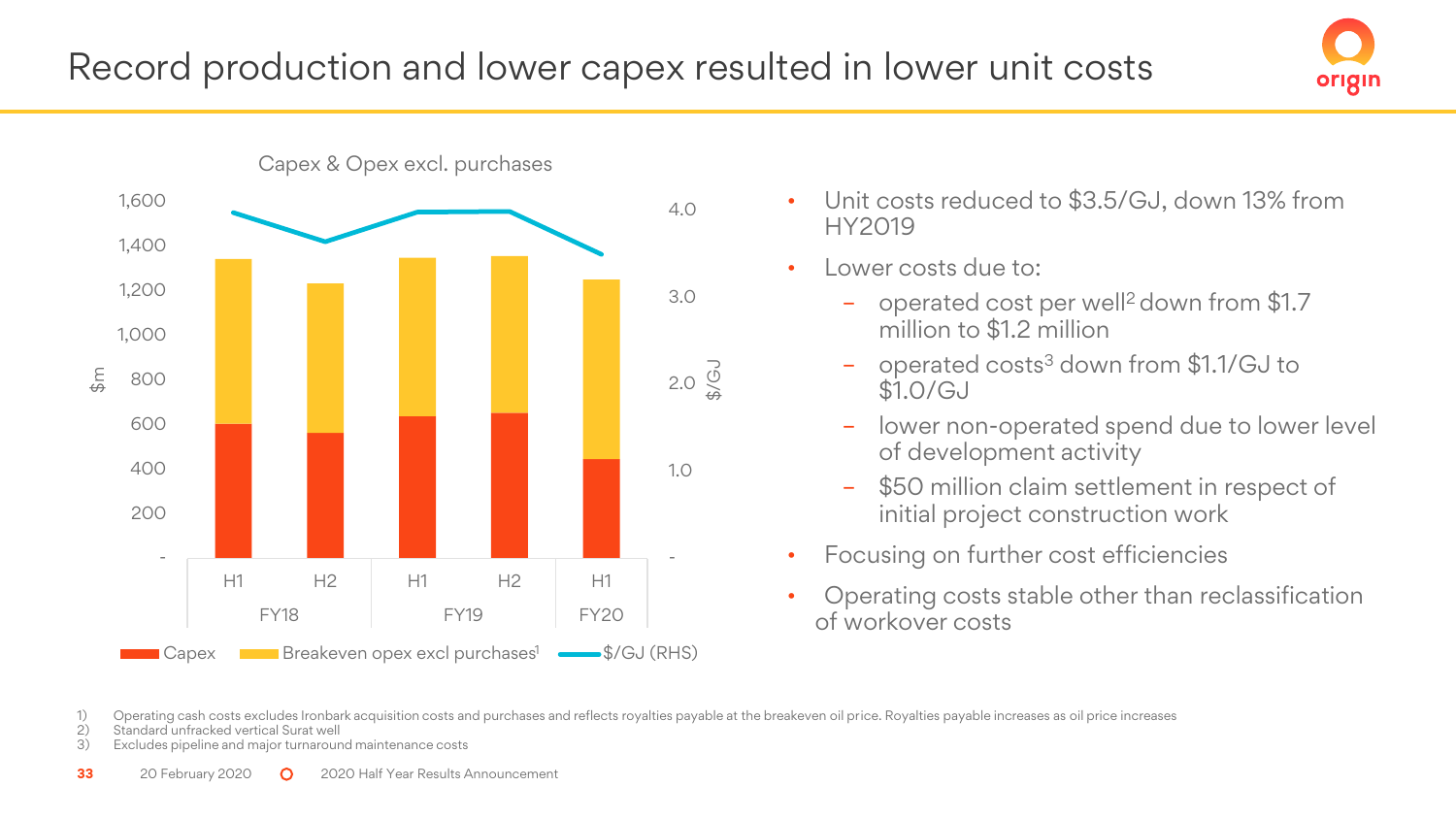## APLNG sales mix and realised prices





- No Downward Quantity Tolerance (DQT) declared for calendar year 2019 meant higher proportion of contract LNG to meet customer nominations, offset by lower short term domestic sales in HY2020
- Total realised gas price increased slightly reflecting change in sales mix
	- Average LNG price relatively stable in A\$ terms
	- Average domestic price lower due to a reduction in short-term sales volumes and prices, and flat volumes from lower priced legacy sales contracts
- **34** 20 February 2020 **Q** 2020 Half Year Results Announcement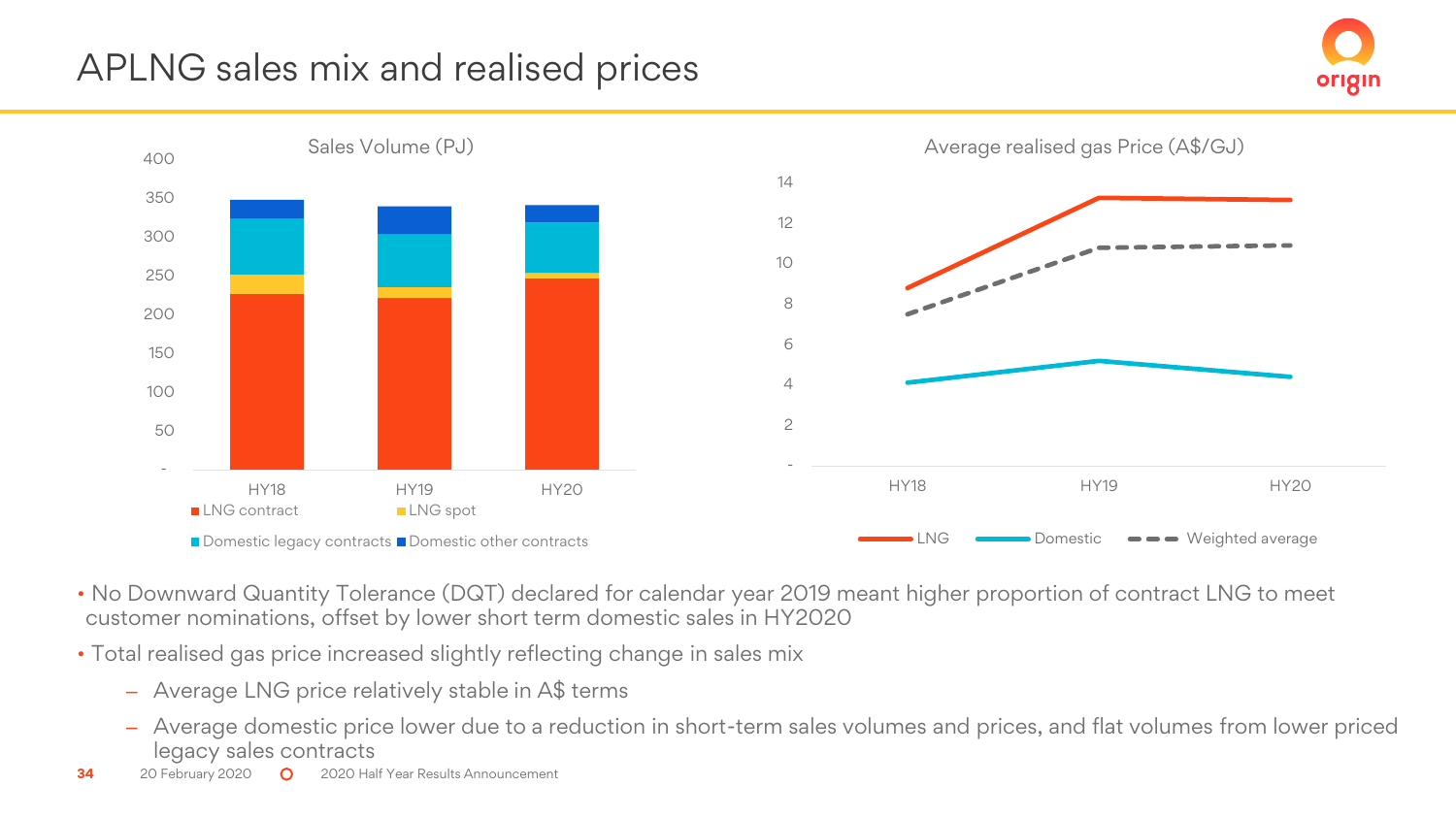## Upstream field performance underpins upgraded FY2020 guidance



| <b>APLNG (100%)</b>                                | <b>FY18</b> | <b>FY19</b> | <b>FY20 previous</b><br>quidance | <b>FY20</b> updated<br>quidance |
|----------------------------------------------------|-------------|-------------|----------------------------------|---------------------------------|
| Production (PJ)                                    | 676         | 679         | $690 - 710$                      | 690 - 710                       |
| Capex + opex, excl. purchases <sup>1</sup> (A\$bn) | 2.6         | 2.7         | $2.8 - 3.0$                      | $2.5 - 2.7$                     |
| Unit cost A\$/GJ                                   | 3.8         | 4.0         | $3.9 - 4.3$                      | $3.5 - 3.9$                     |
| Distribution breakeven (US\$/boe) <sup>2</sup>     | 39          | 36          | $31 - 34$                        | $29 - 32$                       |

- Improved upstream performance underpins estimated higher production and lower costs
- Targeting upper end of 690-710 PJ production
	- ‒ Improved operated and non-operated field and facility performance, including less upstream maintenance and improved processing infrastructure utilisation
- Estimated APLNG costs and distribution breakeven reduced from previous guidance reflecting:
	- ‒ Improved field performance resulting in lower costs as scope and schedules are optimised, including the decision to defer or not participate in less economic non-operated well packages while still meeting our production targets
	- ‒ Lower well workover spend due to better field recovery post planned maintenance
	- ‒ \$50 million benefit from project construction claim
- Estimated FY2020 APLNG cash distribution to Origin of \$1.1 \$1.3 billion

1) Operating cash costs excludes Ironbark acquisition costs and purchases and reflects royalties payable at the breakeven oil price. Royalties payable increases as oil price increases<br>2) FY20 FX rate: 0.70 AUD/USD, exclude 2) FY20 FX rate: 0.70 AUD/USD, excludes Ironbark acquisition costs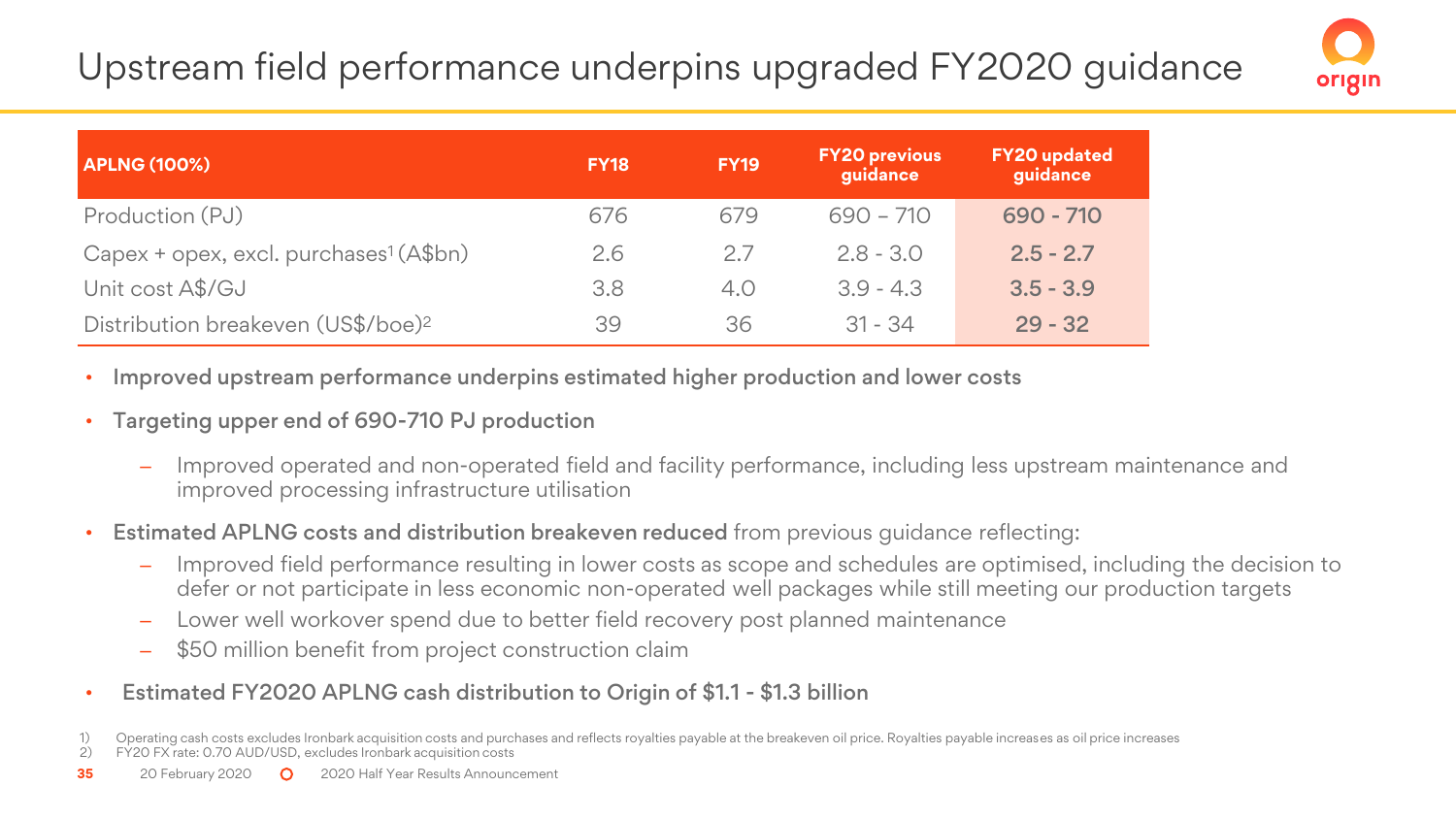## APLNG commercial update



- Long term LNG customers have declared DQT for calendar year 2020
- Cash flow from calendar year 2019 deferred cargoes received in January 2020
- The first price review under APLNG's LNG contract with Sinopec has recently been triggered and discussions are currently underway in accordance with the terms of the SPA
- No Force Majeure notification has been received from our LNG contract counterparties in respect of Coronavirus outbreak in China
- Queensland Government has introduced a 14 day quarantine period for ships departing China. APLNG is currently effectively working within this condition with no significant disruption expected to the cargo schedule based on current circumstances
- Tri-Star proceedings
	- APLNG's position remains unchanged since 2014 that reversion has not occurred
	- APLNG expects to file its defences and counter claims to Tri-Star's September 2019 amended statements of claim during H2 FY2020
	- Next step will then be for Tri-Star to file its reply and answer. Once pleadings are finalised the usual court process would involve a period of document disclosure, potentially court ordered mediation and then finally a hearing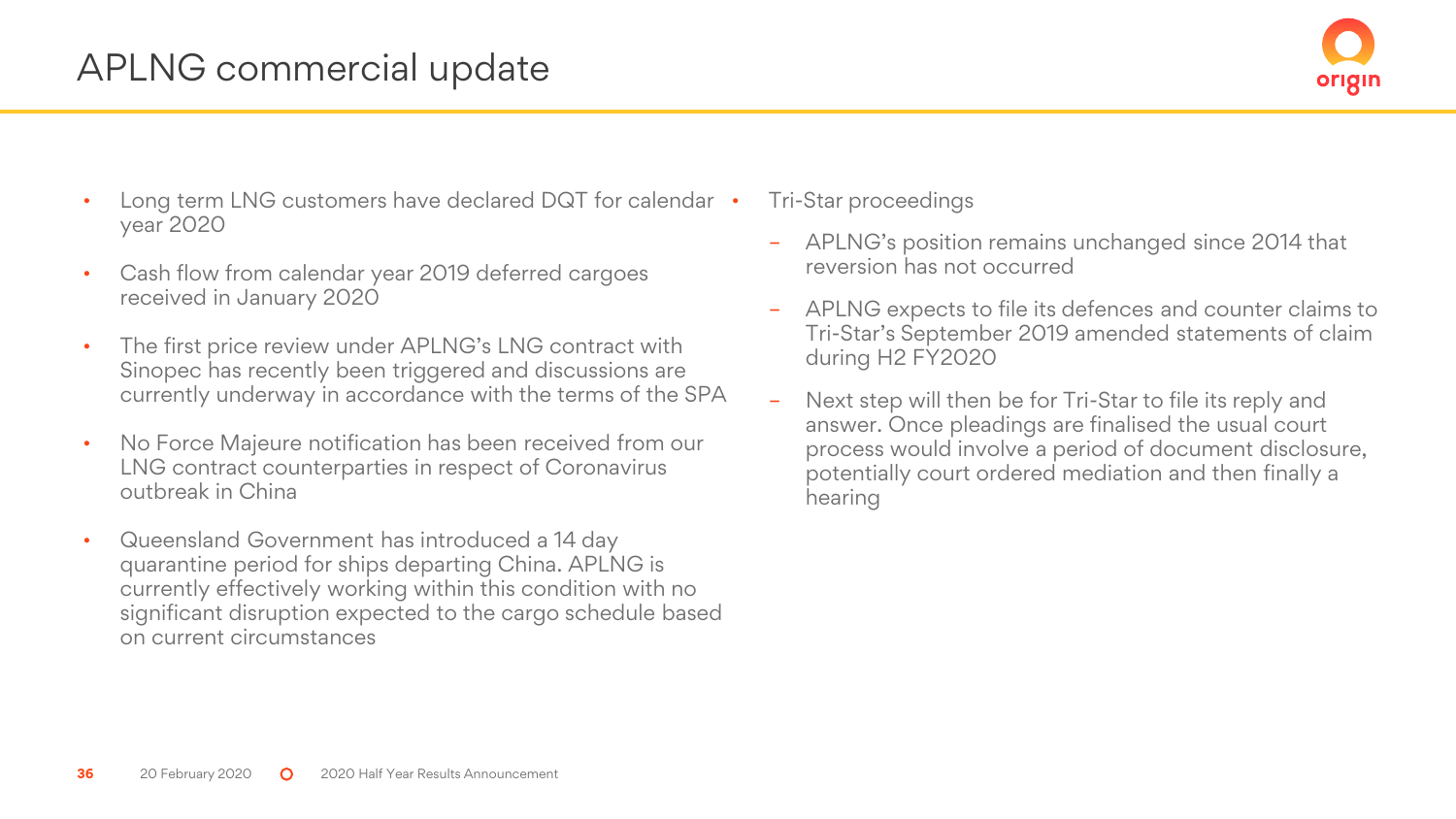



APLNG reserves position<sup>1,2</sup> (PJ)

- Reserves converging towards 3P since FID
- Field performing in line with expectations
- Continue to mature the resource and reserves base via acquisitions (Ironbark), exploration and appraisal such as the East Bowen Deep play
- East Bowen Deep:
	- opportunity to leverage existing infrastructure
	- gas in place confirmed, two vertical deep wells drilled in December 2019

- 1) Reserves are 100% APLNG as reported in FY2019 Reserves Report released to the ASX on 22 August 2019
- 2) Some of APLNG's CSG reserves and resources are subject to reversionary rights and ongoing interest in favour of Tri-Star. Refer to appendix 6 of the Operating and Financial Review released to the ASX on 20 February 2020 for further information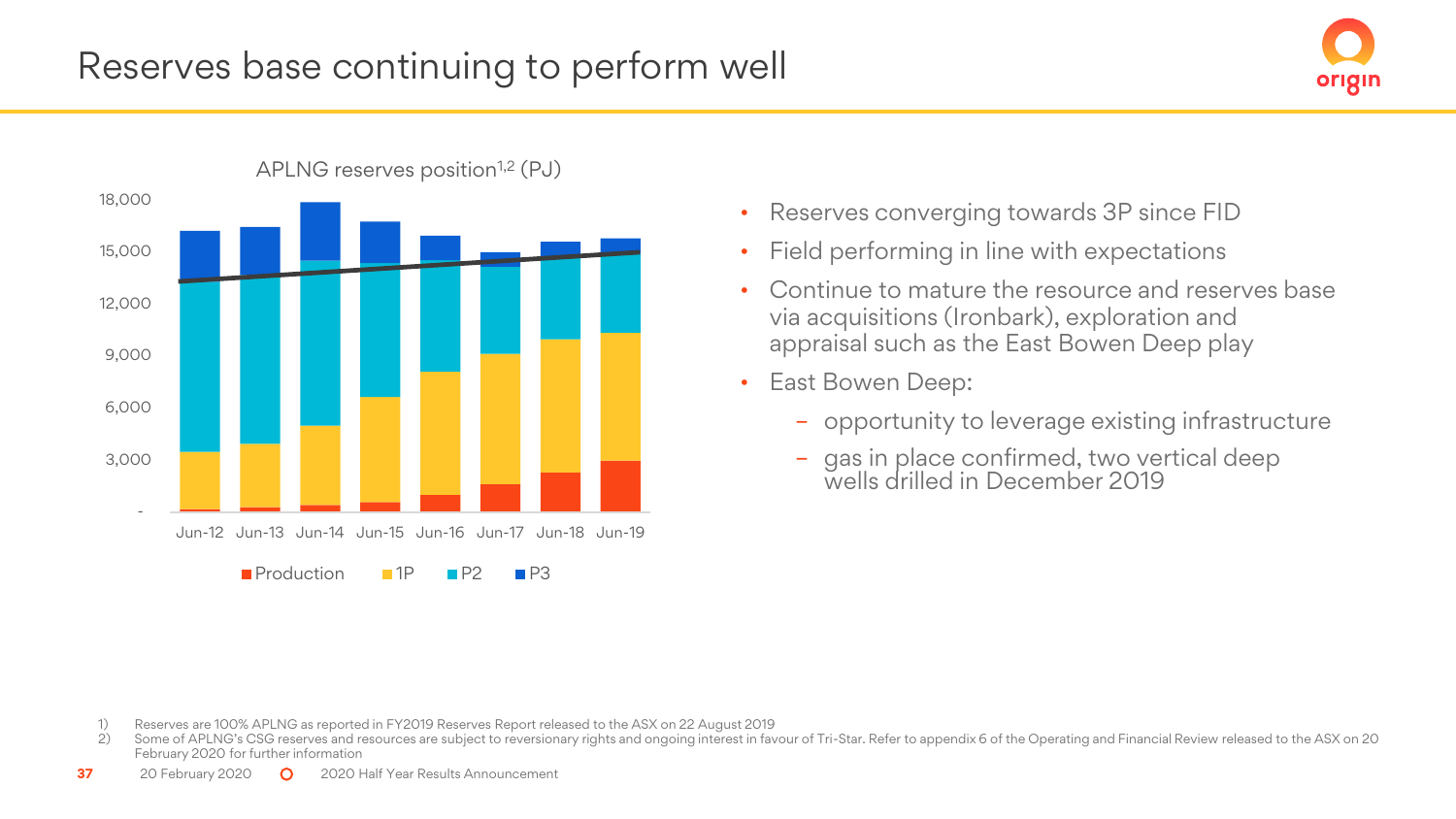## Beetaloo – stage 2 appraisal update





#### Kyalla shale liquids rich gas play

- Vertical section successfully drilled in November 2019
- Operational issues encountered on initial horizontal section
- New horizontal section successfully drilled in February 2020, preparations are underway for the next phase
- The well has been drilled to a total measured depth of 3,809 metres, which includes a 1,579 metre lateral section
- Results to date demonstrate good reservoir continuity, conductive natural fractures, and continuous gas shows
- Results from the production test expected over Q4 FY2020 and Q1 FY2021

### Velkerri shale liquids rich gas play

- Environmental approval to drill and fracture stimulate granted in December 2019
- Drilling of the Velkerri Flank is planned to begin in the dry season (Q4 FY2020)

## Stage 2 objective

Flow liquids rich gas to surface during the production test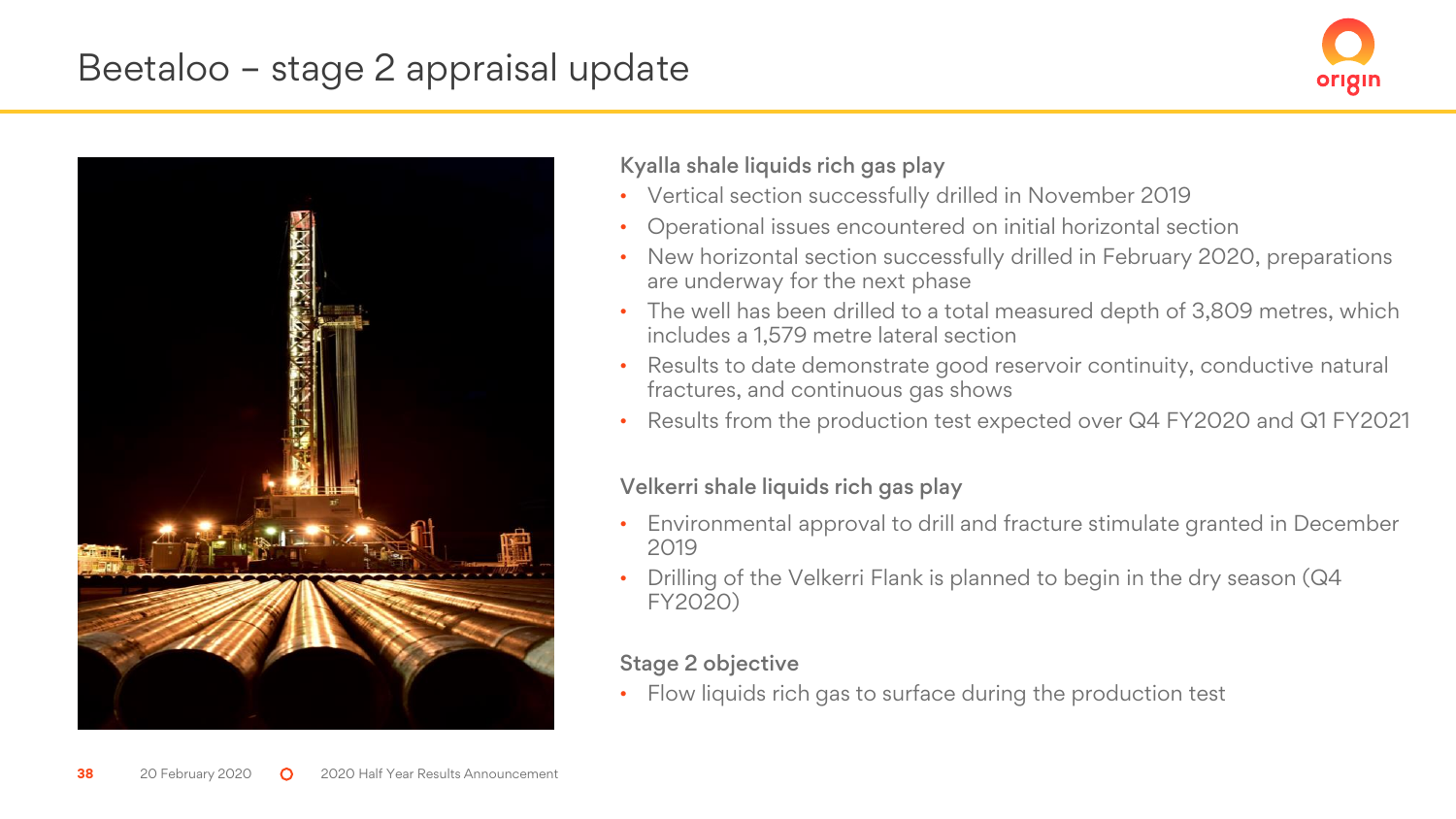Œ D. **Outlook** Frank Calabria, CEO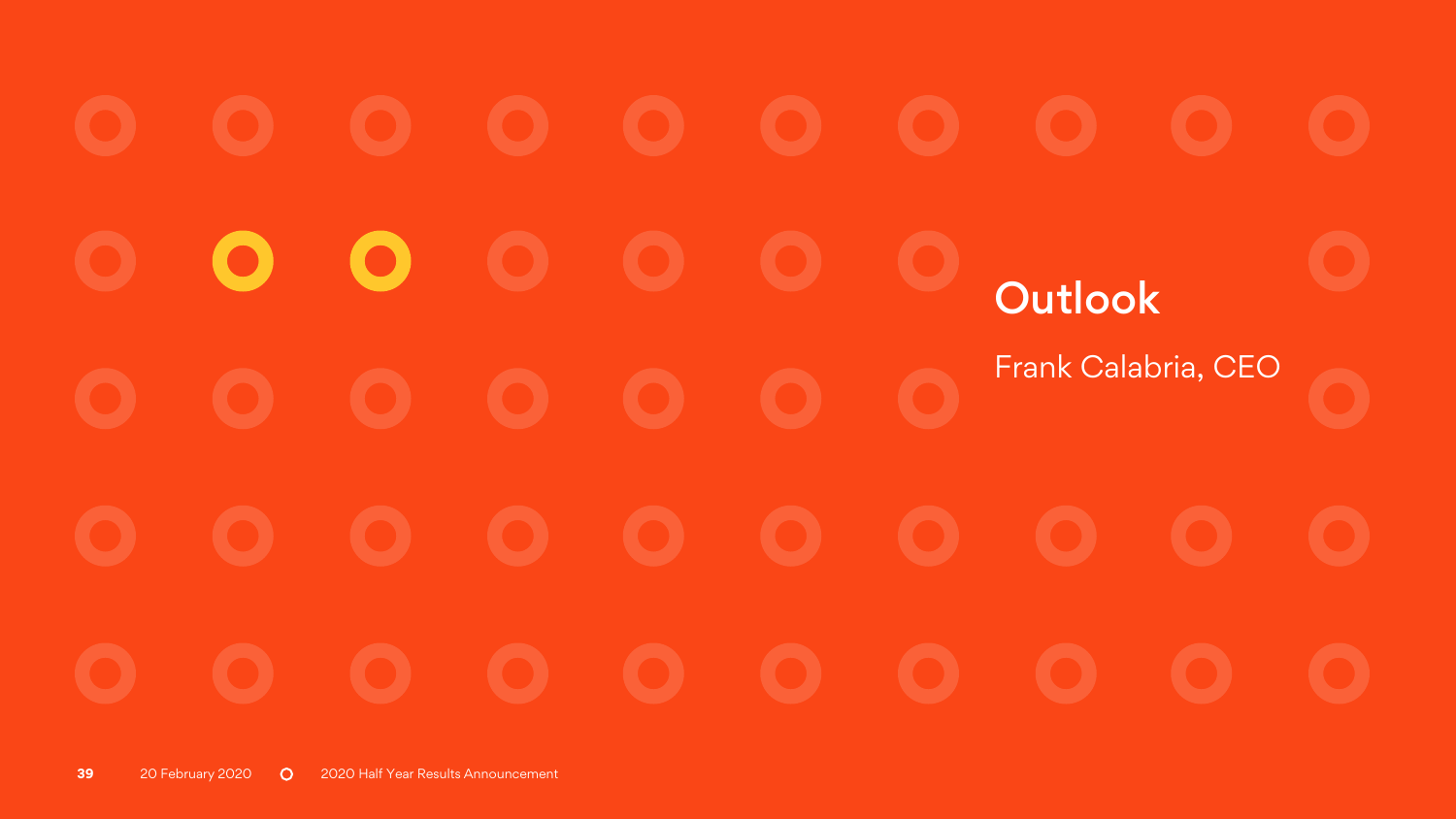Provided on the basis that market conditions do not materially change and the regulatory and political environment do not adversely impact on operations

|                                                 |          | <b>FY19</b> | <b>FY20 previous</b><br>guidance | <b>FY20</b> updated<br>guidance |
|-------------------------------------------------|----------|-------------|----------------------------------|---------------------------------|
| <b>Energy Markets</b>                           |          |             |                                  |                                 |
| <b>Underlying EBITDA</b>                        | $A\$ m   | 1.574       | $1,400 - 1,500$                  | $1,400 - 1,500$                 |
| Integrated Gas - APLNG 100%                     |          |             |                                  |                                 |
| Production                                      | PJ       | 679         | 690-710                          | 690 - 710                       |
| Capex + opex, excl. purchases <sup>1</sup>      | $A\$ m   | 2,691       | $2,800 - 3,000$                  | $2,500 - 2,700$                 |
| Unit capex + opex, excl. purchases <sup>1</sup> | A\$/GJ   | 4.0         | $3.9 - 4.3$                      | $3.5 - 3.9$                     |
| Distribution breakeven <sup>2</sup>             | US\$/boe | 36          | $31 - 34$                        | $29 - 32$                       |
| Integrated Gas - Other                          |          |             |                                  |                                 |
| Oil/LNG hedging & trading                       | $A\$ m   | (199)       | (84)                             | (102) <sup>3</sup>              |
| Corporate                                       |          |             |                                  |                                 |
| Underlying costs                                | $A\$ m   | $(234)^4$   | $(60 - 70)$                      | $(70 - 80)$                     |
| Capex (incl. investments)                       | $A\$ m   | (405)       | $(530 - 580)$                    | (530 – 580)                     |

1) Operating cash costs excludes Ironbark acquisition costs and purchases and reflects royalties payable at the breakeven oil price. Royalties payable increases as oil price increases

- 2) FY20 FX rate: 0.70 AUD/USD, excludes Ironbark acquisition costs
- 3) Based on forward market prices as at 29 January 2020

4) Includes \$170 million relating to a non-cash provision increase in legacy site remediation

- Energy Markets (unchanged), lower than FY2019 reflecting:
	- ‒ Electricity down \$200-230 million
		- DMO/VDO impact, lower renewable certificate prices in Business tariffs, and lower volumes
		- H2 improvement vs H1 with outages not repeating and Mortlake cost recovery via insurance
	- Gas gross profit relatively stable
	- \$40-50 million savings in cost to serve
	- \$50-60 million benefit from AASB 16 Leases
- APLNG -Improved upstream performance underpins estimated higher production and lower costs
	- ‒ Estimated FY2020 APLNG cash distribution to Origin of \$1.1 - \$1.3 billion.
	- ‒ Targeting upper end of 690-710 PJ production
	- Refer to slide 34
- Current FY2020 oil/LNG hedging & trading cost estimated at \$102<sup>3</sup> million
- Higher corporate costs due to Mortlake self-insurance and ERP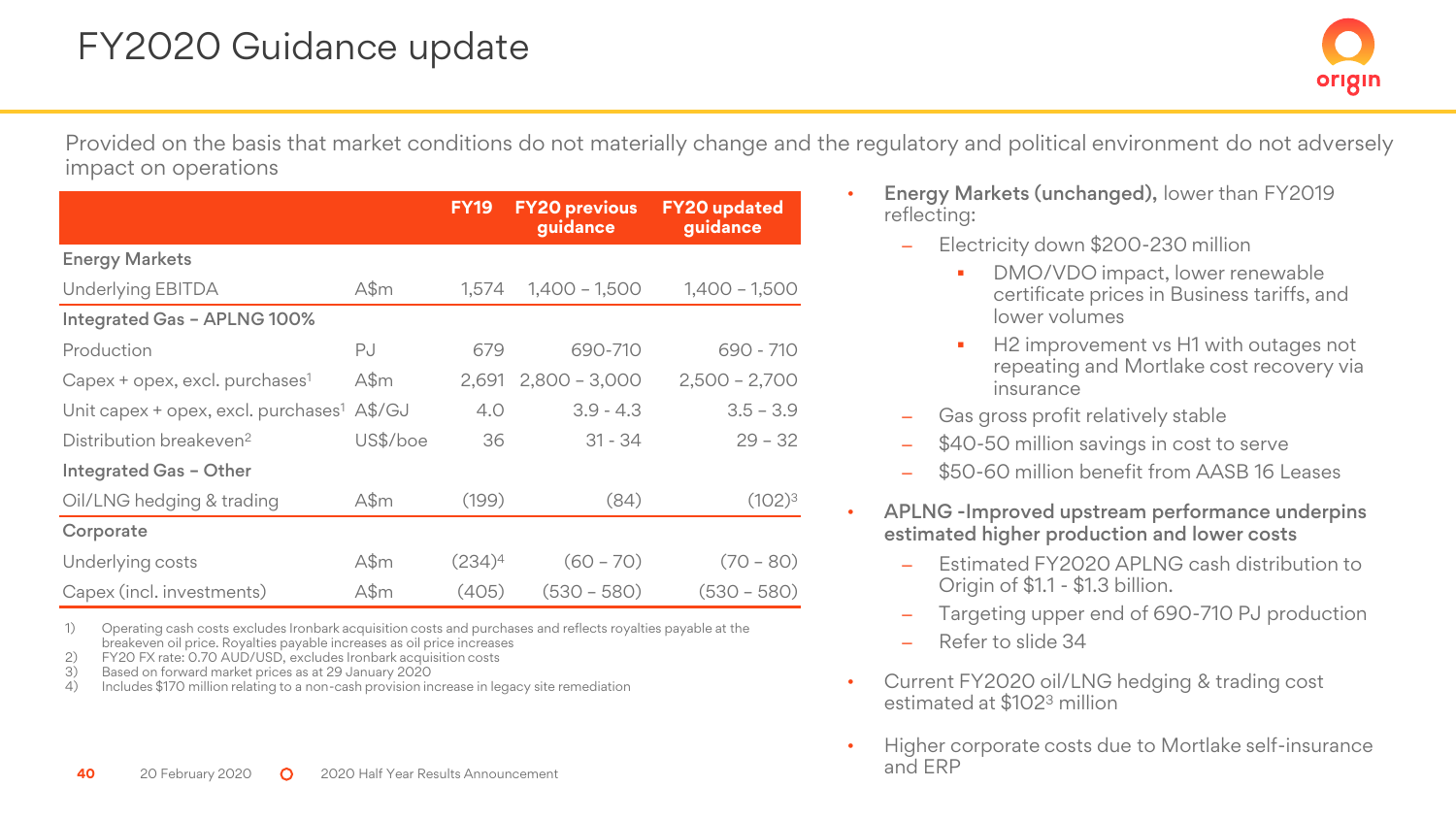## **Questions**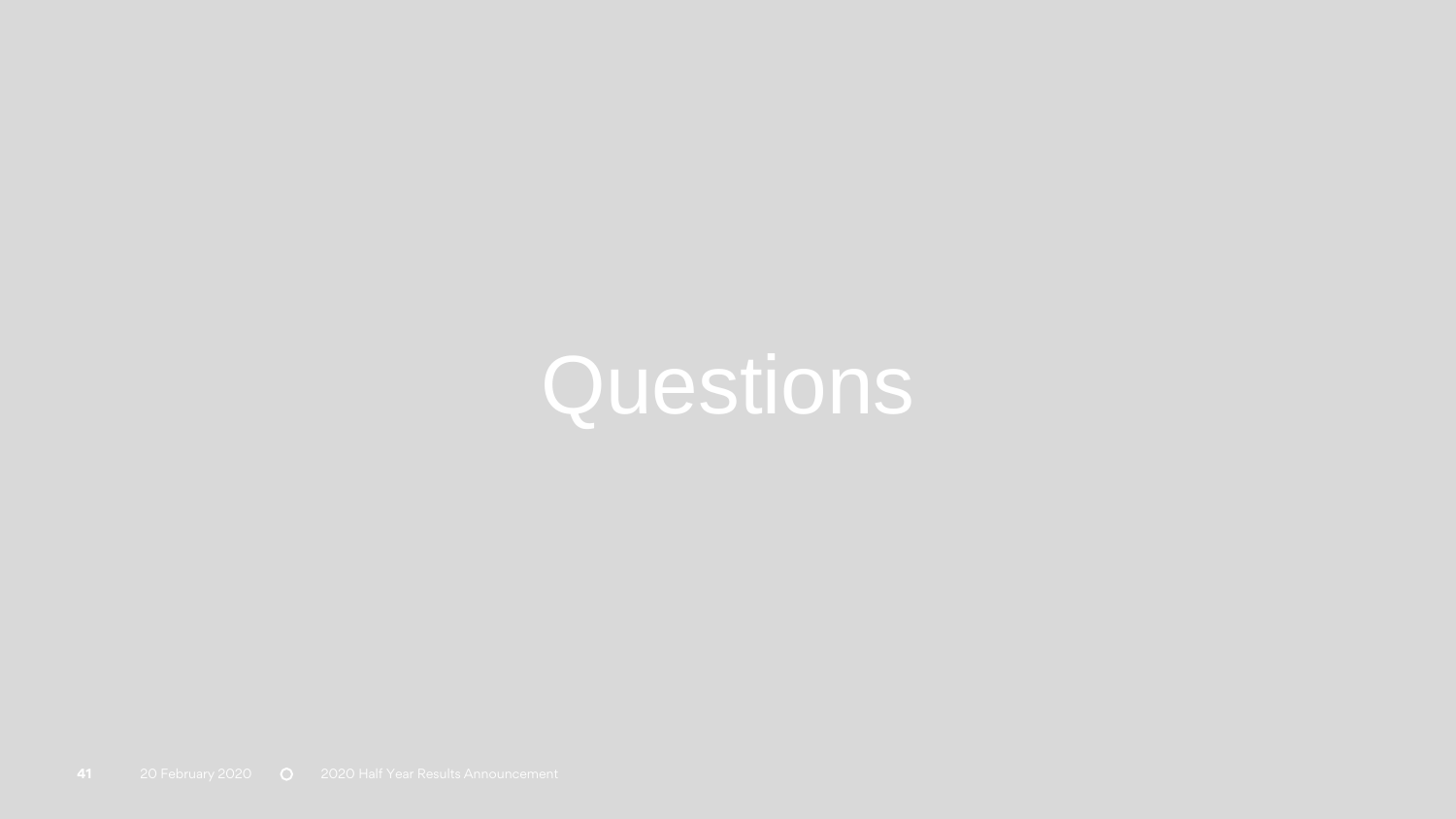Appendix $\bullet$  $\bullet$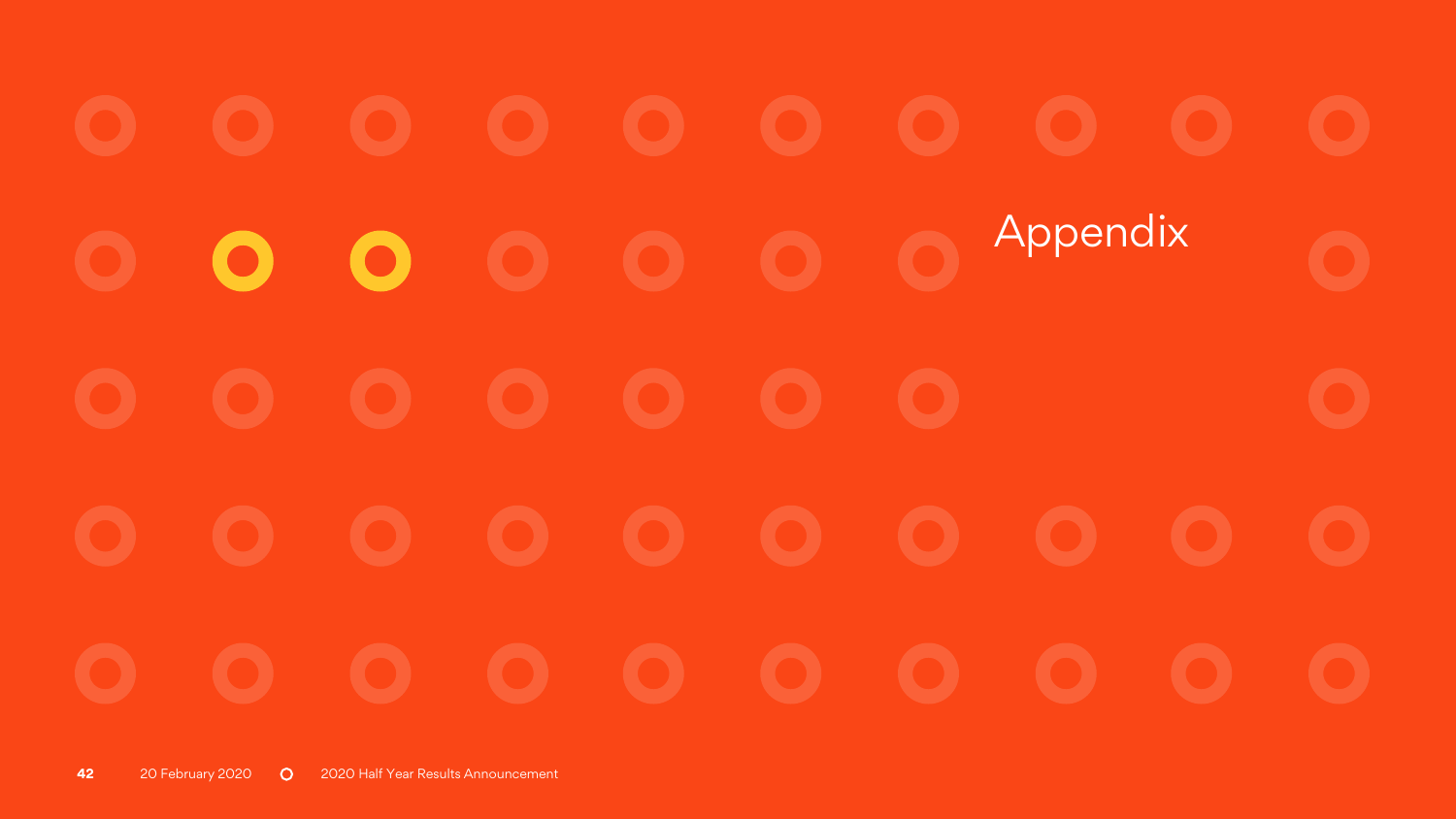

|                          | <b>Energy Markets</b>    |             | <b>Integrated Gas</b><br>- Share of APLNG |                          | <b>Integrated</b><br><b>Gas - Other</b> |             | <b>Corporate</b> |             | <b>Total</b> |             |
|--------------------------|--------------------------|-------------|-------------------------------------------|--------------------------|-----------------------------------------|-------------|------------------|-------------|--------------|-------------|
| \$m\$                    | <b>HY20</b>              | <b>HY19</b> | <b>HY20</b>                               | <b>HY19</b>              | <b>HY20</b>                             | <b>HY19</b> | <b>HY20</b>      | <b>HY19</b> | <b>HY20</b>  | <b>HY19</b> |
| Underlying EBITDA        | 723                      | 852         | 1,033                                     | 1,042                    | (127)                                   | (142)       | (39)             | (25)        | 1,590        | 1,727       |
| <b>Underlying EBIT</b>   | 484                      | 657         | 359                                       | 307                      | (139)                                   | (150)       | (39)             | (25)        | 665          | 788         |
| Underlying Profit/(Loss) | 484                      | 657         | 359                                       | 307                      | (44)                                    | (35)        | (272)            | (336)       | 528          | 592         |
| Operating cash flow      | 703                      | 816         |                                           | $\overline{\phantom{a}}$ | (123)                                   | (139)       | (229)            | (124)       | 351          | 553         |
| Investing cash flow      | (219)                    | (180)       |                                           | $\overline{\phantom{a}}$ | 712                                     | 383         | $\mathcal{G}$    | (2)         | 501          | 201         |
| Interest paid            | $\overline{\phantom{0}}$ |             | ٠.                                        |                          | $\overline{a}$                          | ۰           | (173)            | (199)       | (173)        | (199)       |
| Free cash flow           | 484                      | 636         |                                           | $\sim$                   | 589                                     | 244         | (393)            | (325)       | 680          | 556         |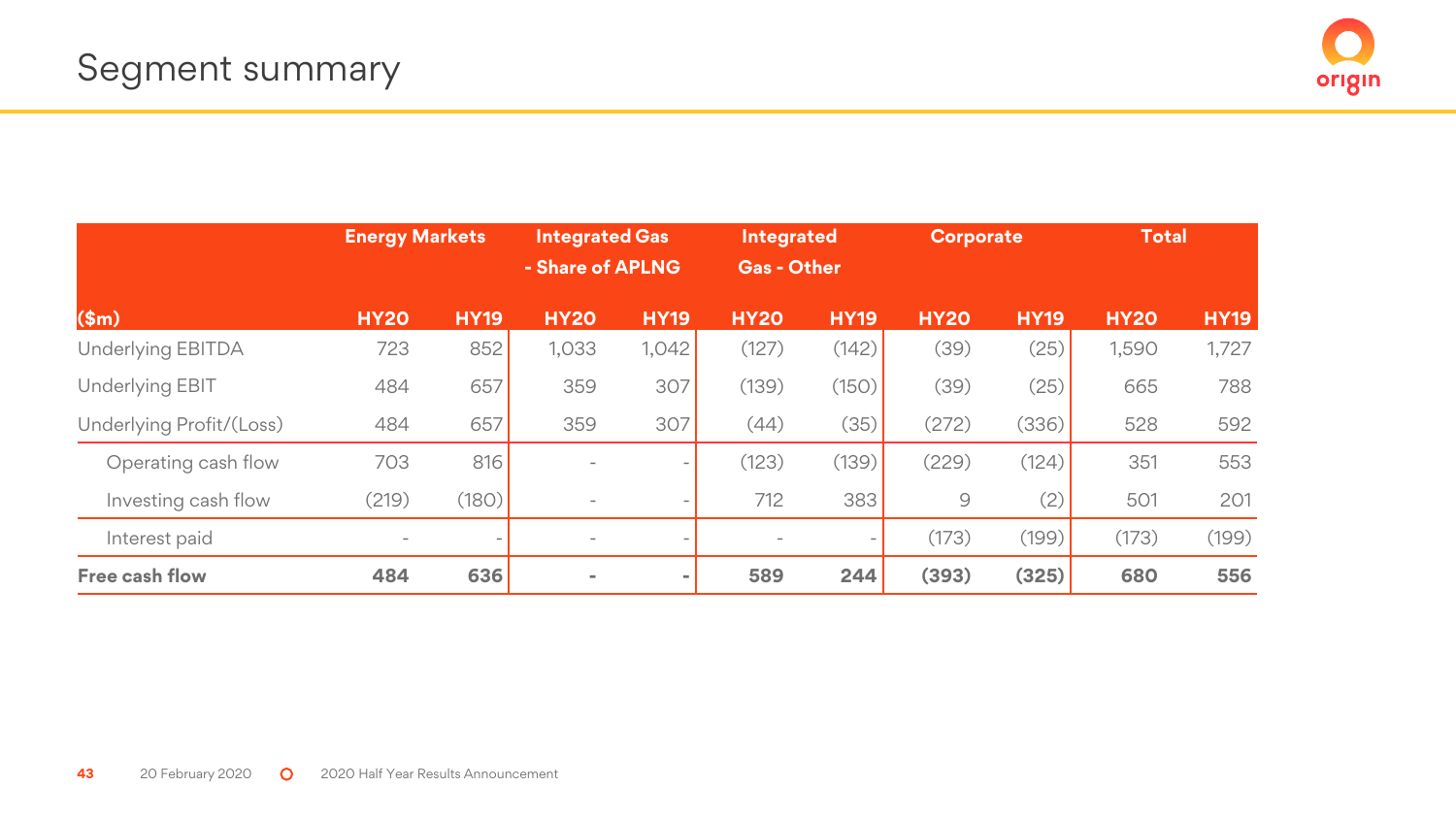## Underlying ROCE – rolling 12 months

| As at                                                        | 31 Dec 2019<br>\$m\$ | 31 Dec 2018<br>\$m\$ | <b>Change</b><br>\$m\$ | <b>Change</b><br>$(\%)$ |
|--------------------------------------------------------------|----------------------|----------------------|------------------------|-------------------------|
| <b>Capital Employed</b>                                      |                      |                      |                        |                         |
| <b>Net Assets</b>                                            | 13,733               | 12,788               | 945                    | 7                       |
| including:                                                   |                      |                      |                        |                         |
| Investment in APLNG                                          | 7,323                | 6,590                | 733                    | 11                      |
| <b>MRCPS</b> issued by APLNG                                 | 2,662                | 3,445                | (783)                  | (23)                    |
| Non-cash fair value uplift                                   | (24)                 | (26)                 | 2                      | (8)                     |
| Adjusted net assets                                          | 13,709               | 12,761               | 948                    | 7                       |
| <b>Adjusted Net Debt</b>                                     | 5,615                | 6,096                | (481)                  | (8)                     |
| Net derivative liabilities                                   | 330                  | 771                  | (441)                  | (57)                    |
| Origin's share of APLNG net debt (project finance less cash) | 2,996                | 3,220                | (224)                  | (7)                     |
| Capital employed                                             | 22,648               | 22,848               | (200)                  | (1)                     |
| Origin's Underlying EBIT                                     | 1,186                | 1,334                | (148)                  | (11)                    |
| Origin's equity share of APLNG interest and tax              | 693                  | 609                  | 84                     | 14                      |
| Dilution depreciation adjustment                             | 2                    | $\overline{c}$       | $\overline{a}$         |                         |
| <b>Adjusted EBIT</b>                                         | 1,881                | 1,945                | (64)                   | (3)                     |
| Average capital employed - continuing operations             | 22,729               | 22,535               | 194                    | 1                       |
| <b>Underlying ROCE</b>                                       | 8.3%                 | 8.6%                 |                        | (0.3)                   |
| <b>Energy Markets</b>                                        | 10.2%                | 13.4%                |                        | (3.2)                   |
| Integrated Gas                                               | 8.4%                 | 5.8%                 |                        | 2.6                     |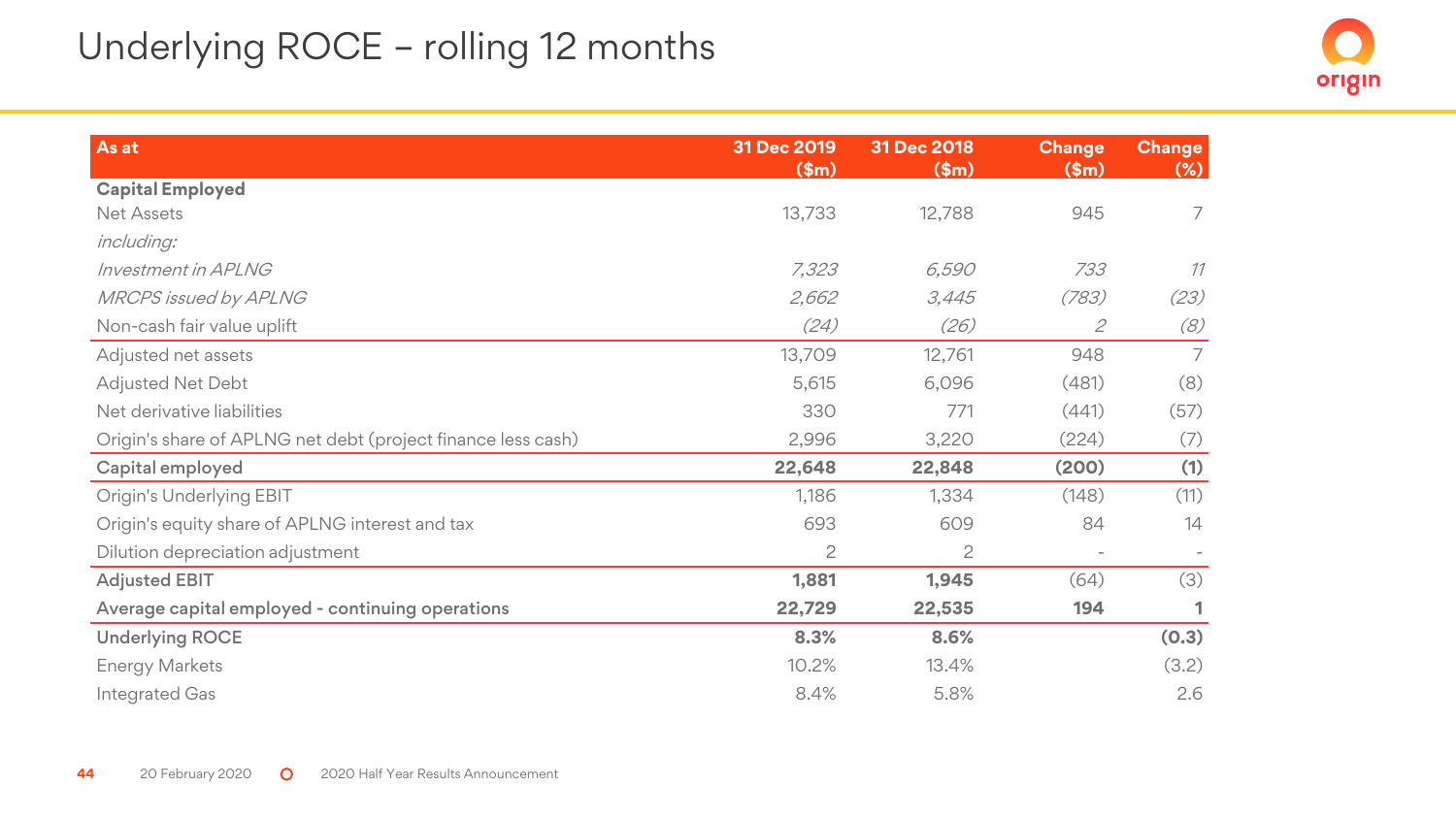|                                        | <b>Issue</b>    | <b>Issue</b>    | <b>Hedged</b>   | <b>Hedged</b>   | AUD\$m                              | AUD\$m                                      | AUD\$m                      |
|----------------------------------------|-----------------|-----------------|-----------------|-----------------|-------------------------------------|---------------------------------------------|-----------------------------|
|                                        | <b>Currency</b> | <b>Notional</b> | <b>Currency</b> | <b>Notional</b> | 31-Dec-19                           | 31-Dec-19                                   | 31-Dec-19                   |
|                                        |                 |                 |                 |                 | Interest-<br>bearing<br>liabilities | Debt and CCIRS<br>fair value<br>adjustments | <b>Adjusted Net</b><br>Debt |
| AUD debt                               | <b>AUD</b>      | 803             | <b>AUD</b>      | 803             | 803                                 |                                             | 803                         |
| USD debt left in USD                   | <b>USD</b>      | 1,191           | <b>USD</b>      | 1,191           | 1,701                               | $\overline{\phantom{a}}$                    | 1,701                       |
| EUR debt swapped to AUD                | <b>EUR</b>      | 2,300           | <b>AUD</b>      | 3,264           | 3,726                               | (461)                                       | 3,264                       |
| NZD debt swapped to AUD                | <b>NZD</b>      | 141             | <b>AUD</b>      | 125             | 135                                 | (10)                                        | 125                         |
| Total                                  |                 |                 |                 |                 | 6,365                               | (471)                                       | 5,893                       |
| Lease liabilities                      | <b>AUD</b>      | 540             | <b>AUD</b>      | 540             | 540                                 | $\overline{\phantom{a}}$                    | 540                         |
| Total (including lease liabilities)    |                 |                 |                 |                 | 6,905                               | (471)                                       | 6,433                       |
| Cash and cash equivalents <sup>1</sup> |                 |                 |                 |                 |                                     |                                             | (819)                       |
| <b>Adjusted Net Debt</b>               |                 |                 |                 |                 |                                     |                                             | 5,615                       |

1) Excludes \$13 million cash held on behalf of APLNG as upstream operator.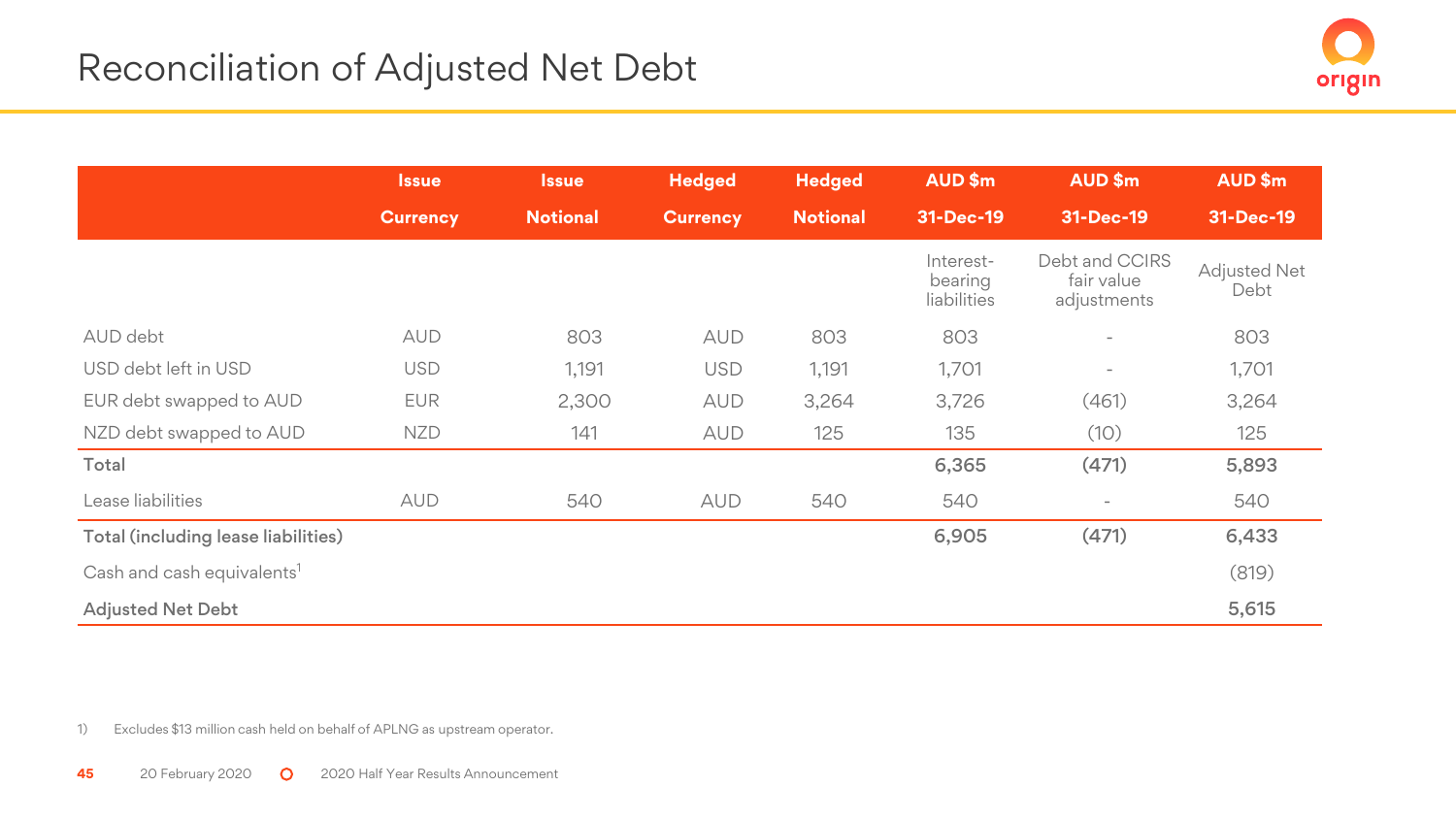#### FY2020 oil and LNG hedging and trading

- FY2020 estimated underlying oil price of US\$68/bbl<sup>1</sup> compared to US\$73/bbl in FY2019
- FY2020 oil and LNG hedging and trading costs expected to be \$97<sup>2</sup> million lower than FY2019, driven by lower hedge losses and reduced option premium spend

| <b>Sm</b>                                         | <b>FY20</b><br>estimate | <b>FY19</b> |
|---------------------------------------------------|-------------------------|-------------|
| Hedging premium                                   | (28)                    | (34)        |
| Gain/(loss) on oil hedging                        | 8                       | (81)        |
| Gain/loss on I NG<br>hedging/trading <sup>3</sup> | (82)                    | (84)        |
| Total                                             | (102)                   | 199)        |

### FY2021 oil hedging

- Oil hedging positions:
	- ‒ 3.1 mmbbl A\$90/bbl fixed price swaps
	- 0.4 mmbbl US\$57/bbl fixed price swaps<sup>4</sup>
- Oil hedging to protect investment grade credit rating

- 1) As at 29 January 2020 with approximately 93% of APLNG related JCC pricing realised and the remaining 7% subject to floating market prices
- 2) As at 29 January 2020

3) FY2020 estimate includes \$60 million relating to closed LNG hedge positions and \$22 million relating to LNG trading positions

Internal hedge between Integrated Gas and Energy Markets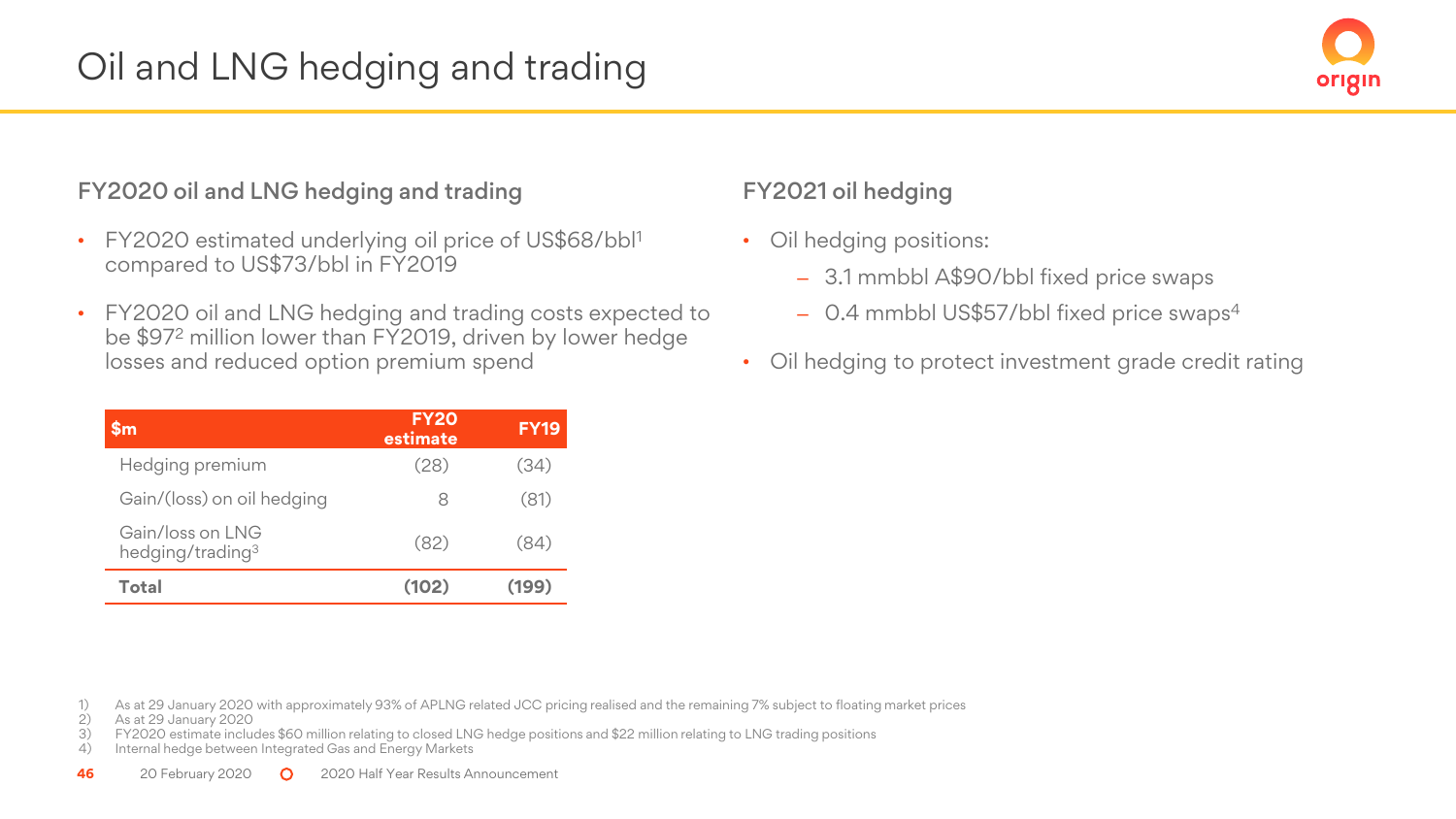## Electricity forward price by state (A\$/MWh)





Vic forward baseload energy prices SA forward baseload energy prices



Source: AEMO/Bloomberg

QLD forward baseload energy prices





-FY21 Swap .....FY Average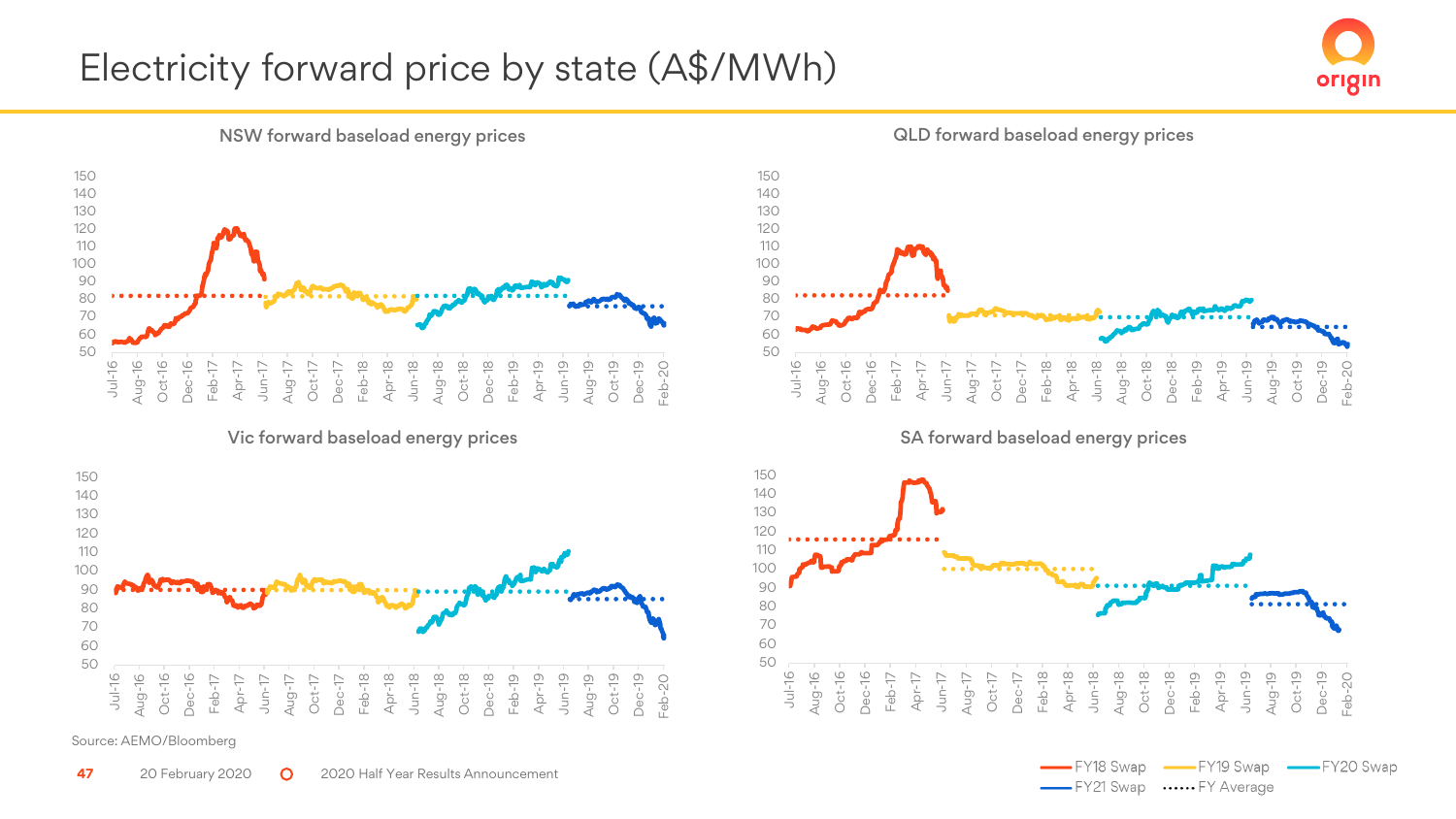



Source: HVB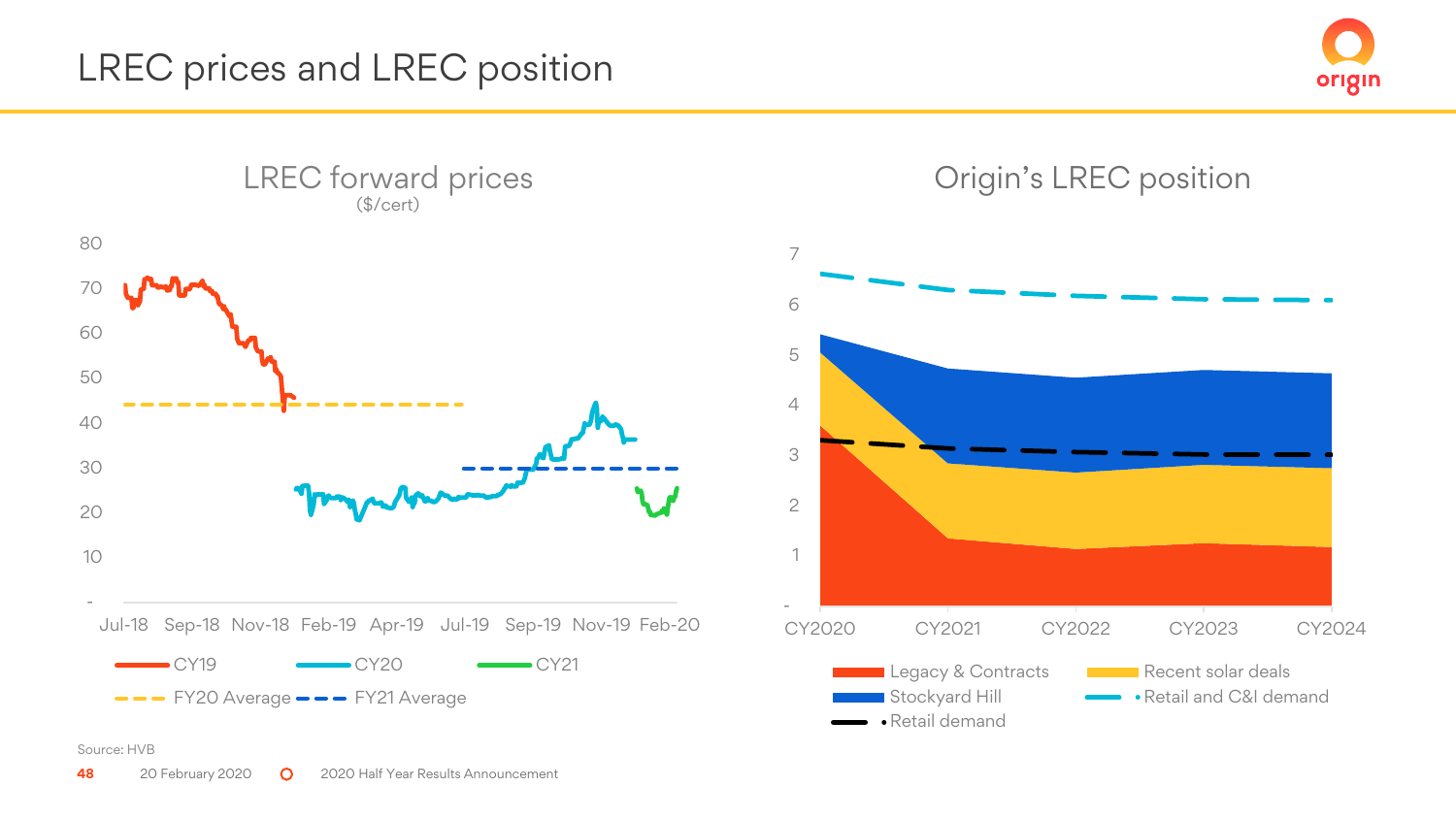

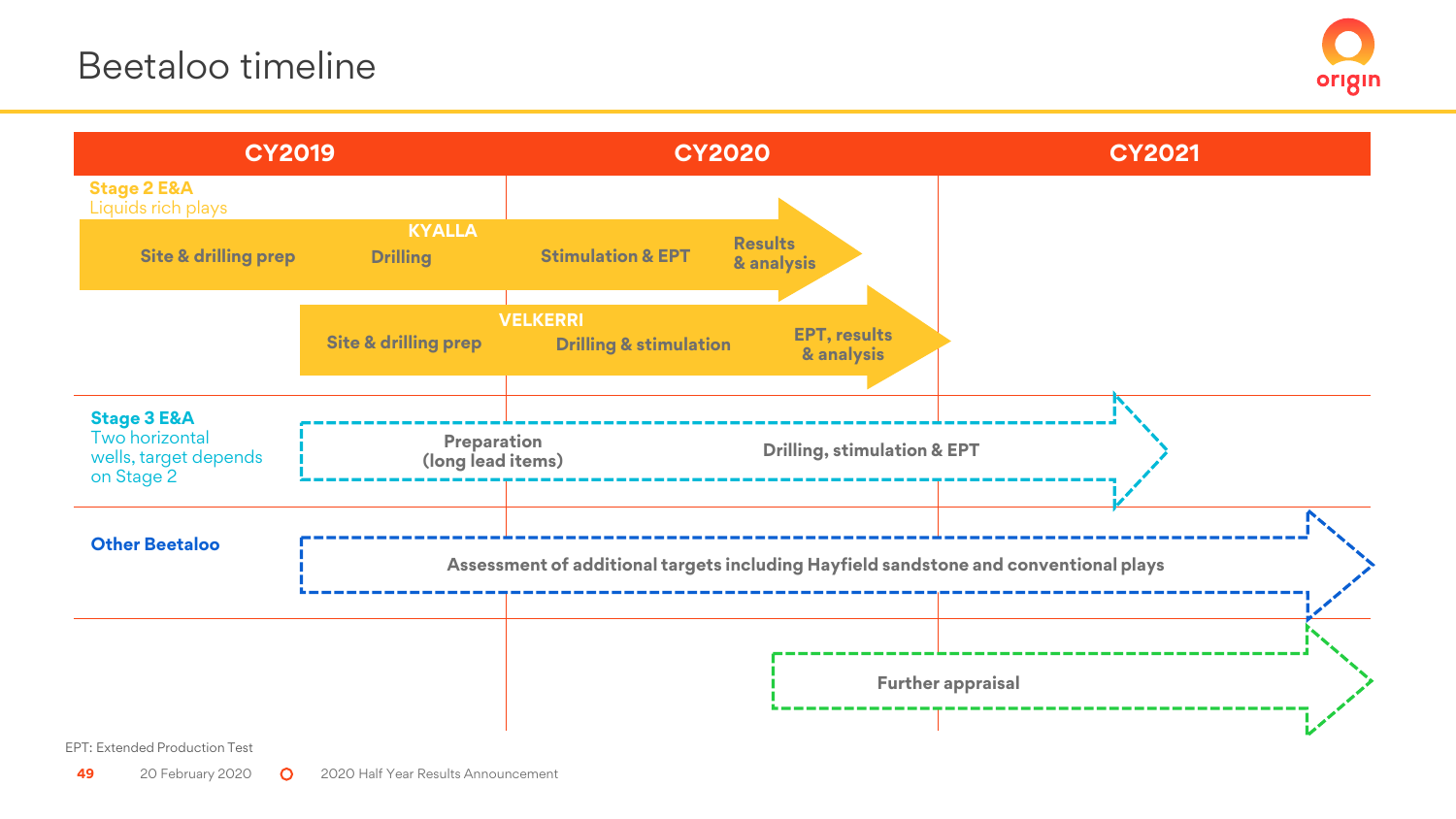## Beetaloo – multiple stacked plays increases chance of success





Stage 2 targeting Kyalla and Velkerri liquids rich gas plays

- Kyalla shale liquids rich gas play:
	- Depth 1,500 2,000 metres
	- Estimated CGR of 15-60 bbl/MMscf<sup>1</sup>
	- Potentially material play

1) Based on pre 2017 well data. To be refined as part of the current appraisal program

- Velkerri shale liquids rich gas play:
	- Depth 1,500 2,000 metres
	- Estimated CGR of 5-40 bbl/MMscf<sup>1</sup>
	- Potentially material play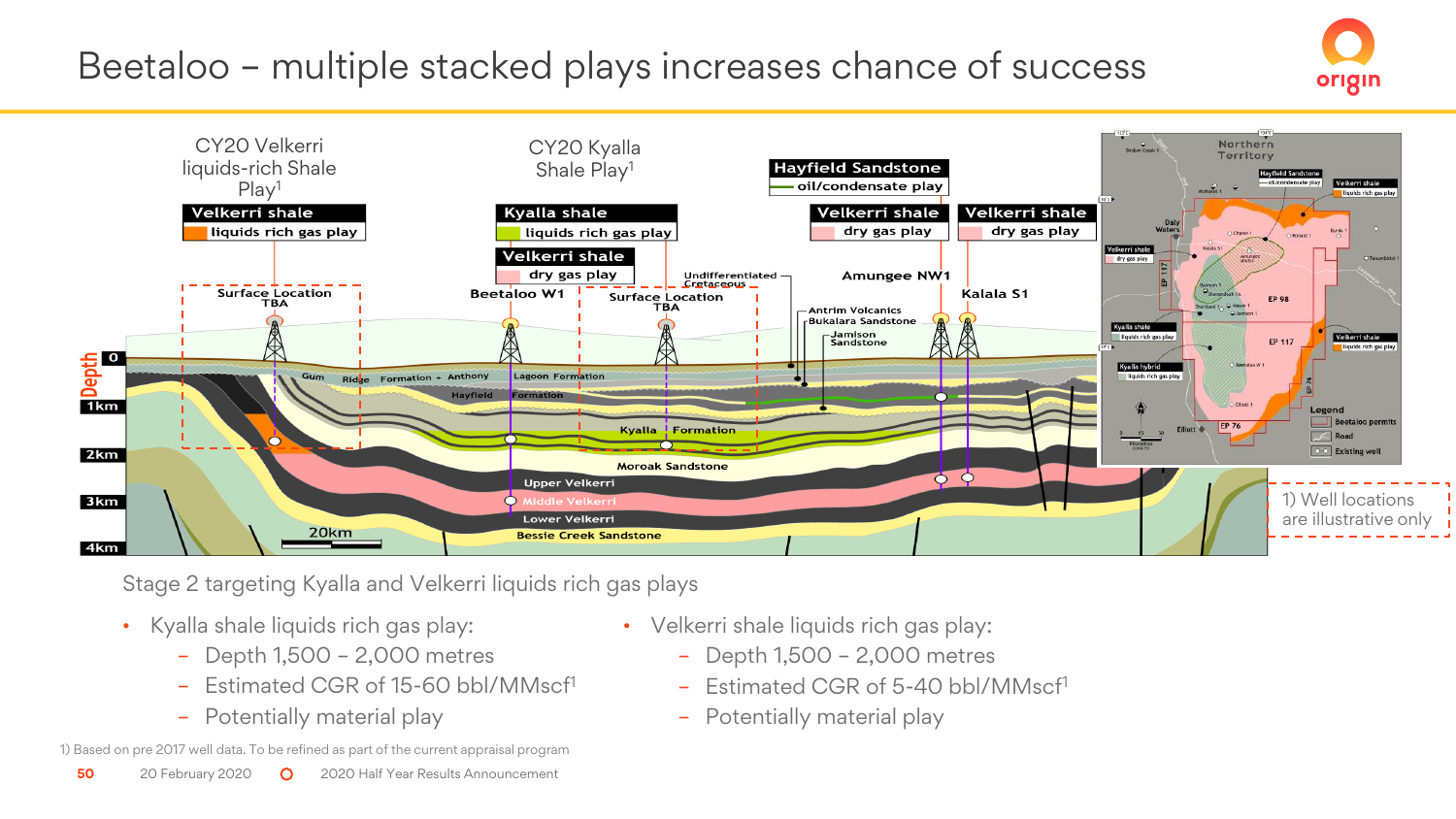#### Forward looking statements

This presentation contains forward looking statements, including statements of current intention, statements of opinion and predictions as to possible future events. Such statements are not statements of fact and there can be no certainty of outcome in relation to the matters to which the statements relate. These forward looking statements involve known and unknown risks, uncertainties, assumptions and other important factors that could cause the actual outcomes to be materially different from the events or results expressed or implied by such statements. Those risks, uncertainties, assumptions and other important factors are not all within the control of Origin and cannot be predicted by Origin and include changes in circumstances or events that may cause objectives to change as well as risks, circumstances and events specific to the industry, countries and markets in which Origin and its related bodies corporate, joint ventures and associated undertakings operate. They also include general economic conditions, exchange rates, interest rates, regulatory environments, competitive pressures, selling price, market demand and conditions in the financial markets which may cause objectives to change or may cause outcomes not to be realised.

None of Origin Energy Limited or any of its respective subsidiaries, affiliates and associated companies (or any of their respective officers, employees or agents) (the Relevant Persons) makes any representation, assurance or guarantee as to the accuracy or likelihood of fulfilment of any forward looking statement or any outcomes expressed or implied in any forward looking statements. The forward looking statements in this presentation reflect views held only at the date of this presentation.

Statements about past performance are not necessarily indicative of future performance.

Except as required by applicable law or the ASX Listing Rules, the Relevant Persons disclaim any obligation or undertaking to publicly update any forward looking statements, whether as a result of new information or future events.

#### No offer of securities

This presentation does not constitute investment advice, or an inducement or recommendation to acquire or dispose of any securities in Origin, in any jurisdiction.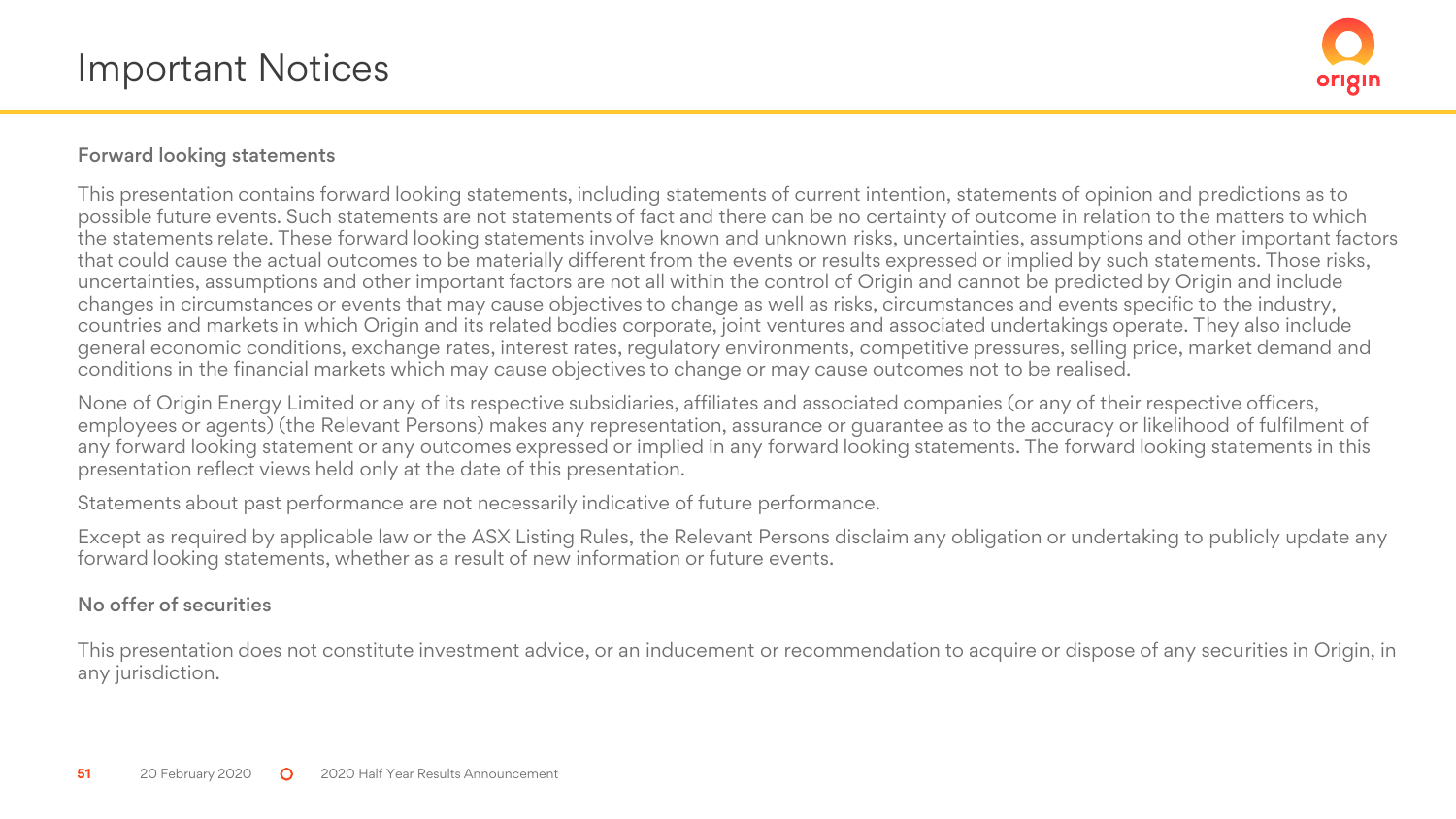All figures in this presentation relate to businesses of the Origin Energy Group (Origin, or the Company), being Origin Energy Limited and its controlled entities, for the reporting period ended 31 December 2019 (the period) compared with the reporting period ended 31 December 2018 (the prior corresponding period), except where otherwise stated.

Origin's Financial Statements for the reporting period ended 31 December 2019 are presented in accordance with Australian Accounting Standards. The Segment results, which are used to measure segment performance, are disclosed in note A1 of the Financial Statements and are disclosed on a basis consistent with the information provided internally to the Chief Executive Officer. Origin's Statutory Profit contains a number of items that when excluded provide a different perspective on the financial and operational performance of the business. Income Statement amounts presented on an underlying basis such as Underlying Consolidated Profit, are non-IFRS financial measures, and exclude the impact of these items consistent with the manner in which the Chief Executive Officer reviews the financial and operating performance of the business. Each underlying measure disclosed has been adjusted to remove the impact of these items on a consistent basis. A reconciliation and description of the items that contribute to the difference between Statutory Profit and Underlying Consolidated Profit is provided in the Operating and Financial Review.

This presentation also includes certain other non-IFRS financial measures. These non-IFRS financial measures are used internally by management to assess the performance of Origin's business and make decisions on allocation of resources. Further information regarding the non-IFRS financial measures and other key terms used in this presentation are included in the Operating and Financial Review Appendix. Non-IFRS measures have not been subject to audit or review.

Certain comparative amounts from the prior corresponding period have been re-presented to conform to the current period's presentation.

A reference to Australia Pacific LNG or APLNG is a reference to Australia Pacific LNG Pty Limited in which Origin holds a 37.5% shareholding. Origin's shareholding in Australia Pacific LNG is equity accounted.

A reference to \$ is a reference to Australian dollars unless specifically marked otherwise.

All references to debt are a reference to interest bearing debt only. Individual items and totals are rounded to the nearest appropriate number or decimal. Some totals may not add down the page due to rounding of individual components. When calculating a percentage change, a positive or negative percentage change denotes the mathematical movement in the underlying metric, rather than a positive or a detrimental impact. Measures for which the numbers change from negative to positive, or vice versa, are labelled as not applicable.